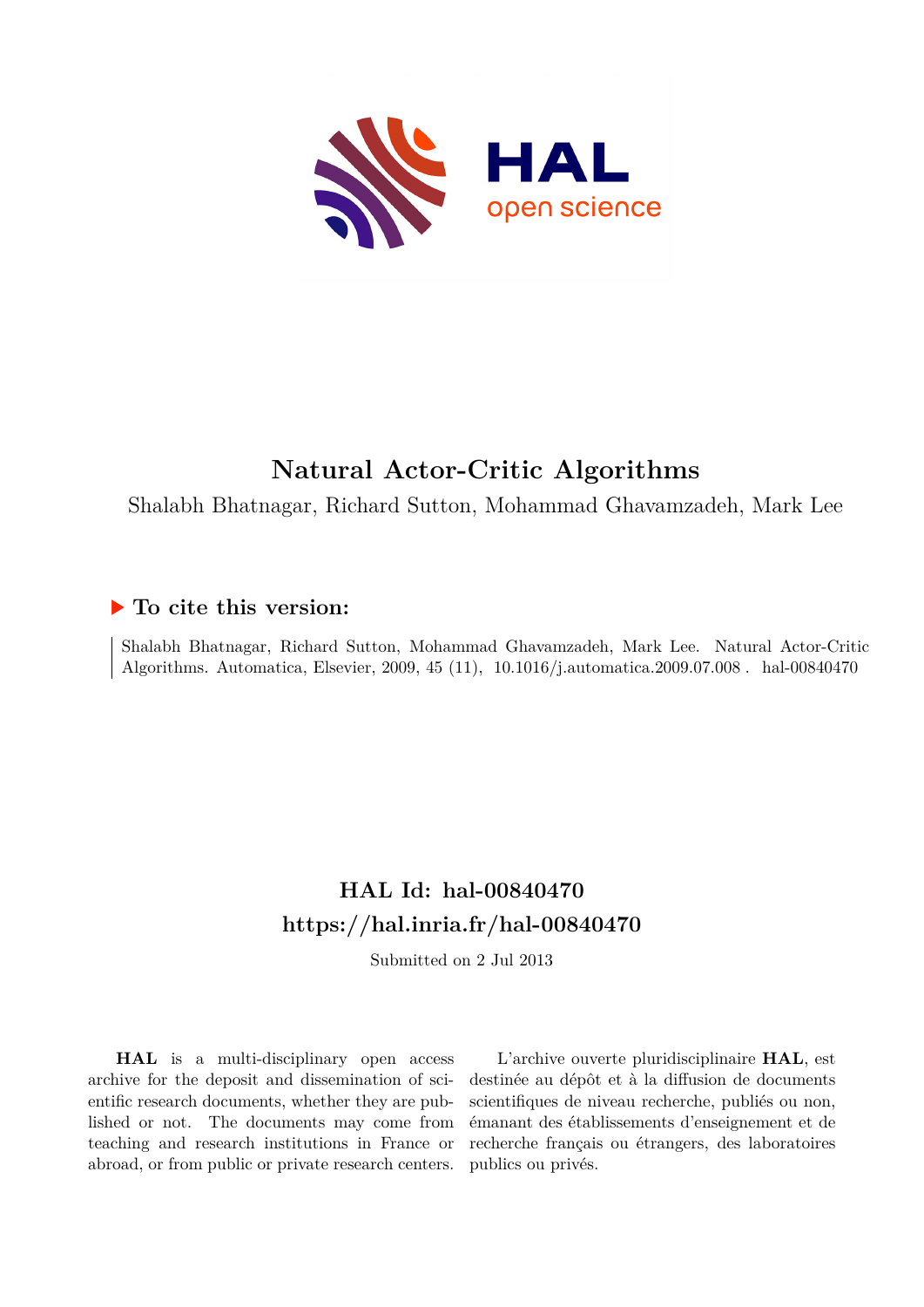## Natural Actor–Critic Algorithms<sup>∗</sup>

Shalabh Bhatnagar<sup>†</sup>, Richard S. Sutton<sup>‡</sup>, Mohammad Ghavamzadeh<sup>§</sup> and Mark Lee¶

June 2009

#### Abstract

We present four new reinforcement learning algorithms based on actor–critic, function approximation, and natural gradient ideas, and we provide their convergence proofs. Actor–critic reinforcement learning methods are online approximations to policy iteration in which the valuefunction parameters are estimated using temporal difference learning and the policy parameters are updated by stochastic gradient descent. Methods based on policy gradients in this way are of special interest because of their compatibility with function approximation methods, which are needed to handle large or infinite state spaces. The use of temporal difference learning in this way is of special interest because in many applications it dramatically reduces the variance of the gradient estimates. The use of the natural gradient is of interest because it can produce better conditioned parameterizations and has been shown to further reduce variance in some cases. Our results extend prior two-timescale convergence results for actor–critic methods by Konda and Tsitsiklis by using temporal difference learning in the actor and by incorporating natural gradients. Our results extend prior empirical studies of natural actor–critic methods by Peters, Vijayakumar and Schaal by providing the first convergence proofs and the first fully incremental algorithms. We present empirical results verifying the convergence of our algorithms.

Key Words: Actor–critic reinforcement learning algorithms, policy gradient methods, approximate dynamic programming, bootstrapping, function approximation, two-timescale stochastic approximation, temporal difference learning, natural-gradient.

## 1 Introduction

Many problems of scientific and economic importance are optimal sequential decision problems and as such can be formulated as Markov decision processes (MDPs) [16, 62, 74]. In some cases, MDPs can be solved analytically, and in many cases they can be solved iteratively by dynamic programming or linear programming. However, in other cases these methods cannot be applied either because the state space is too large, a system model is available only as a simulator, or no

<sup>∗</sup>A shorter version of this paper has been accepted as a regular paper in Automatica

<sup>†</sup>Department of Computer Science and Automation, Indian Institute of Science, Bangalore 560 012, India. E-Mail: shalabh@csa.iisc.ernet.in

<sup>‡</sup>Department of Computing Science, University of Alberta, Edmonton, Alberta, Canada T6G 2E8. E-Mail: sutton@cs.ualberta.ca

<sup>§</sup> INRIA Lille - Nord Europe, Team SequeL, France. E-Mail: mohammad.ghavamzadeh@inria.fr

<sup>¶</sup>Department of Computing Science, University of Alberta, Edmonton, Alberta, Canada T6G 2E8. E-mail: mlee@cs.ualberta.ca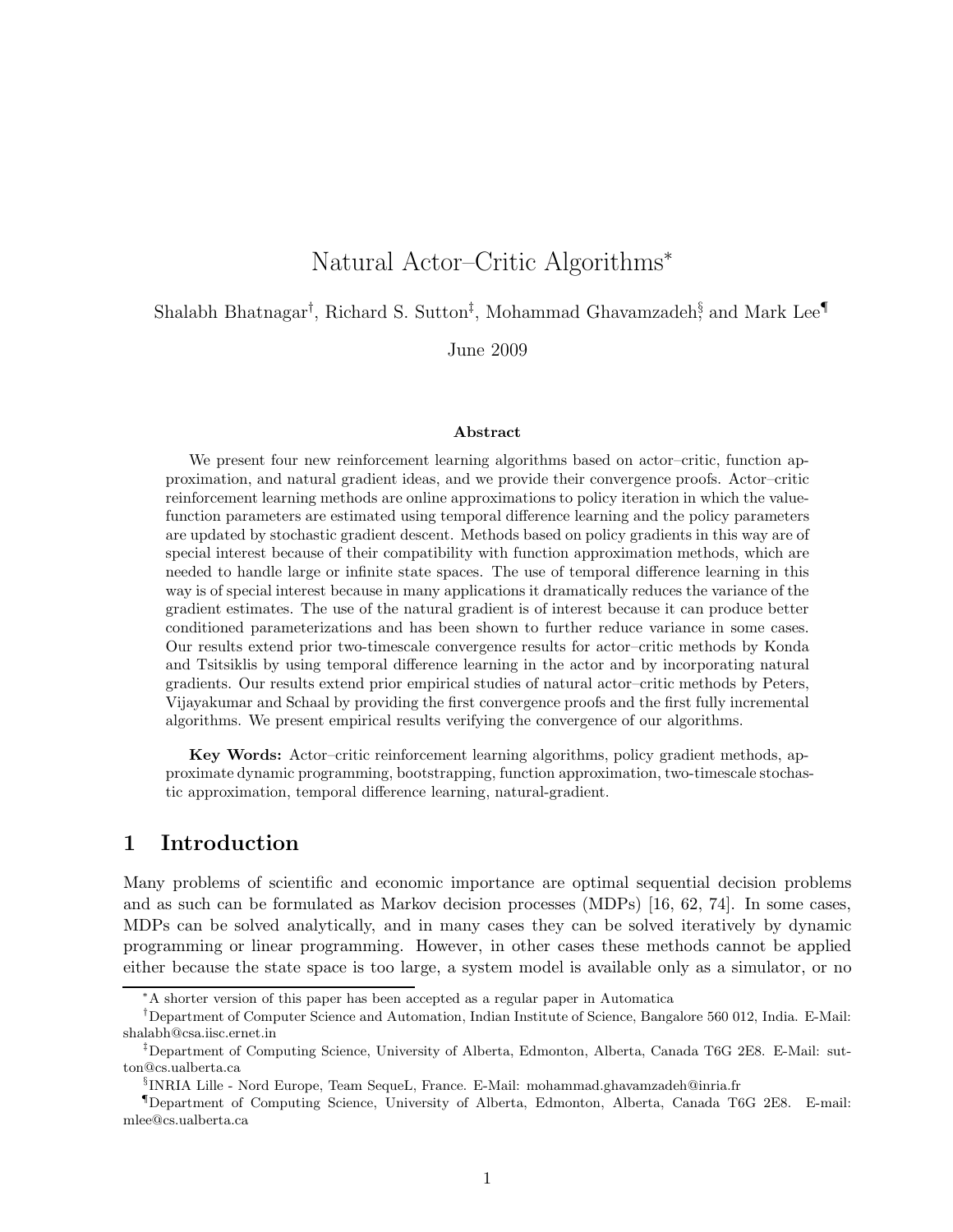system model is available. It is in these cases that the techniques and algorithms of reinforcement learning may be helpful.

Reinforcement learning [19, 68] can be viewed as a broad class of sample-based methods for solving MDPs. In place of a model, these methods use sample trajectories of the system and the controller interacting, such as could be obtained from a simulation. It is not unusual in practical applications for such a simulator to be available when an explicit transition-probability model of the sort suitable for use by dynamic or linear programming is not [70, 34]. Reinforcement learning methods can also be used with no model at all, by obtaining sample trajectories by direct interaction with the system [13, 44, 54].

One of the biggest challenges to solving MDPs with conventional methods is handling large state (and action) spaces. This is sometimes known as the "curse of dimensionality" because of the tendency of the size of a state space to grow exponentially with the number of its dimensions. The computational effort required to solve an MDP thus increases exponentially with the dimension and cardinality of the state space. A natural and venerable way of addressing the curse is to approximate the value function and policy parametrically with a number of parameters much smaller than the size of the state space [14, 35, 33]. However a straightforward application of such function approximation methods to dynamic programming has not proved effective on large problems. Some work with reinforcement learning and function approximation has also run into problems of convergence and instability [29, 8], but about a decade ago it was established that if trajectories were sampled according to their distribution under the target policy (the on-policy distribution) then convergence could be assured for linear feature-based function approximators [72, 66, 69]. Reinforcement learning's most impressive successes have in fact been on problems with extremely large state spaces that could not have been solved without function approximation [70, 34, 54]. The ability of sample-based methods to use function approximation effectively is one of the most important reasons for interest in reinforcement learning within the engineering disciplines.

Policy-gradient reinforcement learning methods are some of the simplest reinforcement learning methods and provide both a good illustration of reinforcement learning and a foundation for the actor–critic methods that are the primary focus of this paper. In policy-gradient methods, the policy is taken to be an arbitrary differentiable function of a parameter vector  $\theta \in \mathbb{R}^d$ . Given some performance measure  $J: \mathbb{R}^d \to \mathbb{R}$ , we would like to update the policy parameter in the direction of the gradient:

$$
\Delta\theta \propto \nabla_{\theta} J(\theta). \tag{1}
$$

The gradient is not directly available of course, but sample trajectories can be used to construct unbiased estimators of it, estimators that can be used in a stochastic approximation of the actual gradient. This is the basic idea behind all policy-gradient reinforcement learning methods [76, 52, 67, 46, 11, 58, 3, 39, 22, 23, 37, 38]. Theoretical analysis and empirical evaluations have highlighted a major shortcoming of these algorithms, namely, the high variance of their gradient estimates, and thus the slow convergence and sample inefficiency.

One possible solution to this problem, proposed by Kakade in 2002 [43] and then refined and extended by Bagnell and Schneider [9] and by Peters et al. [56], is based on the idea of *natural* gradients previously developed for supervised learning by Amari [5]. In the application to reinforcement learning, the policy gradient in (1) is replaced with a natural version. This is motivated by the intuition that the policy updates should be invariant to bijective transformations of the parametrization. Put more simply, a change in the policy parameterization should not influence the result of the policy update. In terms of the policy update rule (1), the move to the natural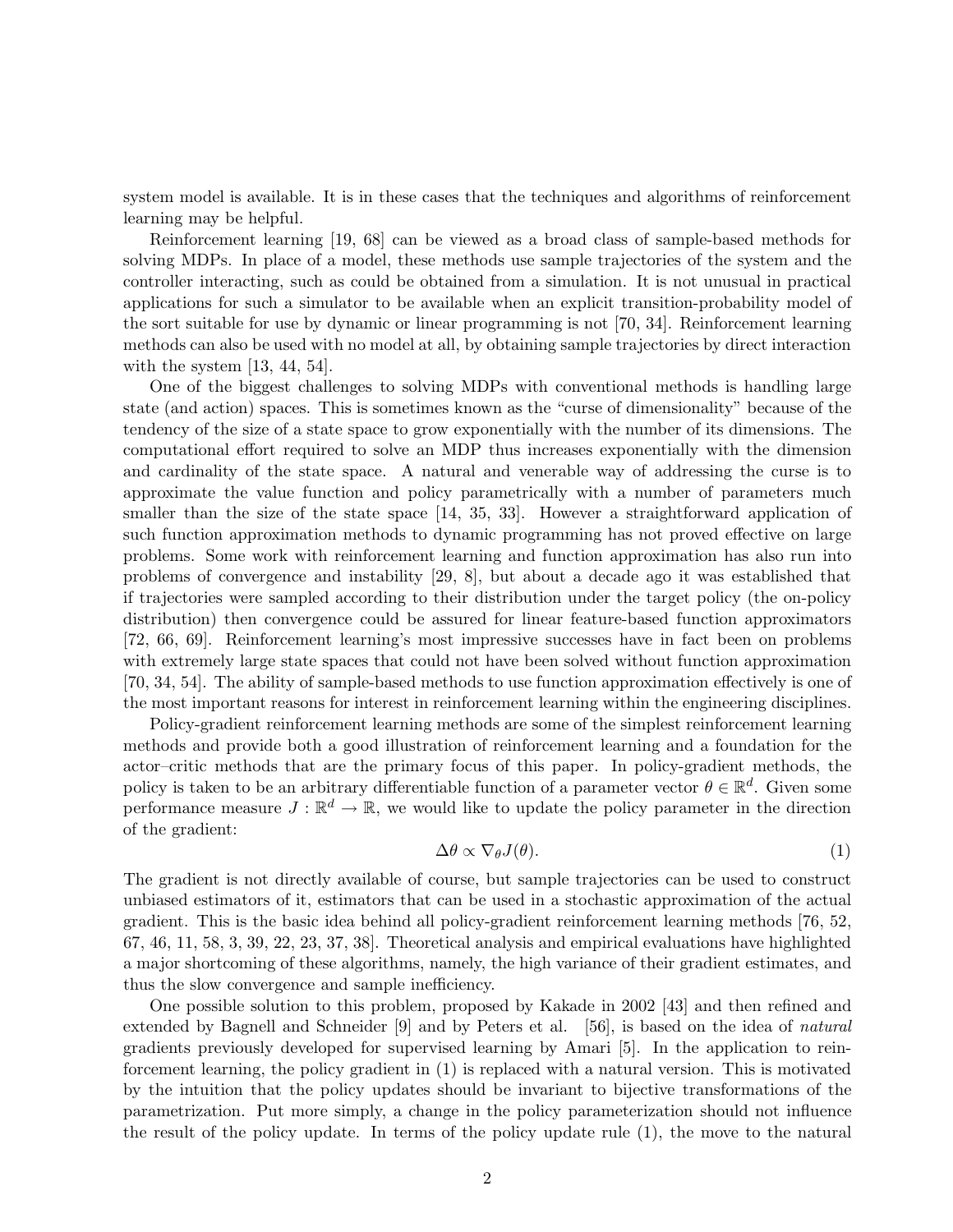gradient rule amounts to linearly transforming the gradient using the inverse Fisher information matrix of the policy. In empirical evaluations, natural policy gradient has sometimes been shown to outperform conventional policy gradient methods [43, 9, 56, 60]. Moreover, the use of natural gradients can lead to simpler, and in some cases, more computationally efficient algorithms. Three of the four algorithms we introduce in this paper incorporate natural gradients.

In this paper we focus on a sub-class of policy-gradient methods known as actor–critic methods. These methods can be thought of as reinforcement learning analogs of dynamic programming's policy iteration method. Actor–critic methods are based on the simultaneous online estimation of the parameters of two structures, called the *actor* and the *critic*. The actor corresponds to a conventional action-selection policy, mapping states to actions in a probabilistic manner. The critic corresponds to a conventional state-value function, mapping states to expected cumulative future reward. Thus, the critic addresses a problem of prediction, whereas the actor is concerned with control. These problems are separable, but are solved simultaneously to find an optimal policy. A variety of methods can be used to solve the prediction problem, but the ones that have proved most effective in large applications are those based on some form of temporal difference (TD) learning [65], in which estimates are updated on the basis of other estimates much as they are in dynamic programming. Such "bootstrapping methods" [68] can be viewed as a way of accelerating learning by trading bias for variance [63].

Actor–critic methods were among the earliest to be investigated in reinforcement learning [10, 64]. They were largely supplanted in the 1990's by methods that estimate action-value functions (mappings from states and actions to the subsequent expected return) that are then used directly to select actions without constructing an explicit policy structure. The action-value approach was initially appealing because of its simplicity, but theoretical complications arose when it was combined with function approximation: these methods do not converge in the normal sense, but rather may "chatter" in the neighborhood of a good solution [40]. These complications lead to renewed interest in policy gradient methods. Policy gradient methods without bootstrapping can easily be proved convergent, but can suffer from high variance resulting in slow convergence as mentioned above, motivating their combination with bootstrapping TD methods as in actor–critic algorithms.

In this paper we introduce four novel actor–critic algorithms along these lines. For all four methods we prove convergence of the parameters of the policy and state-value function to a small neighborhood of the set of local maxima of the average reward when the temporal difference error inherent in the function approximation is small. Our results are an extension of our prior work [24], and of prior work on the convergence of two-timescale stochastic approximation recursions [1, 21, 45, 46]. That work had previously shown convergence to a locally optimal policy for several non-bootstrapping algorithms with or without function approximation. Konda and Tsitsiklis [46] have shown convergence for an actor–critic algorithm that uses bootstrapping in the critic, but our results are the first to prove convergence when the actor is bootstrapping as well. Our results also extend prior two-timescale results by incorporating natural gradients. Our results and algorithms differ in a number of other, smaller ways from those of Konda and Tsitsiklis; we detail these in Section 7 after the analysis has been presented.

Two other aspects of the theoretical results presented here should be mentioned at the outset. First, one of the issues that arises in policy gradient methods is the selection of a baseline reward level. In contrast to previous work, we show that, in an actor–critic setting when compatible features are used, the baseline that minimizes the estimator variance for any given policy is in fact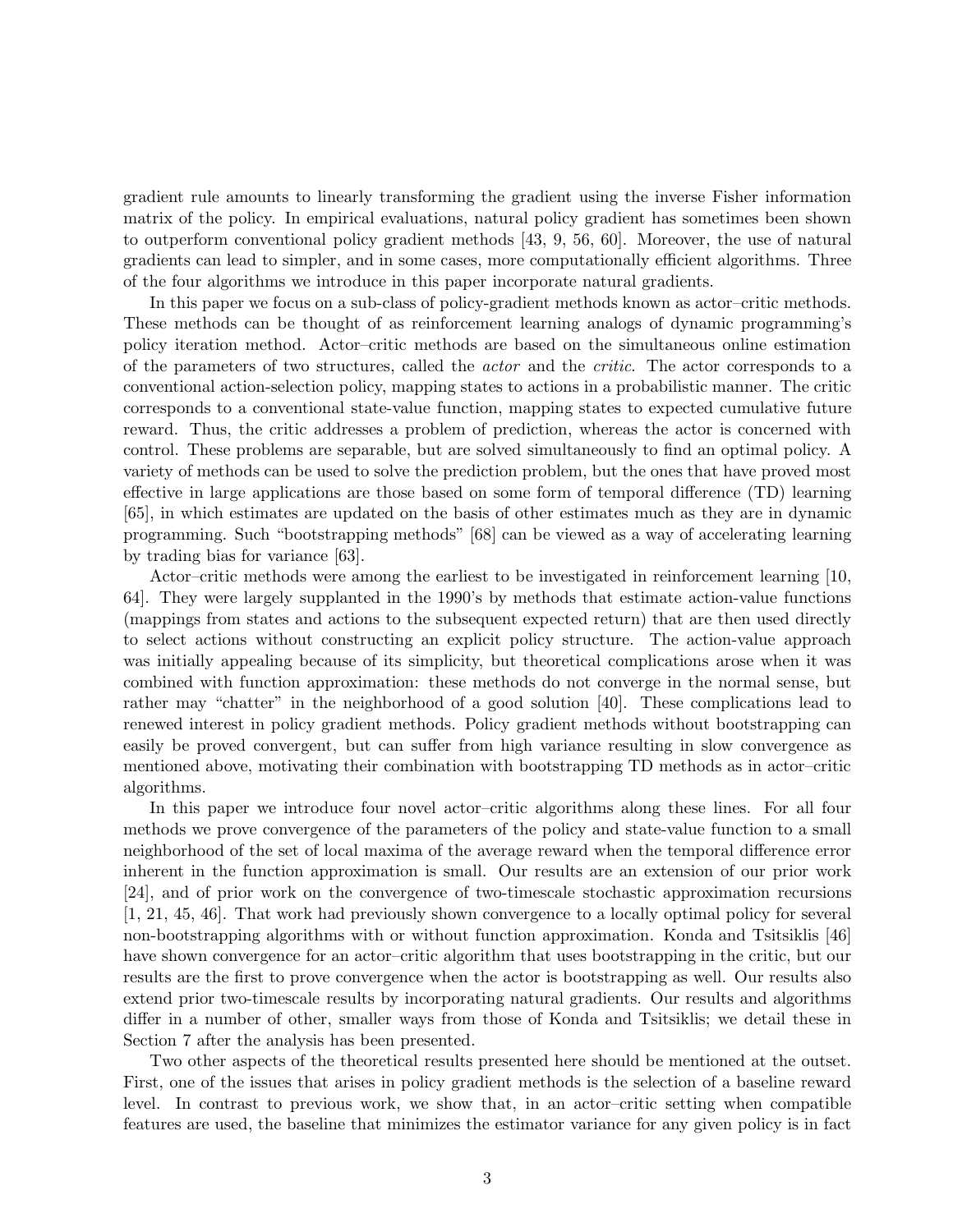the state-value function. Second, for the case of a fixed policy we use a recent result by Borkar and Meyn [27] to provide an alternative, simpler proof of convergence (cf. [72, 73]) in the Euclidean norm of temporal difference recursions.

In this paper we do not explicitly consider the treatment of eligibility traces ( $\lambda > 0$  in TD( $\lambda$ ) [65]), which have been shown to improve performance in cases of function approximation or partial observability, but we believe the extension of all of our results to general  $\lambda$  would be straightforward. Less clear is how or whether our results could be extended to least-squares temporal difference methods [31, 28, 20, 49, 57]. It is not clear how to satisfactorily incorporate these methods in a context in which the policy is changing. Our proof techniques do not immediately extend to this case and we leave it for future work. We do consider the use of approximate advantages as in the works of Baird [7] and Peters and Schaal [57].

The rest of the paper is organized as follows. In Section 2 we present our reinforcement learning framework and provide an overview of policy gradient methods. We motivate two-timescale stochastic approximation in Section 3 as this is the technique used by our algorithms. In Section 4 we discuss policy gradient methods with function approximation and present some preliminary results. We show here in particular that the minimum variance baseline for the action-value function corresponds to the state-value function and obtain a form of bias in gradient estimates that results from the use of function approximation. Our four actor–critic algorithms are presented in Section 5, and their convergence analysis is in Section 6. In Section 7 we discuss the relationship of our algorithms to the actor–critic algorithm of Konda and Tsitsiklis [46] and the natural actor– critic algorithm of Peters, Vijayakumar and Schaal [56]. Section 8 presents numerical experiments verifying the operation of our algorithms. Section 9 contains concluding remarks.

## 2 The Policy Gradient Framework

We consider the standard reinforcement learning framework (e.g., see [68]) in which a learning agent interacts with a stochastic environment. The overall model we consider is that of a discrete time Markov decision process (MDP) with finite numbers of states and actions, and bounded rewards. We allow S and A to respectively denote the state and action spaces of this MDP. For simplicity, we assume that S is the set  $S = \{1, \ldots, n\}$ . We denote by  $s_t$ ,  $a_t$  and  $r_t$ , the state, action and reward, respectively, at time t. We assume that reward is stochastic, real-valued and uniformly bounded. For simplicity and ease of notation, we assume that all actions in  $\mathcal A$  are feasible in each state. The state transition probabilities for the environment will be characterized by  $P(s, a, s') = Pr(s_{t+1} = s' | s_t = s, a_t = a), \forall s, s' \in S, a \in A$ . Further, the single-stage expected reward when action a is taken in state s will be denoted  $R(s, a) = \mathbf{E}[r_{t+1}|s_t = s, a_t = a]$ .

An admissible policy  $\bar{\pi}$  is a decision rule that is described by a sequence of functions  $\bar{\pi} = \{\mu_0, \bar{\mu}_0\}$  $\mu_1, \ldots$ } such that each  $\mu_t : S \to A$ , with action  $\mu_t(s)$  taken in state s at instant  $t \geq 0$ . A stationary policy is a time invariant decision rule, i.e., one for which  $\mu_t = \mu$ ,  $\forall t \geq 0$ , for some  $\mu : \mathcal{S} \to \mathcal{A}$ . Most often, one refers to the function  $\mu$  itself as the stationary policy. A stationary randomized policy  $\pi$  that we refer to as simply a randomized policy is specified via a probability distribution  $\pi(s, \cdot)$  over A, for  $s \in \mathcal{S}$ . Under the long-run average reward setting considered in this paper, it can be shown that a stationary optimal policy exists [59]. Note that any stationary policy is trivially a randomized policy as well. We motivate the following discussion from the viewpoint of randomized policies as we consider a parameterized class of these in this paper. From now on, for simplicity, we shall refer to a randomized policy as simply a policy.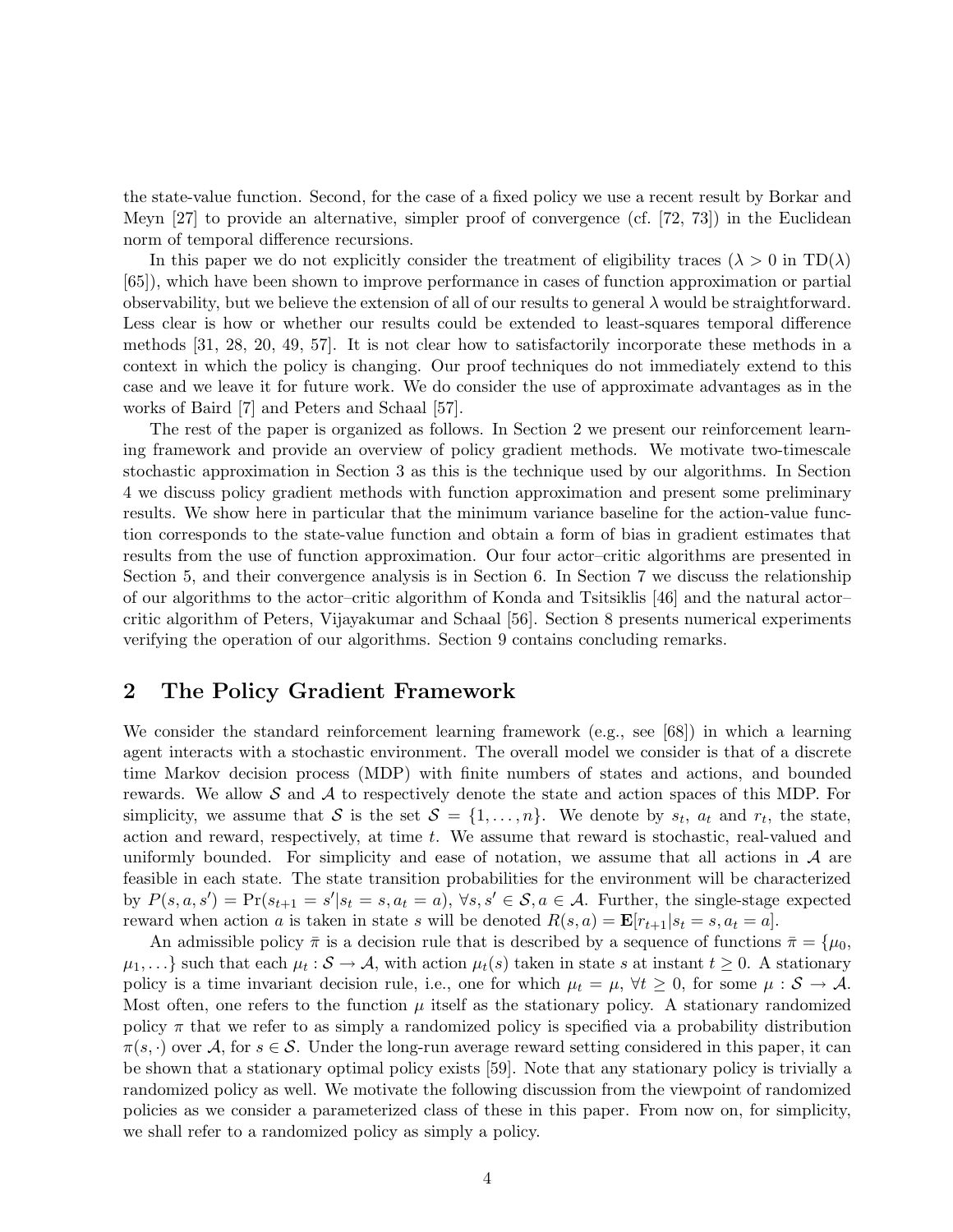For a given policy, the sequence of states produced by the MDP is a Markov chain. Throughout the paper we assume

(A1) Under any policy  $\pi$ , the Markov chain resulting from the MDP,  $\{s_t, t = 0, 1, 2, ...\}$ , is irreducible and aperiodic.

Let  $d^{\pi}(s)$  denote the stationary probability of the Markov chain being in state  $s \in \mathcal{S}$ , and let  $d^{\pi} = (d^{\pi}(s), s \in S)$ . Our aim is to find a policy  $\pi$  that maximizes the long-run average reward  $J(\pi)$  given by

$$
J(\pi) = \lim_{T \to \infty} \frac{1}{T} \mathbf{E} \left[ \sum_{t=0}^{T-1} r_{t+1} | \pi \right] = \sum_{s \in \mathcal{S}} d^{\pi}(s) \sum_{a \in \mathcal{A}} \pi(s, a) R(s, a).
$$
 (2)

The limit in (2) is well defined by (A1). Let  $\pi^{opt}$  denote an optimal policy

$$
\pi^{opt} = \arg\max_{\pi} J(\pi).
$$

Further, we shall denote by  $Q^{\pi}(s, a)$ , the expected differential reward associated with a state–action pair  $(s, a)$ , given policy  $\pi$ , that is defined by

$$
Q^{\pi}(s, a) = \sum_{t=1}^{\infty} \mathbf{E}[r_{t+1} - J(\pi)|s_0 = s, a_0 = a, \pi], \ \ \forall s \in \mathcal{S}, a \in \mathcal{A}.
$$

Likewise, we denote by  $V^{\pi}(s)$ , the expected differential reward associated with a state s when actions are selected according to policy  $\pi$ . Here

$$
V^{\pi}(s) = \sum_{a \in \mathcal{A}} \pi(s, a) Q^{\pi}(s, a).
$$

The Poisson equation under policy  $\pi$  is given by [59]

$$
J(\pi) + V^{\pi}(s) = \sum_{a \in \mathcal{A}} \pi(s, a) [R(s, a) + \sum_{s' \in \mathcal{S}} P(s, a, s') V^{\pi}(s')], \ \ \forall s \in \mathcal{S}.
$$
 (3)

In policy gradient methods, we define a class of parameterized randomized policies  $\{\pi^{\theta}(s,.)\}\$  $S, \theta \in \mathbb{R}^{d_1}$ , estimate the gradient of the average reward with respect to the policy parameters  $\theta$  from the observed states, actions, and rewards, and then improve the policy by adjusting its parameters in the direction of an estimate of the gradient of J with respect to  $\theta$ . Since in this setting a policy  $\pi$  is represented by its parameters  $\theta$ , J can be viewed as a function of  $\theta$  and by abuse of notation, we let  $J(\theta)$  denote the long-run average reward when the parameter is  $\theta$ . In what follows, we shall interchangeably use  $J(\pi)$  or  $J(\theta)$  to denote the long-run average reward when the policy  $\pi$  or its associated parameter  $\theta$  are to be emphasized. We also drop  $\theta$  from  $\pi^{\theta}$ , and simply denote this quantity as  $\pi$ . The optimum parameter can now be obtained as

$$
\theta^{opt} = \arg \max_{\theta} J(\theta).
$$

The following assumption is a standard requirement in policy gradient methods.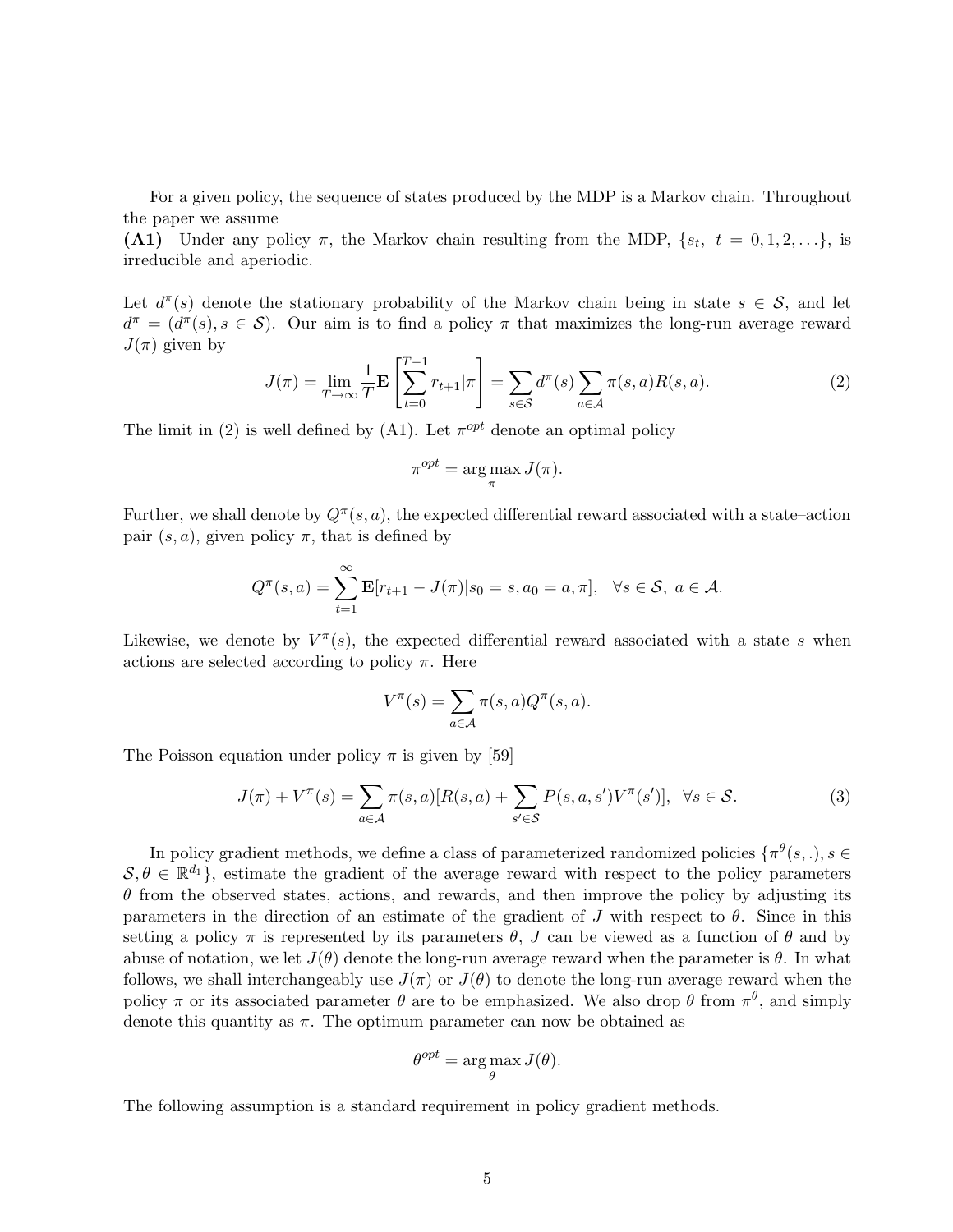(A2) For any state–action pair  $(s, a)$ ,  $\pi(s, a)$  is continuously differentiable in the parameter  $\theta$ .

Previous works [52, 67, 11] have shown that the gradient of the average reward for parameterized policies that satisfy  $(A1)$  and  $(A2)$  is given by<sup>1</sup>

$$
\nabla J(\pi) = \sum_{s \in \mathcal{S}} d^{\pi}(s) \sum_{a \in \mathcal{A}} \nabla \pi(s, a) Q^{\pi}(s, a). \tag{4}
$$

For the case of Markov processes with a parameterized infinitesimal generator, a similar expression can be found in [32]. Observe that if  $b(s)$  is any given function of s (also called a *baseline*), then

$$
\sum_{s \in \mathcal{S}} d^{\pi}(s) \sum_{a \in \mathcal{A}} \nabla \pi(s, a) b(s) = \sum_{s \in \mathcal{S}} d^{\pi}(s) b(s) \nabla \left(\sum_{a \in \mathcal{A}} \pi(s, a)\right) = \sum_{s \in \mathcal{S}} d^{\pi}(s) b(s) \nabla(1) = 0,
$$

and thus, for any baseline  $b(s)$ , the gradient of the average reward can be written as

$$
\nabla J(\pi) = \sum_{s \in \mathcal{S}} d^{\pi}(s) \sum_{a \in \mathcal{A}} \nabla \pi(s, a) [Q^{\pi}(s, a) \pm b(s)]. \tag{5}
$$

The baseline  $b(s)$  can be chosen in a way that the variance of the gradient estimates  $\nabla J(\pi)$  is minimized [41].

The *natural* gradient, denoted  $\tilde{\nabla}J(\pi)$ , can be calculated by linearly transforming the *regular* gradient,  $\nabla J(\pi)$ , using the inverse Fisher information matrix of the policy:  $\tilde{\nabla}J(\pi) = G(\theta)^{-1} \nabla J(\pi)$ . The Fisher information matrix  $G(\theta)$  can be seen to be [56, 9]

$$
G(\theta) = \mathbf{E}_{s \sim d^{\pi}, a \sim \pi} [\nabla \log \pi(s, a) \nabla \log \pi(s, a)^{\top}] = \sum_{s \in \mathcal{S}} d^{\pi}(s) \sum_{a \in \mathcal{A}} \pi(s, a) \nabla \log \pi(s, a) \nabla \log \pi(s, a)^{\top}.
$$
 (6)

Matrix  $G(\theta)$  plays an important role in the algorithms that use natural gradients [43, 57]. Here  $\mathbf{E}_{s\sim d^{\pi},a\sim\pi}[\cdot]$  denotes the expectation under the conditional joint distribution where states are first selected according to distribution  $d^{\pi}$ , and then given that a state s is selected, actions are selected according to distribution  $\pi(s, \cdot)$ . The Fisher information matrix is clearly positive definite [43].

A well-studied example of parameterized randomized policies, which we use in the experiments of this paper, is the Gibbs (or Boltzmann) distribution having the form

$$
\pi(s,a) = \frac{e^{\theta^{\top}\phi_{sa}}}{\sum_{a' \in \mathcal{A}} e^{\theta^{\top}\phi_{sa'}}}, \ \ \forall s \in \mathcal{S}, \ \forall a \in \mathcal{A}, \tag{7}
$$

where each  $\phi_{sa}$  is a d<sub>1</sub>-dimensional feature vector for the state–action pair  $(s, a)$ . The Gibbs distribution has connections with statistical mechanics and is also used in other domains such as evolutionary algorithms [36] and the well-known simulated annealing search technique for multivariate optimization [4].

Before we proceed further, we first motivate two-timescale stochastic approximation [25] as our algorithms also use this technique.

<sup>&</sup>lt;sup>1</sup>In the rest of the paper we use the notation  $\nabla$  to denote  $\nabla_{\theta}$  — the gradient with respect to the policy parameters.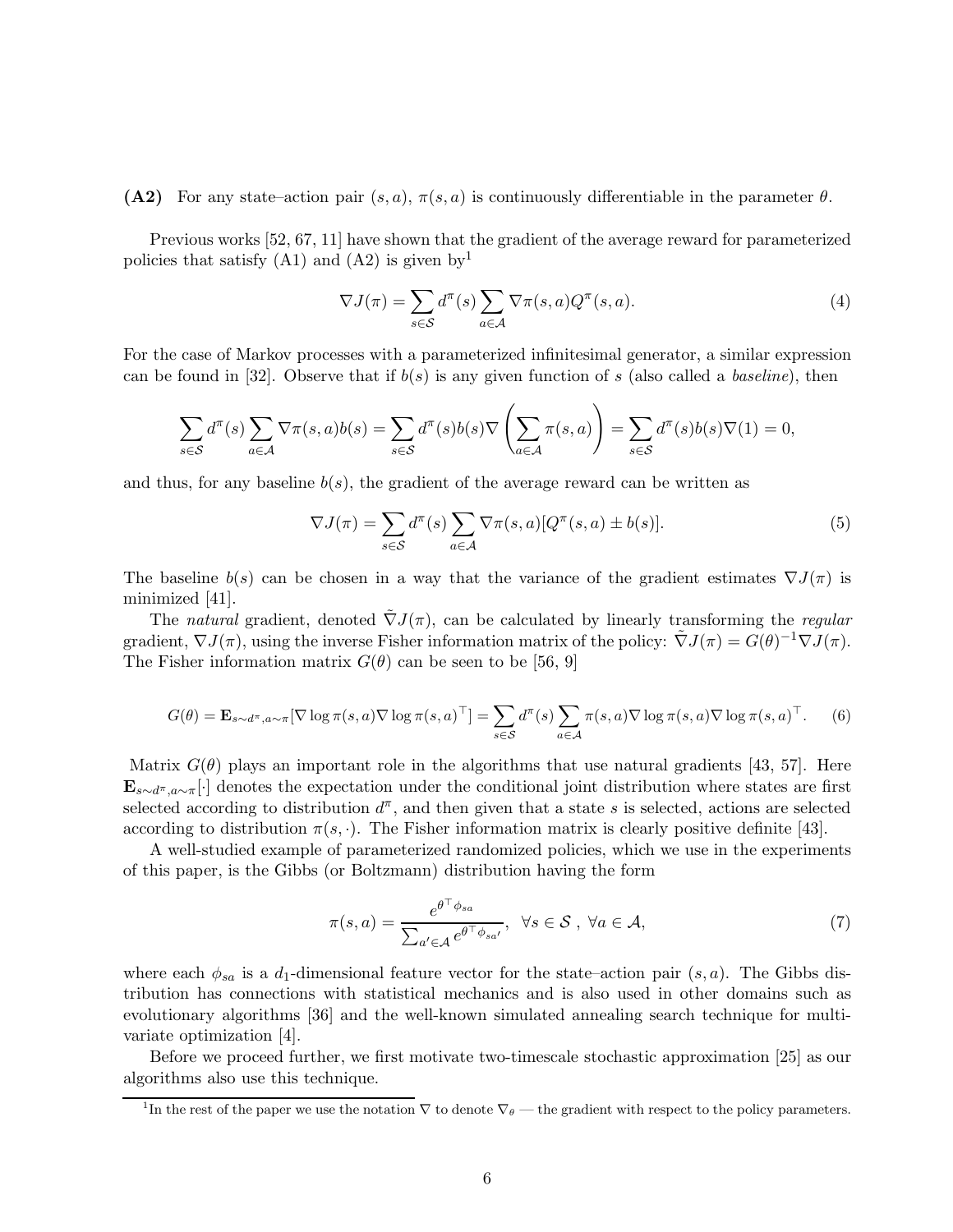## 3 Two-Timescale Stochastic Approximation Algorithms

Two-timescale stochastic approximation algorithms are typically characterized by coupled stochastic recursions that are driven by two different (decreasing) step-size schedules, of which one has a higher convergence rate to zero than the other. We present here more generally the setting of two-timescale stochastic approximations. Suppose  $X_t$ ,  $Y_t$ ,  $t \geq 0$  be two parameter sequences that are governed according to

$$
X_{t+1} = X_t + \alpha_t (f(X_t, Y_t) + N_{t+1}^1),
$$
\n(8)

$$
Y_{t+1} = Y_t + \beta_t (g(X_t, Y_t) + N_{t+1}^2), \tag{9}
$$

where f, g are Lipschitz continuous functions and  $\{N_t^1\}$ ,  $\{N_t^2\}$  are martingale difference sequences w.r.t. the  $\sigma$ -fields  $\bar{\mathcal{F}}_t = \sigma(X_n, Y_n, N_n^1, N_n^2, n \le t)$ ,  $t \ge 0$ , satisfying

$$
\mathbf{E}[\| N_{t+1}^i \|^{2} | \bar{\mathcal{F}}_t] \le D_1(1 + \| X_t \|^{2} + \| Y_t \|^{2}), \ i = 1, 2, \ t \ge 0,
$$

for some constant  $D_1 < \infty$ . Also, here  $\{\alpha_t\}$  and  $\{\beta_t\}$  are two step-size schedules that satisfy

$$
\sum_{t} \alpha_t = \sum_{t} \beta_t = \infty, \ \sum_{t} \alpha_t^2, \sum_{t} \beta_t^2 < \infty,\tag{10}
$$

$$
\beta_t = o(\alpha_t). \tag{11}
$$

As a consequence of (11),  $\beta_t \to 0$  faster than  $\{\alpha_t\}$ . Hence (8) is a 'faster' recursion than (9) as beyond some  $t_0$  (i.e., for  $t \geq t_0$ ), (8) has uniformly higher increments as compared to (9). Consider the ODEs .

$$
X = f(X(t), Y(t)),\tag{12}
$$

$$
Y = 0.\t(13)
$$

Alternatively (as a consequence of (13)), one can consider the ODE

$$
\dot{X} = f(X(t), Y) \tag{14}
$$

in place of (12), where because of (13), Y is a constant. Suppose Assumptions  $(B1)$ – $(B3)$  below hold.

(B1) sup  $\sup_t \|X_t\|, \sup_t \|Y_t\| < \infty.$ 

**(B2)** The ODE (14) has a globally asymptotically stable equilibrium  $\mu(Y)$  where  $\mu(\cdot)$  is a Lipschitz continuous function.

Consider also the ODE .

$$
Y = g(\mu(Y(t)), Y(t)).
$$
\n
$$
(15)
$$

We also assume

(B3) The ODE (15) has a globally asymptotically stable equilibrium  $Y^*$ .

Define two real-valued sequences  $\{r_t\}$  and  $\{s_t\}$  as  $r_t = \sum_{t=1}^{t-1}$  $n=0$  $\alpha_n$  and  $s_t = \sum_{ }^{t-1}$  $n=0$  $\beta_n$ , respectively. Note that  $(r_t-r_{t-1}), (s_t-s_{t-1})\to 0$  as  $t\to\infty$ . Define continuous time processes  $\bar{X}(r), \bar{Y}(r), r\geq 0$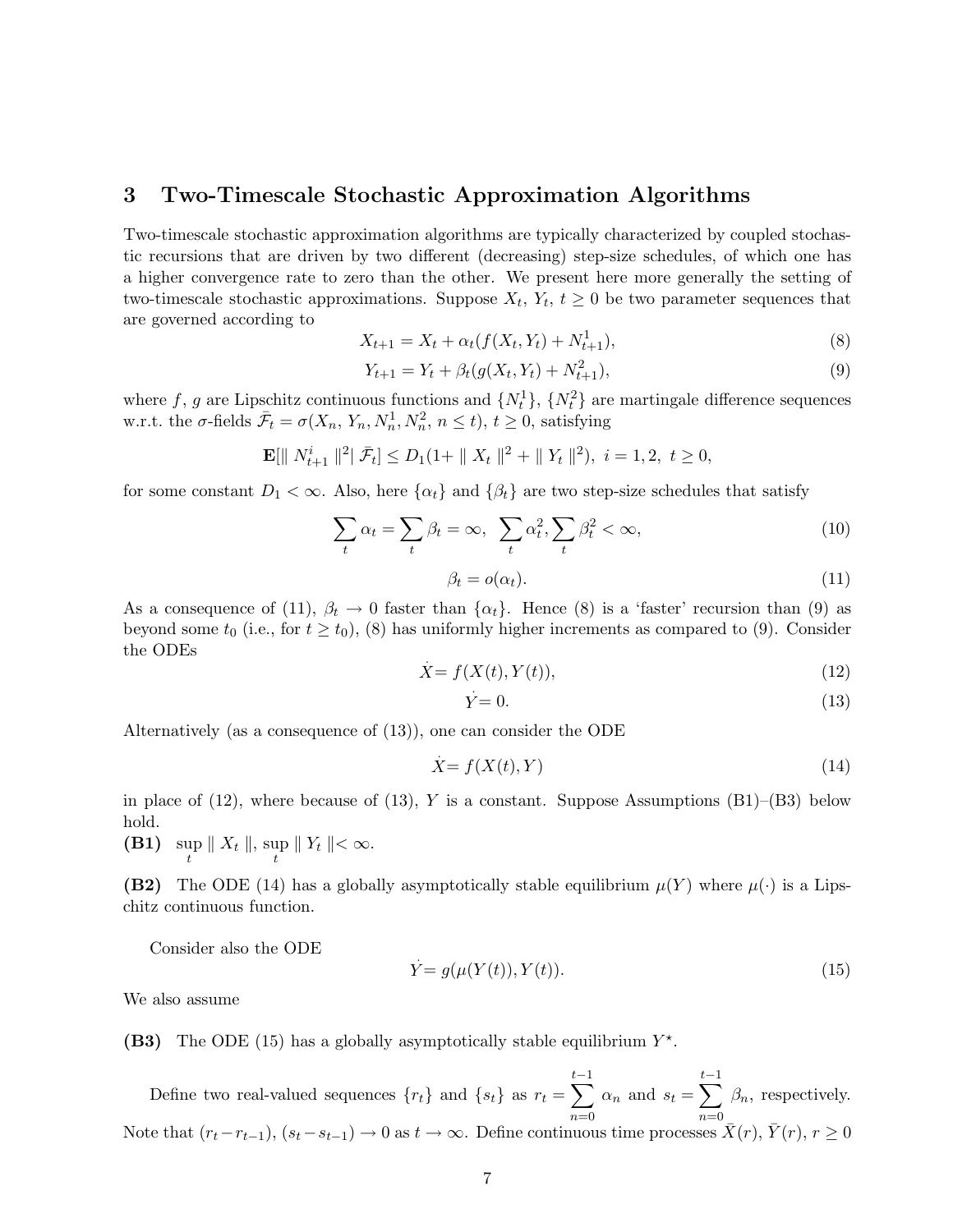as  $\bar{X}(r_t) = X_t$ ,  $\bar{Y}(r_t) = Y_t$ , respectively, with linear interpolations in between. For  $s \geq 0$ , let  $X^s(r)$ ,  $Y^{s}(r), r \geq s$  denote the trajectories of (12)-(13) with  $X^{s}(s) = \overline{X}(s)$  and  $Y^{s}(s) = \overline{Y}(s)$ . Note that because of (13),  $Y^s(r) = \overline{Y}(s)$   $\forall r \geq s$ . Now (8)-(9) can be viewed as 'noisy' Euler discretizations of the ODEs (12)-(13) when the time discretization corresponds to  $\{r_t\}$ . This is because (9) can be written as

$$
Y_{t+1} = Y_t + \alpha_t \left( \frac{\beta_t}{\alpha_t} \left( g(X_t, Y_t) + N_{t+1}^2 \right) \right),
$$

and (11) implies that the term multiplying  $\alpha_t$  on the RHS above vanishes in the limit. One can now show (cf. [25]) using a sequence of approximations involving the Gronwall inequality that for any given  $T > 0$ , with probability one, sup  $\|\bar{X}(r) - X^{s}(r)\| \to 0$  as  $s \to \infty$ . The same is also  $r \in [s,s+T]$ 

true for sup  $r \in [s,s+T]$  $\|\bar{Y}(r) - Y^s(r)\|$  as well. Further, using the time discretization  $\{s_t\}$  for the ODE

(15), a similar conclusion with regards to iteration (9) (and ODE (15)) can be drawn following a continuous time trajectory that is obtained with the iterates in (9) interpolated along the time line  $\{s_t\}$ . The following is the main two-timescale convergence result (cf. [25]).

**Theorem 1** Under Assumptions (B1)-(B3),  $(X_t, Y_t) \rightarrow (\mu(Y^*) , Y^*)$  as  $t \rightarrow \infty$ , with probability one.

## 4 Policy Gradient with Function Approximation

Now consider the case in which the action-value function for a fixed policy  $\pi$ ,  $Q^{\pi}$ , is approximated by a learned function approximator. If the approximation is sufficiently good, we might hope to use it in place of  $Q^{\pi}$  in Equations (4) and (5), and still point roughly in the direction of the true gradient. Sutton et al. [67] showed that if the approximation  $\hat{Q}_w^{\pi}$  with parameter  $w \in \mathbb{R}^{d_1}$  is *compatible*, i.e.,  $\nabla_w \hat{Q}_w^{\pi}(s, a) = \nabla \log \pi(s, a)$ , and minimizes the mean squared error

$$
\mathcal{E}^{\pi}(w) = \sum_{s \in \mathcal{S}} d^{\pi}(s) \sum_{a \in \mathcal{A}} \pi(s, a) [Q^{\pi}(s, a) - \hat{Q}_w^{\pi}(s, a)]^2
$$
\n(16)

for parameter value  $w_{\lambda}^*$ , then we can replace  $Q^{\pi}$  with  $\hat{Q}_{w^*}^{\pi}$  in Equations (4) and (5). We work with linear approximation  $\hat{Q}_w^{\pi}(s, a) = w^{\top} \psi_{sa}$  in which the  $\psi_{sa}$ 's are *compatible* features defined according to  $\psi_{sa} = \nabla \log \pi(s, a)$ . Convergence of a temporal difference critic under a linear approximation when trajectories are sampled according to their distribution under the target policy has been established earlier [66, 69, 72]. Note that compatible features are well-defined under (A2). As an example, the compatible features for the Gibbs policy in Equation (7) are  $\psi_{sa} = \phi_{sa} - \sum_{a' \in A} \pi(s, a') \phi_{sa'}$ . The Fisher information matrix of Equation (6) can be written using the compatible features as

$$
G(\theta) = \mathbf{E}_{s \sim d^{\pi}, a \sim \pi} [\psi_{sa} \psi_{sa}^{\top}] = \sum_{s \in S} d^{\pi}(s) \sum_{a \in \mathcal{A}} \pi(s, a) \psi_{sa} \psi_{sa}^{\top}.
$$

Suppose  $\mathcal{E}^{\pi}(w)$  denotes the mean squared error

$$
\mathcal{E}^{\pi}(w) = \sum_{s \in \mathcal{S}} d^{\pi}(s) \sum_{a \in \mathcal{A}} \pi(s, a) [Q^{\pi}(s, a) - w^{\top} \psi_{sa} - b(s)]^2
$$
\n(17)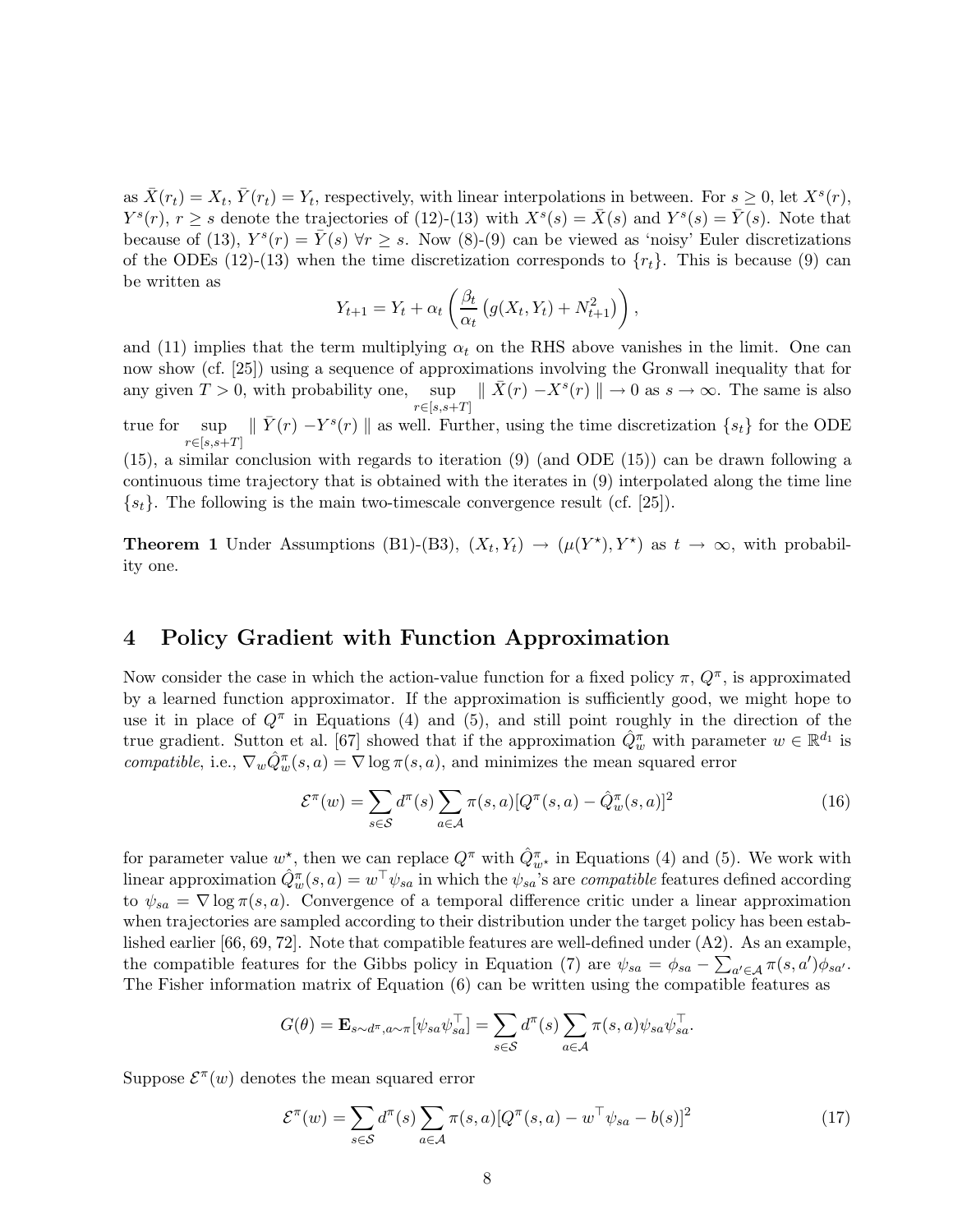of our compatible linear parameterized approximation  $w^{\top}\psi_{sa}$  and an arbitrary baseline  $b(s)$ . Let  $w^* = \arg\min_w \mathcal{E}^{\pi}(w)$  denote the optimal parameter. We first show in Lemma 1 that the value of  $w^*$  does not depend on the given baseline  $b(s)$ ; as a result the mean squared error problems of Equations (16) and (17) have the same solutions. Next, in Lemma 2, we show that if the parameter is set to be equal to  $w^*$ , then the resulting mean squared error  $\mathcal{E}^{\pi}(w^*)$  (now treated as a function of the baseline  $b(s)$  is further minimized when  $b(s) = V^{\pi}(s)$  (see also Chapter 11 of [53]). In other words, the variance in the action-value function estimator is minimized if the baseline is chosen to be the value function itself.<sup>2</sup>

**Lemma 1** The optimum weight parameter  $w^*$  for any given  $\theta$  (policy  $\pi$ ) satisfies<sup>3</sup>

$$
w^* = G(\theta)^{-1} \mathbf{E}_{s \sim d^{\pi}, a \sim \pi} [Q^{\pi}(s, a) \psi_{sa}].
$$

Proof Note that

$$
\nabla_w \mathcal{E}^\pi(w) = -2 \sum_{s \in \mathcal{S}} d^\pi(s) \sum_{a \in \mathcal{A}} \pi(s, a) [Q^\pi(s, a) - w^\top \psi_{sa} - b(s)] \psi_{sa}.
$$
\n(18)

Equating the above to zero, one obtains

$$
\sum_{s \in \mathcal{S}} d^{\pi}(s) \sum_{a \in \mathcal{A}} \pi(s, a) \psi_{sa} \psi_{sa}^{\top} w^{\star} = \sum_{s \in \mathcal{S}} d^{\pi}(s) \sum_{a \in \mathcal{A}} \pi(s, a) Q^{\pi}(s, a) \psi_{sa} - \sum_{s \in \mathcal{S}} d^{\pi}(s) \sum_{a \in \mathcal{A}} \pi(s, a) b(s) \psi_{sa}.
$$

The last term on the right hand side equals zero because

$$
\sum_{a \in \mathcal{A}} \pi(s, a)\psi_{sa} = \sum_{a \in \mathcal{A}} \pi(s, a) \nabla \log \pi(s, a) = \sum_{a \in \mathcal{A}} \nabla \pi(s, a) = \nabla \left(\sum_{a \in \mathcal{A}} \pi(s, a)\right) = \nabla(1) = 0
$$

for any state s. Now from (18), the Hessian  $\nabla_w^2 \mathcal{E}^\pi(w)$  of  $\mathcal{E}^\pi(w)$  evaluated at  $w^\star$  can be seen to be  $2G(\theta)$ . The claim follows because  $G(\theta)$  is positive definite for any  $\theta$ .

Next (as stated above), given the optimum weight parameter  $w^*$ , we obtain the minimum variance baseline in the action-value-function estimator corresponding to policy  $\pi$ . Thus we consider now  $\mathcal{E}^{\pi}(w^*)$  as a function of the baseline b, and obtain  $b^* = \arg \min \mathcal{E}^{\pi}(w^*)$ . b

**Lemma 2** For any given policy  $\pi$ , the minimum variance baseline  $b^*(s)$  in the action-valuefunction estimator corresponds to the state-value function  $V^{\pi}(s)$ .

**Proof** For any  $s \in \mathcal{S}$ , let  $\mathcal{E}^{\pi,s}(w^*)$  denote

$$
\mathcal{E}^{\pi,s}(w^\star) = \sum_{a \in \mathcal{A}} \pi(s,a) [Q^\pi(s,a) - w^{\star \top} \psi_{sa} - b(s)]^2.
$$

<sup>&</sup>lt;sup>2</sup>It is important to note that Lemma 2 is not about the minimum variance baseline for gradient estimation. It is about the minimum variance baseline of the action-value-function estimator.

<sup>&</sup>lt;sup>3</sup>This lemma is similar to Theorem 1 in [43], except that we consider baseline  $b(s)$  which again can be seen as additional basis functions in the sense of [56, 57].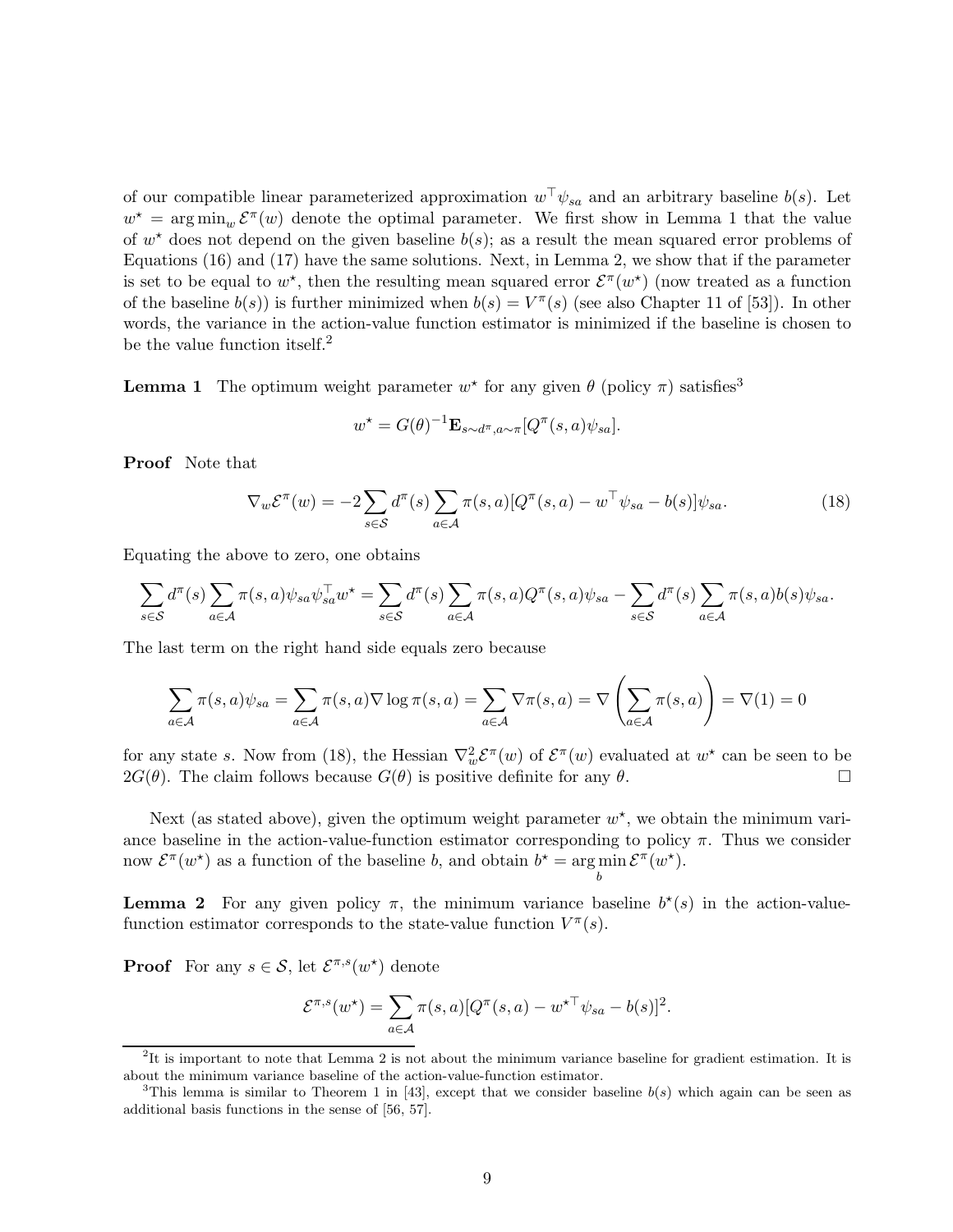Then  $\mathcal{E}^{\pi}(w^*) = \sum$ s∈S  $d^{\pi}(s) \mathcal{E}^{\pi,s}(w^*)$ . Note that by Assumption (A1), the Markov chain corresponding

to any policy  $\pi$  is positive recurrent because the number of states is finite. Hence,  $d^{\pi}(s) > 0$  for all  $s \in \mathcal{S}$ . Thus, one needs to find the baseline  $b(s)$  that minimizes  $\mathcal{E}^{\pi,s}(w^*)$  for each  $s \in \mathcal{S}$ . Now for any  $s \in \mathcal{S}$ ,

$$
\frac{\partial \mathcal{E}^{\pi,s}(w^*)}{\partial b(s)} = -2 \sum_{a \in \mathcal{A}} \pi(s,a) [Q^{\pi}(s,a) - w^{\star \top} \psi_{sa} - b(s)].
$$

Equating the above to zero, we obtain

$$
b^{\star}(s) = \sum_{a \in \mathcal{A}} \pi(s, a) Q^{\pi}(s, a) - \sum_{a \in \mathcal{A}} \pi(s, a) w^{\star \top} \psi_{sa}.
$$

The rightmost term equals zero because  $\sum$ a∈A  $\pi(s,a)\psi_{sa} = 0.$  Hence  $b^*(s) = \sum$ a∈A  $\pi(s,a)Q^{\pi}(s,a) = V^{\pi}(s).$ The second derivative of  $\mathcal{E}^{\pi,s}(w^*)$  with respect to  $b(s)$  is equal to 2. The claim follows.

From Lemma 1,  $w^{\star\top}\psi_{sa}$  is a least-squared optimal parametric representation for the action-value function  $Q^{\pi}(s, a)$ . On the other hand, from Lemma 2, the same is also a least-squared optimal parametric representation for the *advantage* function  $A^{\pi}(s, a) = Q^{\pi}(s, a) - V^{\pi}(s)$ . The meansquared error (17) is seen to be minimized w.r.t. the baseline  $b(s)$  for  $b^*(s) = V^{\pi}(s)$ , thereby making it more meaningful to consider  $w^{\star \top} \psi_{sa}$  to be the least-squared optimal parametric representation for the *advantage* function rather than the action-value function itself.

The temporal difference (TD) error  $\delta_t$  is a random quantity that is defined according to

$$
\delta_t = r_{t+1} - \hat{J}_{t+1} + \hat{V}_{s_{t+1}} - \hat{V}_{s_t},\tag{19}
$$

where  $\hat{V}_{s_i}$  is an unbiased estimate of the differential reward in states  $s_i$ ,  $i = t, t + 1$ . Likewise,  $\hat{J}_{t+1}$  is an unbiased estimate of the average reward. Thus, in particular, these estimates satisfy  $\mathbf{E}[\hat{V}_{s_t}|s_t, \pi] = V^{\pi}(s_t)$  and  $\mathbf{E}[\hat{J}_{t+1}|s_t, \pi] = J(\pi)$ , respectively, for any  $t \geq 0$ . We assume here that actions are chosen according to policy  $\pi$ . The next lemma, see also [56, 57] where it has been mentioned as well, shows that  $\delta_t$  is an unbiased estimate of the advantage function  $A^{\pi}$ .

**Lemma 3** Under given policy  $\pi$  with actions chosen according to it, we have

$$
\mathbf{E}[\delta_t|s_t,a_t,\pi]=A^\pi(s_t,a_t).
$$

Proof Note that

$$
\mathbf{E}[\delta_t|s_t, a_t, \pi] = \mathbf{E}[r_{t+1} - \hat{J}_{t+1} + \hat{V}_{s_{t+1}} - \hat{V}_{s_t}|s_t, a_t, \pi] = R(s_t, a_t) - J(\pi) + \mathbf{E}[\hat{V}_{s_{t+1}}|s_t, a_t, \pi] - V^{\pi}(s_t).
$$

Now

$$
\mathbf{E}[\hat{V}_{s_{t+1}}|s_t, a_t, \pi] = \mathbf{E}[\mathbf{E}[\hat{V}_{s_{t+1}}|s_{t+1}, \pi] \mid s_t, a_t] = \mathbf{E}[V^{\pi}(s_{t+1})|s_t, a_t] = \sum_{s_{t+1} \in \mathcal{S}} P(s_t, a_t, s_{t+1}) V^{\pi}(s_{t+1}).
$$

Also, 
$$
R(s_t, a_t) - J(\pi) + \sum_{s_{t+1} \in S} P(s_t, a_t, s_{t+1}) V^{\pi}(s_{t+1}) = Q^{\pi}(s_t, a_t)
$$
. The claim follows.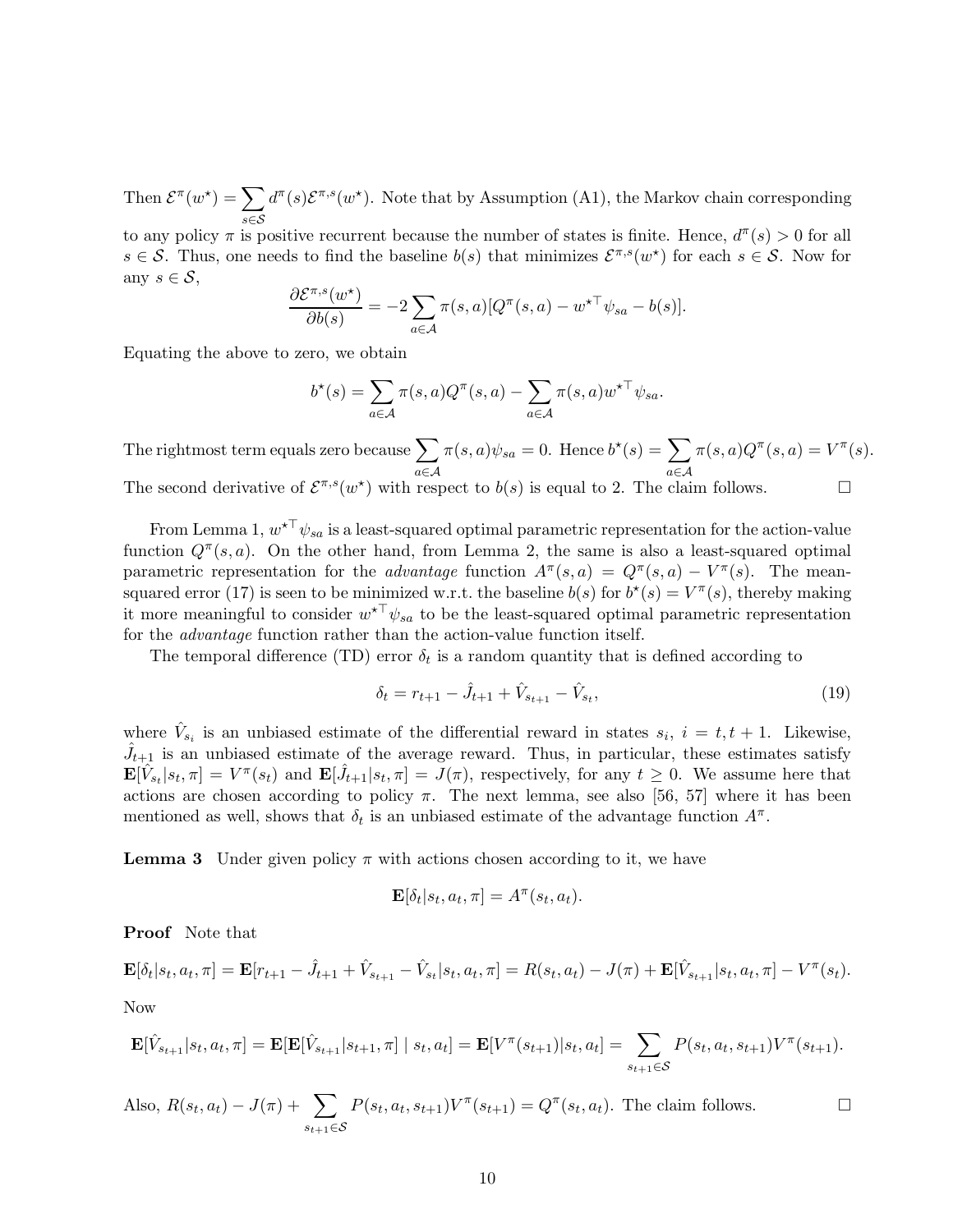By setting the baseline  $b(s)$  equal to the value function  $V^{\pi}(s)$ , Equation (5) can be written as  $\nabla J(\pi) = \sum_{s \in \mathcal{S}} d^{\pi}(s) \sum_{a \in \mathcal{A}} \pi(s, a) \psi_{sa} A^{\pi}(s, a)$ . From Lemma 3,  $\delta_t$  is an unbiased estimate of the advantage function  $A^{\pi}(s, a)$ . Thus,  $\nabla \overline{J}(\pi) = \delta_t \psi_{s_t a_t}$  is an unbiased estimate of  $\nabla J(\pi)$ . However, calculating  $\delta_t$  requires having estimates,  $J, V,$  of the average reward and the value function. While an average reward estimate is simple enough to obtain given the single-stage reward function, the same is not necessarily true for the value function. We use function approximation for the value functions as well. Suppose  $f_s$  is a  $d_2$ -dimensional feature vector for state s (for some  $d_2 \geq 1$ ). We denote  $f_s = (f_s(1), \ldots, f_s(d_2))^{\top}$ . One may then approximate  $V^{\pi}(s)$  with  $v^{\top} f_s$ , where v is a d<sub>2</sub>-dimensional weight vector which can be tuned (for a fixed policy  $\pi$ ) using a TD algorithm. In our algorithms, we then use

$$
\delta_t = r_{t+1} - \hat{J}_{t+1} + v_t^\top f_{s_{t+1}} - v_t^\top f_{s_t} \tag{20}
$$

as an estimate for the TD error, where  $v_t$  corresponds to the value function parameter at time  $t$ . From now on, unless explicitly mentioned, we shall consider  $\delta_t$  to be defined according to (20). Let  $\bar{V}^{\pi}(s)$  denote the quantity

$$
\bar{V}^{\pi}(s) = \sum_{a \in \mathcal{A}} \pi(s, a) [R(s, a) - J(\pi) + \sum_{s' \in \mathcal{S}} P(s, a, s') v^{\pi \top} f_{s'}],
$$
\n(21)

where  $v^{\pi}$ <sup>T</sup> $f_{s'}$  is an estimate of the differential value function  $V^{\pi}(s')$  that is obtained upon convergence of a TD recursion (above) viz.,  $\lim_{t\to\infty} v_t = v^{\pi}$  with probability one. Also, let  $\delta_t^{\pi}$  denote the associated quantity

$$
\delta_t^{\pi} = r_{t+1} - \hat{J}_{t+1} + v^{\pi \top} f_{s_{t+1}} - v^{\pi \top} f_{s_t}.
$$

Here  $r_{t+1}$  and  $\hat{J}_{t+1}$  are the same as before. Then  $\delta_t^{\pi}$  corresponds to a stationary estimate of the TD error (with function approximation) under policy  $\pi$ . We have the following analog of Theorem 1 of [67].

**Lemma 4** 
$$
\mathbf{E}[\delta_t^{\pi} \psi_{s_t a_t} | \theta] = \nabla J(\pi) + \sum_{s \in \mathcal{S}} d^{\pi}(s) [\nabla \bar{V}^{\pi}(s) - \nabla v^{\pi \top} f_s].
$$

Proof A simple calculation shows that

$$
\mathbf{E}[\delta_t^{\pi} \psi_{sta_t} | \theta] = \mathbf{E}[\mathbf{E}[\delta_t^{\pi} | s_t, a_t] \psi_{sta_t} | \theta]
$$

$$
= \sum_{s \in \mathcal{S}} d^{\pi}(s) \sum_{a \in \mathcal{A}} \nabla_{\pi}(s, a) [R(s, a) - J(\pi) + \sum_{s' \in \mathcal{S}} P(s, a, s') v^{\pi \top} f_{s'} - v^{\pi \top} f_s]. \tag{22}
$$

Now from  $(21)$ ,

$$
\nabla \bar{V}^{\pi}(s) = \sum_{a \in \mathcal{A}} \nabla \pi(s, a) [R(s, a) - J(\pi) + \sum_{s' \in \mathcal{S}} P(s, a, s') v^{\pi \top} f_{s'}]
$$

$$
+ \sum_{a \in \mathcal{A}} \pi(s, a) [-\nabla J(\pi) + \sum_{s' \in \mathcal{S}} P(s, a, s') \nabla v^{\pi \top} f_{s'}].
$$

Thus, from (22) and the above, we get

$$
\sum_{s \in \mathcal{S}} d^{\pi}(s) \nabla \bar{V}^{\pi}(s) = \mathbf{E}[\delta_t^{\pi} \psi_{s_t a_t} | \theta] - \nabla J(\pi) + \sum_{s \in \mathcal{S}} d^{\pi}(s) \sum_{a \in \mathcal{A}} \pi(s, a) \sum_{s' \in \mathcal{S}} P(s, a, s') \nabla v^{\pi \top} f_{s'}.
$$
 (23)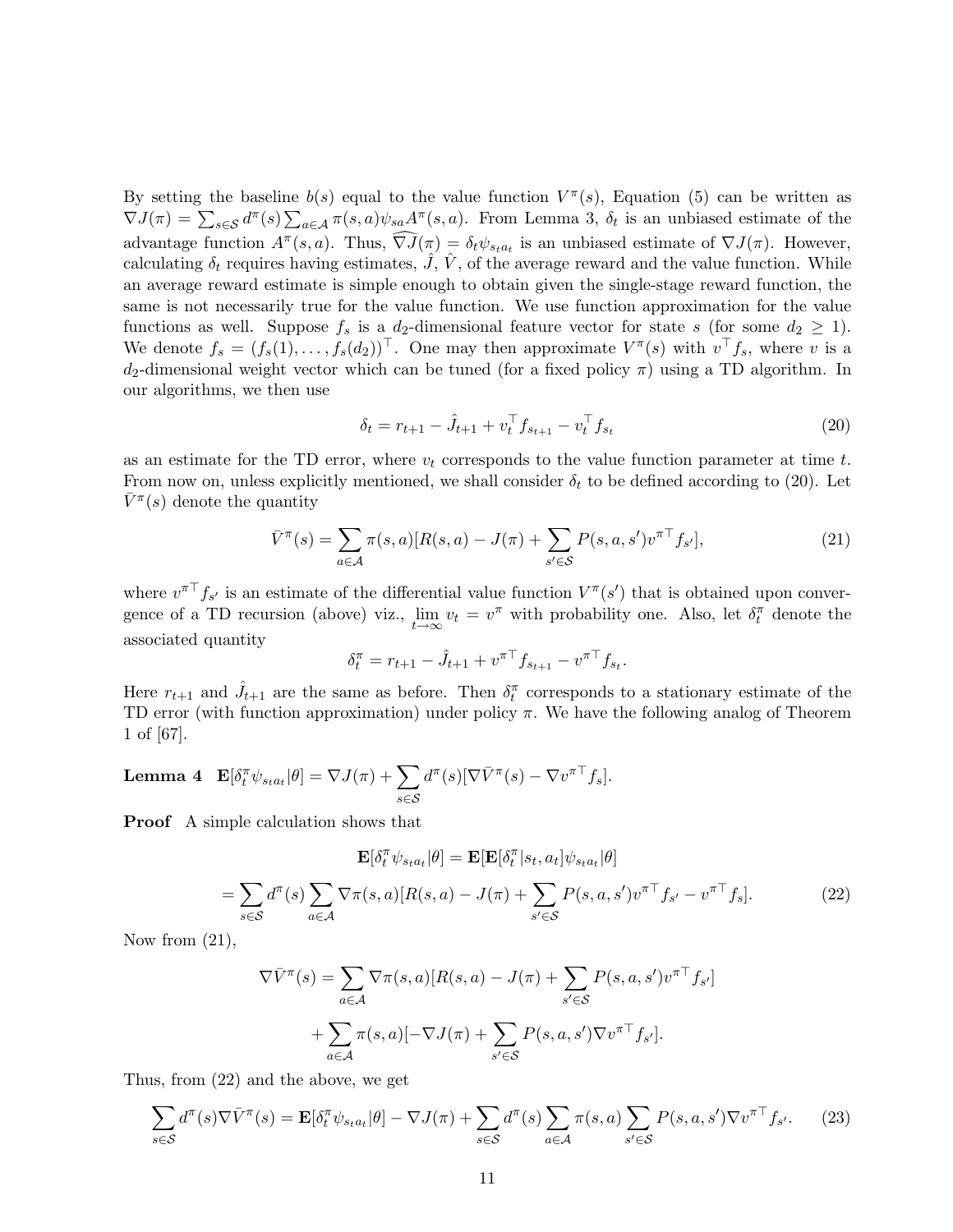Now observe that  $d^{\pi}(s)$  correspond to the stationary probabilities that satisfy

$$
d^{\pi}(s) = \sum_{s'' \in \mathcal{S}} d^{\pi}(s'') p^{\pi}(s'', s), \ \ s \in \mathcal{S}, \ \text{with} \ \sum_{s'' \in \mathcal{S}} d^{\pi}(s'') = 1,
$$
 (24)

where  $p^{\pi}(s'',s) = \sum$ a∈A  $\pi(s'',a)P(s'',a,s)$  are the transition probabilities of the resulting Markov chain under policy  $\pi$ . Hence,

$$
\sum_{s \in S} d^{\pi}(s) \sum_{a \in A} \pi(s, a) \sum_{s' \in S} P(s, a, s') \nabla v^{\pi \top} f_{s'} = \sum_{s \in S} d^{\pi}(s) \sum_{s' \in S} p^{\pi}(s, s') \nabla v^{\pi \top} f_{s'}
$$
\n
$$
= \sum_{s' \in S} \sum_{s \in S} d^{\pi}(s) p^{\pi}(s, s') \nabla v^{\pi \top} f_{s'} = \sum_{s' \in S} d^{\pi}(s') \nabla v^{\pi \top} f_{s'}.
$$
\n(25)

The claim now follows from  $(23)$ .

Note that according to Theorem 1 of [67],  $\mathbf{E}[\delta_t \psi_{s_t a_t} | \theta] = \nabla J(\pi)$ , provided  $\delta_t$  is defined according to (19). For the case with function approximation that we study, from Lemma 4, the quantity  $\sum_{s\in\mathcal{S}} d^{\pi}(s) [\nabla \bar{V}^{\pi}(s) - \nabla v^{\pi \top} f_s]$  may be viewed as the error or bias in the estimate of the gradient of average reward that results from the use of function approximation. It is interesting to observe that this does not depend on the differential reward  $V^{\pi}(s)$  that is obtained as a solution to (3). We also have

#### Corollary 1  $\sum$ s∈S  $d^{\pi}(s)[\bar{V}^{\pi}(s) - v^{\pi \top} f_s] = 0.$

**Proof** This follows directly from the definition of  $\bar{V}^{\pi}(s)$  in (21), the definition of  $J(\pi)$  in (2), and an analogous equation as (25) with  $v^{\pi\top} f_{s'}$  in place of  $\nabla v^{\pi\top} f_s$  $\overline{\phantom{a}}$ 

## 5 Actor–Critic Algorithms

We present four new actor–critic algorithms in this section. These algorithms are in the general form shown in Table 1. They update the policy parameters along the direction of the average reward gradient. While estimates of the *regular* gradient are used for this purpose in Algorithm 1, *natural* gradient estimates are used in Algorithms 2–4. Let  $\hat{V}(s, v) = v^{\top} f_s$  denote the parameterized approximation to the differential value function in state s. One can also denote the same as  $V(v) = \Phi v$ , where  $\Phi$  is an  $n \times d_2$ -dimensional matrix whose kth column  $(k = 1, \ldots, d_2)$  is  $f(k) = (f_s(k), s \in S)^{\top}$ . We make the following assumption as in [73] (see also [72]).

(A3) The basis functions  $\{f(k), k = 1, \ldots, d_2\}$  are linearly independent. In particular,  $d_2 \leq n$ and  $\Phi$  has full rank. Also, for every  $v \in \mathbb{R}^{d_2}$ ,  $\Phi v \neq e$ , where e is the *n*-dimensional vector with all entries equal to one.

Let  $\{\alpha_t\}$  and  $\{\beta_t\}$  be two step-size schedules that satisfy (10)-(11). As a consequence of (10)-(11),  $\beta_t \to 0$  faster than  $\alpha_t$ . Hence as explained in the couple of lines following (11), critic is a faster recursion than actor. We set the average reward step-size  $\xi_t = c\alpha_t$ , for a positive scalar c.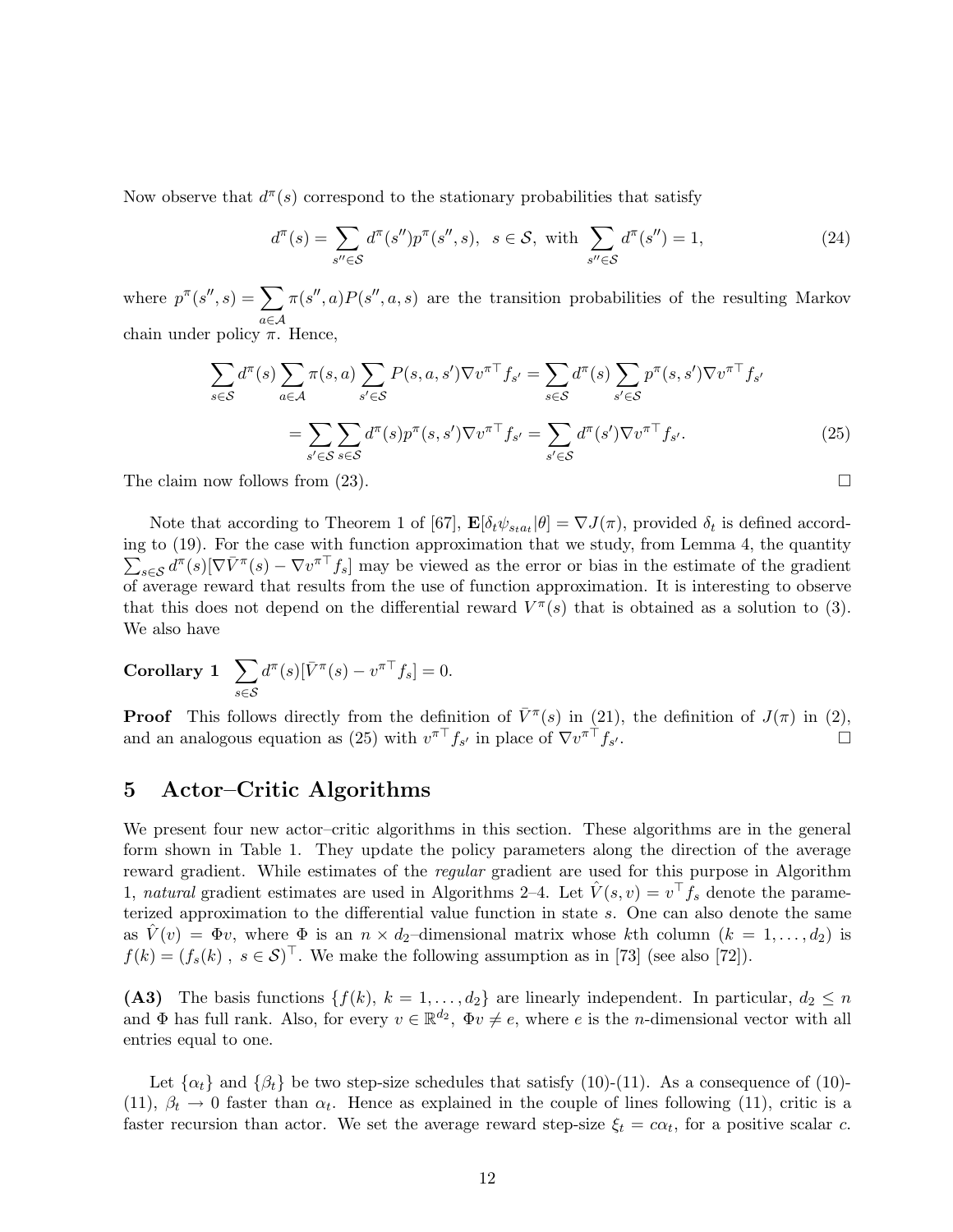However, more general step-sizes may be chosen. For instance, it may be desirable in some cases to have the average reward update move on a faster timescale as compared to critic (in which case it will converge faster than critic does).

Table 1: A Template for AC Algorithms.

| 1:  | Input:                                                                     |                                                                                |
|-----|----------------------------------------------------------------------------|--------------------------------------------------------------------------------|
|     | • Randomized parameterized policy $\pi^{\theta}(\cdot,\cdot),$             |                                                                                |
|     | • Value function feature vector $f_s$ .                                    |                                                                                |
| 2:  | Initialization:                                                            |                                                                                |
|     | • Policy parameters $\theta = \theta_0$ ,                                  |                                                                                |
|     | • Value function weight vector $v = v_0$ ,                                 |                                                                                |
|     | • Step sizes $\alpha = \alpha_0$ , $\beta = \beta_0$ , $\xi = c\alpha_0$ , |                                                                                |
|     | • Initial state $s_0$ .                                                    |                                                                                |
| 3:  | for $t = 0, 1, 2, $ do                                                     |                                                                                |
| 4:  | Execution:                                                                 |                                                                                |
|     | • Draw action $a_t \sim \pi^{\theta_t}(s_t, a_t)$ ,                        |                                                                                |
|     | • Observe next state $s_{t+1} \sim P(s_t, a_t, s_{t+1}),$                  |                                                                                |
|     | • Observe reward $r_{t+1}$ .                                               |                                                                                |
| 5:  | Average Reward Update:                                                     | $\hat{J}_{t+1} = (1 - \xi_t)\hat{J}_t + \xi_t r_{t+1}$                         |
| 6:  | TD Error:                                                                  | $\delta_t = r_{t+1} - \hat{J}_{t+1} + v_t^\top f_{s_{t+1}} - v_t^\top f_{s_t}$ |
| 7:  | Critic Update:                                                             | algorithm specific (see the text)                                              |
| 8:  | Actor Update:                                                              | algorithm specific (see the text)                                              |
| 9:  | endfor                                                                     |                                                                                |
| 10: | <b>return</b> Policy and value function parameters $\theta$ , v            |                                                                                |
|     |                                                                            |                                                                                |

We now present the critic and the actor updates of our four actor–critic algorithms. For the actor updates in our algorithms, we use a projection operator  $\Gamma : \mathbb{R}^{d_1} \to \mathbb{R}^{d_1}$  that projects any  $x \in \mathbb{R}^{d_1}$  to a compact set  $C = \{x \mid q_i(x) \leq 0, i = 1,\ldots,s\} \subset \mathbb{R}^{d_1}$ , where  $q_i(\cdot), i = 1,\ldots,s$  are real-valued, continuously differentiable functions on  $\mathbb{R}^{d_1}$  that represent the constraints specifying the (above) compact region. Here for each  $x$  on the boundary of  $C$ , the gradients of the active constraints are considered to be linearly independent. This is the setting considered for projection based algorithms in Chapter 5 of [47]. For any  $x \in \mathbb{R}^{d_1}$ ,  $\Gamma(x) \in C$  and in particular for  $x \in C$ ,  $\Gamma(x) = x$  itself. As explained in Chapter 2 of [47], any compact hyperrectangle in  $\mathbb{R}^{d_1}$  is a special case of C (above). The projection method is an often used technique to ensure boundedness of iterates in stochastic approximation algorithms, see for instance, [2] where it has been used in the context of a stochastic shortest path Q-learning algorithm. Some discussion on this is also available in [71]. The other approach (that is also usually taken, which we do not follow) is to simply assume that the iterates (see below) (27), (32), (36) and (40) without the projection are bounded, and then show convergence of these under this assumption. In our experiments, however, we do not project the iterates to a constraint region as they are seen to remain bounded (without projection). In Remark 2 (that follows Theorem 2), we explain the difficulties in proving boundedness of iterates in the absence of the projection operator  $\Gamma(\cdot)$ .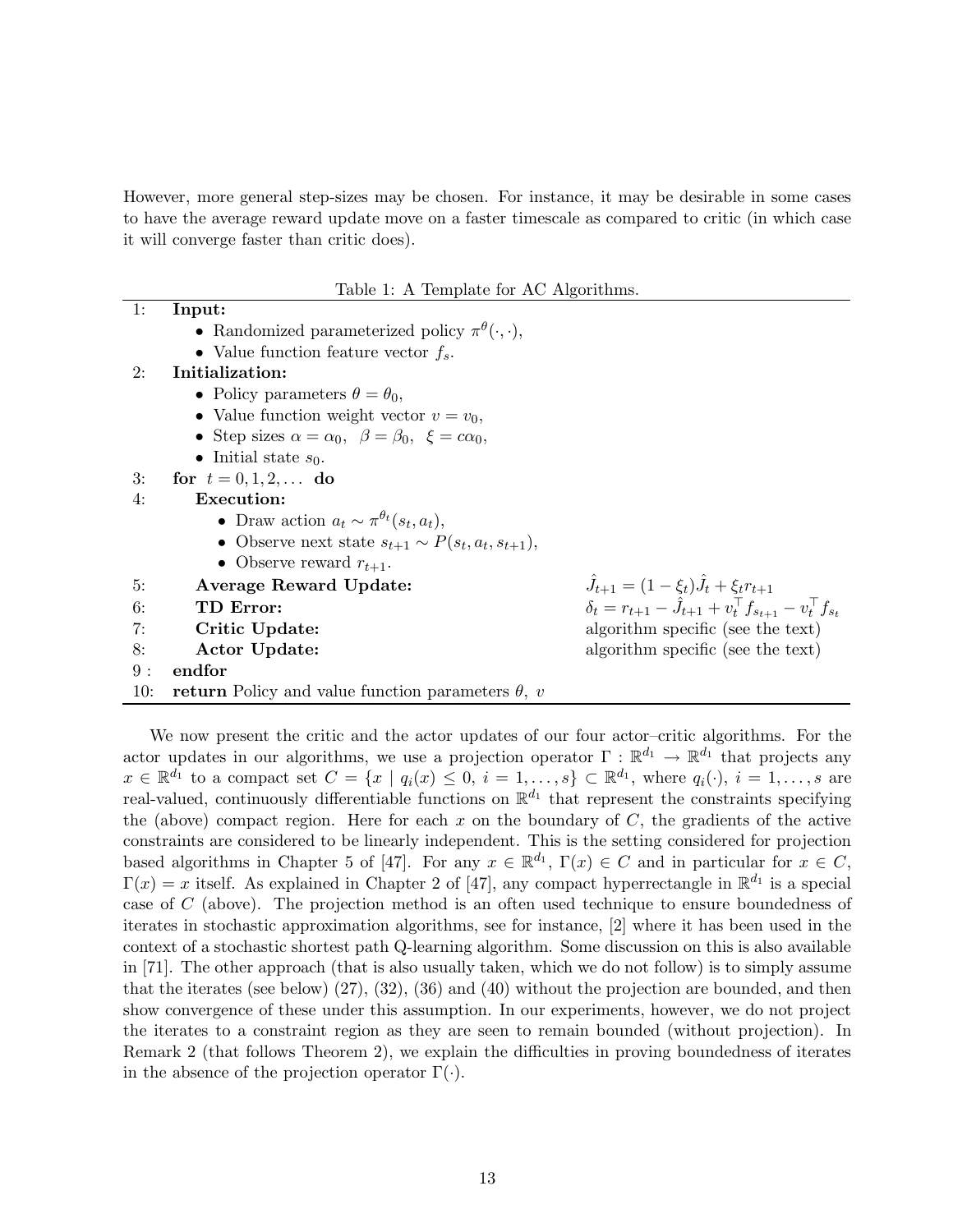#### Algorithm 1 (Regular-Gradient Actor–Critic):

$$
\textbf{Critic Update:} \qquad \qquad v_{t+1} = v_t + \alpha_t \delta_t f_{s_t}, \tag{26}
$$

**Actor Update:** 
$$
\theta_{t+1} = \Gamma(\theta_t + \beta_t \delta_t \psi_{s_t a_t}). \tag{27}
$$

This is the only actor–critic algorithm presented in the paper that is based on the regular gradient estimate. This algorithm stores two parameter vectors  $\theta$  and v. Its per time-step computational cost is linear in the number of policy and value-function parameters.

The next algorithm is based on the natural-gradient estimate  $\tilde{\nabla}J(\theta_t) = G(\theta_t)^{-1} \delta_t \psi_{s_t a_t}$  in place of the regular-gradient estimate in Algorithm 1. We derive a procedure below for recursively estimating  $G(\theta)^{-1}$  on a faster timescale. The above estimation is done on a faster scale so that convergence of the associated iterates is achieved prior to a  $\theta$ -update. Suppose  $G_t^{-1}$  denote the tth estimate of  $G(\theta)^{-1}$ . Our procedure is obtained in a similar manner as the method described on pp. 147-152 of [75]. The latter approach however considers the estimates as being obtained via a "fading memory" condition in which the most recent observation is given the highest weight. The weights themselves decrease geometrically over past observations. On the other hand, unlike [75], we consider stationary averages that depend on parameter  $\theta$ , that in turn gets updated along the "slower timescale". This constitutes a natural setting for our algorithm. We show in Lemma 6 that  $G_t^{-1} \to G(\theta)^{-1}$  as  $t \to \infty$  with probability one. This is required for proving convergence of our algorithm. On the other hand, showing the same for the corresponding estimates in [75] does not seem possible as  $G_t \nrightarrow G(\theta)$  there.

We consider  $G_t$ ,  $t \geq 0$  defined as (the sample averages)

$$
G_t = \frac{1}{t+1} \sum_{l=0}^{t} \psi_{s_l a_l} \psi_{s_l a_l}^{\top}.
$$

Thus, one may obtain recursively

$$
G_t = \left(1 - \frac{1}{t+1}\right) G_{t-1} + \frac{1}{t+1} \psi_{s_t a_t} \psi_{s_t a_t}^\top. \tag{28}
$$

More generally, one may consider the recursion

$$
G_t = (1 - \alpha_t)G_{t-1} + \alpha_t \psi_{s_t a_t} \psi_{s_t a_t}^\top,\tag{29}
$$

where the step-size  $\alpha_t$  is as before. This would correspond to a case of weighted averages (with the weights corresponding to the step-sizes  $\alpha_t$ ). However, through a stochastic approximation argument, one can see that (29) would asymptotically converge to  $G(\theta)$ , almost surely, if  $\theta$  is held fixed. In fact, with an appropriate choice of  $\{\alpha_t\}$ , one can obtain faster convergence of iterates in (29) over those in (28). Using Sherman-Morrison matrix inversion lemma, one obtains

$$
G_t^{-1} = \frac{1}{1 - \alpha_t} \left[ G_{t-1}^{-1} - \alpha_t \frac{(G_{t-1}^{-1} \psi_{s_t a_t})(G_{t-1}^{-1} \psi_{s_t a_t})^\top}{1 - \alpha_t + \alpha_t \psi_{s_t a_t}^\top G_{t-1}^{-1} \psi_{s_t a_t}} \right].
$$
 (30)

We make the following assumption on the matrices  $G_t$ ,  $G_t^{-1}$ .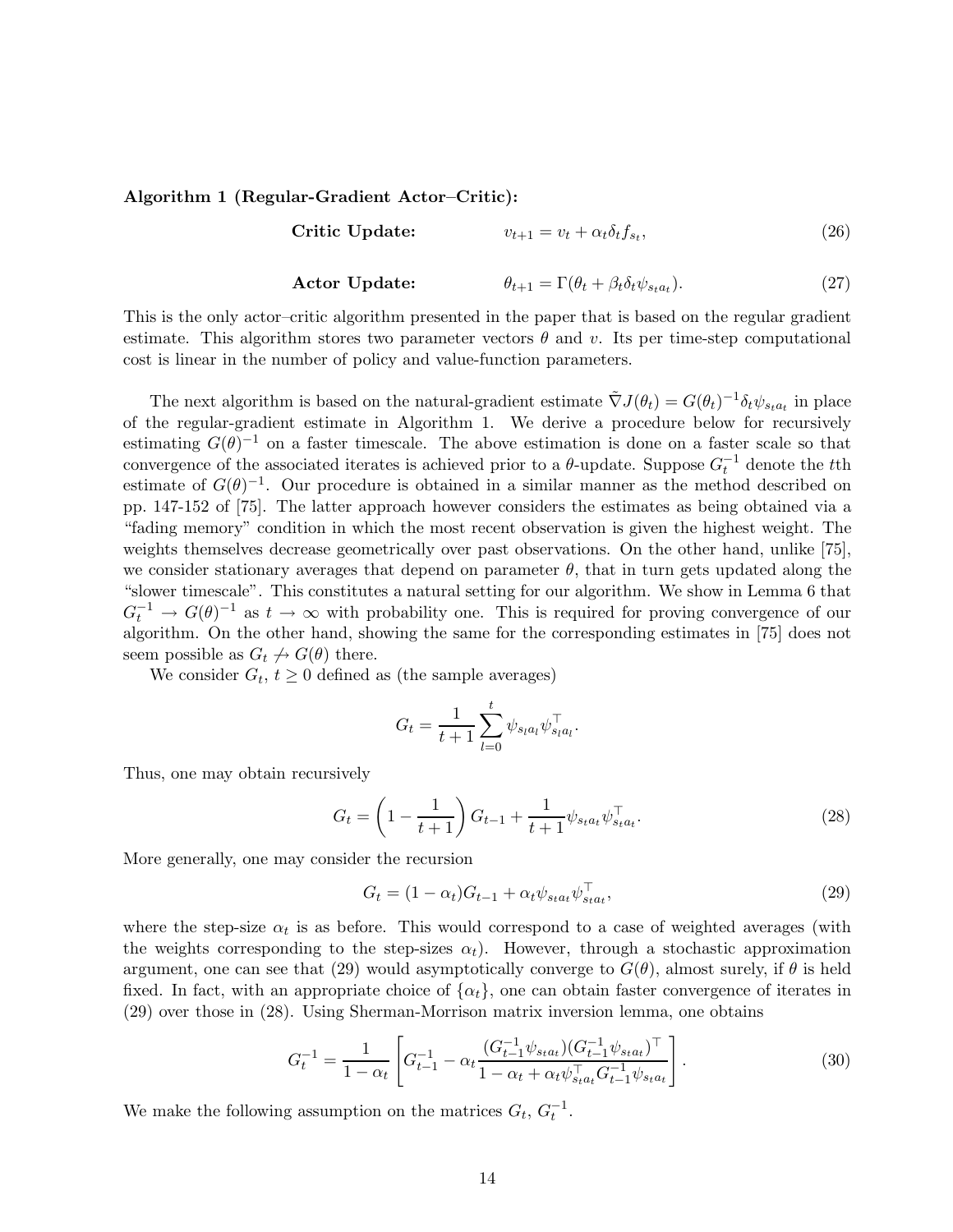(A4) The iterates  $G_t$  satisfy sup  $|| G_t ||$ , sup<br> $t, \theta, s, a$  $\parallel G_t^{-1} \parallel < \infty.$ 

Assumption (A4) will be used in proving the convergence of our Algorithms 2 and 4 (below) and is similar to a corresponding requirement in the case of certain Hessian matrices in the Newton based simulation optimization schemes in [22, 23]. A sufficient condition for both the requirements in (A4) is that (cf. pp. 35 of [17]) for some scalars  $c_1, c_2 > 0$ ,

$$
c_1 \| z \|_2^2 \leq z^{\top} \psi_{sa} \psi_{sa}^{\top} z \leq c_2 \| z \|_2^2
$$
,

for all  $s \in \mathcal{S}$ ,  $a \in \mathcal{A}$ ,  $z \in \mathbb{R}^{d_1}$  and  $\theta$ . It is then easy to see that

$$
\bar{c}_1 \parallel z \parallel^2 \leq z^{\top} G_t z \leq \bar{c}_2 \parallel z \parallel^2,
$$

for all  $t \geq 0$ , and the eigenvalues of  $G_t$  lie between  $\bar{c}_1$  and  $\bar{c}_2$ . Here  $\bar{c}_1 = \min(a, c_1)$  and  $\bar{c}_2 =$  $\max(a, c_2)$ . Also,  $\bar{c}_1$ ,  $\bar{c}_2 > 0$ . Hence, the procedure (below) does not get stuck at a nonstationary point. Under the above sufficient condition, (A4) follows from Propositions A.9 and A.15 of [17].

Our second algorithm stores matrix  $G^{-1}$  and two parameter vectors  $\theta$  and v. Its per time-step computational cost is linear in the number of value-function parameters and quadratic in the number of policy parameters.

#### Algorithm 2 (Natural-Gradient Actor–Critic with Fisher Information Matrix):

$$
\text{Critic Update:} \qquad \qquad v_{t+1} = v_t + \alpha_t \delta_t f_{s_t}, \tag{31}
$$

**Actor Update:** 
$$
\theta_{t+1} = \Gamma(\theta_t + \beta_t G_t^{-1} \delta_t \psi_{s_t a_t}), \qquad (32)
$$

with the estimate of the inverse Fisher information matrix updated according to Equation (30). As with [75], we let  $G_0^{-1} = kI$ , where I is a  $d_1 \times d_1$ -dimensional identity matrix and  $k > 0$ . Thus  $G_0^{-1}$ and hence also  $G_0$  are positive definite and symmetric matrices. From (29),  $G_t$ ,  $t \ge 1$  can be seen to be positive definite and symmetric because these are convex combinations of positive definite and symmetric matrices. Hence,  $G_t^{-1}$ ,  $t \ge 1$  are positive definite and symmetric matrices as well.

As we mentioned in Section 4, it is better to think of the *compatible* approximation  $w^{\top}\psi_{sa}$ as an approximation of the advantage function rather than of the action-value function. In our next algorithm, we tune the weight parameters  $w$  in such a way as to minimize an estimate of the least-squared error  $\mathcal{E}^{\pi}(w) = \mathbf{E}_{s \sim d_{\pi}, a \sim \pi}[(w^{\top}\psi_{sa} - A^{\pi}(s, a))^2]$ . Note that the gradient of  $\mathcal{E}^{\pi}(w)$  is

$$
\nabla_w \mathcal{E}^\pi(w) = 2 \sum_{s \in \mathcal{S}} d^\pi(s) \sum_{a \in \mathcal{A}} \pi(s, a) [w^\top \psi_{sa} - A^\pi(s, a)] \psi_{sa}.
$$

We use the following estimate of  $\nabla_w \mathcal{E}^\pi(w)$ .

$$
\widehat{\nabla_w \mathcal{E}^\pi}(w) = 2(\psi_{s_t a_t} \psi_{s_t a_t}^\top w - \delta_t \psi_{s_t a_t}).\tag{33}
$$

Hence, we update advantage parameters  $w$  along with value-function parameters  $v$  in the critic update of this algorithm as

$$
w_{t+1} = w_t - \alpha_t \widehat{\nabla_{w_t} \mathcal{E}^\pi}(w_t) = w_t - \alpha_t (\psi_{s_t a_t} \psi_{s_t a_t}^\top w_t - \delta_t \psi_{s_t a_t}).
$$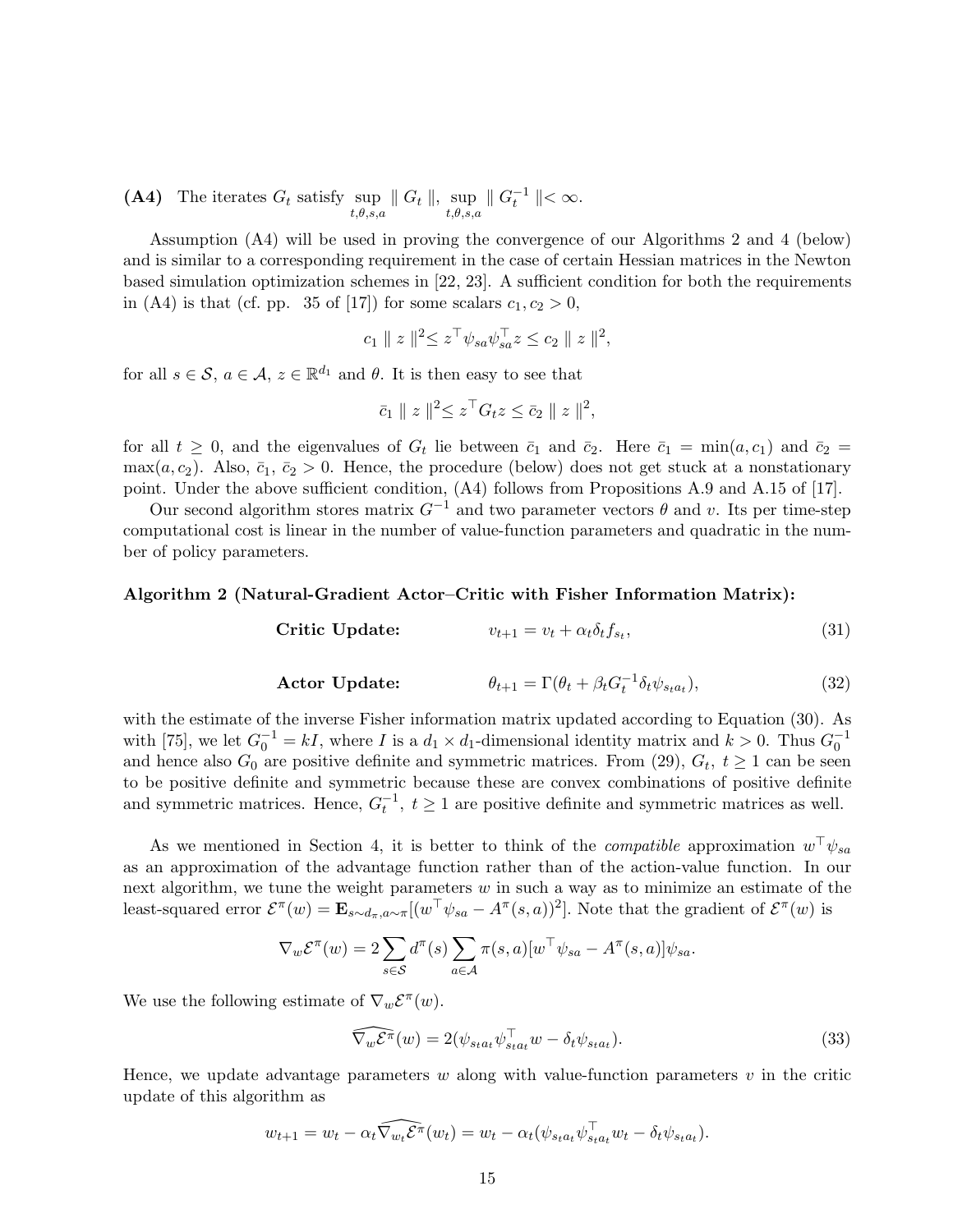The factor 2 on the RHS of (33) does not play a role because of the diminishing step-size sequence  $\alpha_t, t \geq 0$  and so has been dropped in the above recursion. We maximize the long-run average reward  $J(\theta)$  along the slower timescale and use the natural gradient estimate for this purpose. As with [57], the natural gradient estimate that we use in the actor update of Algorithm 3 is  $\nabla J(\theta_t) = w_{t+1}$ . This algorithm stores three parameter vectors,  $v, w$ , and  $\theta$ . Its per time-step computational cost is linear in the number of value-function parameters and quadratic in the number of policy parameters.

#### Algorithm 3 (Natural-Gradient Actor–Critic with Advantage Parameters):

$$
\textbf{Critic Update:} \qquad \qquad v_{t+1} = v_t + \alpha_t \delta_t f_{s_t}, \tag{34}
$$

$$
w_{t+1} = [I - \alpha_t \psi_{s_t a_t} \psi_{s_t a_t}^\top] w_t + \alpha_t \delta_t \psi_{s_t a_t}, \qquad (35)
$$

**Actor Update:** 
$$
\theta_{t+1} = \Gamma(\theta_t + \beta_t w_{t+1}).
$$
 (36)

Although the estimates of  $G(\theta)^{-1}$  are not explicitly computed and used in Algorithm 3, the convergence analysis of this algorithm in the next section shows that the overall scheme still moves in the direction of the natural gradient of average reward.

In Algorithm 4, however, we explicitly estimate  $G(\theta)^{-1}$  (as in Algorithm 2), and use it in the critic update for  $w$ . The overall scheme is again seen to follow the direction of the natural gradient of average reward. Here, we let

$$
\tilde{\nabla}_w \mathcal{E}^\pi(w) = 2G_t^{-1} (\psi_{s_t a_t} \psi_{s_t a_t}^\top w - \delta_t \psi_{s_t a_t}) \tag{37}
$$

be the estimate of the natural gradient of the least-squared error  $\mathcal{E}^{\pi}(w)$ . This also simplifies the critic update for  $w$ . Further, we remove the factor 2 from the natural gradient estimate (37) because of diminishing  $\alpha_t$ ,  $t \geq 0$  as before. Algorithm 4 stores a matrix  $G^{-1}$  and three parameter vectors,  $v, w$ , and  $\theta$ . Its per time-step computational cost is linear in the number of value-function parameters and quadratic in the number of policy parameters.

#### Algorithm 4 (Natural-Gradient Actor–Critic with Advantage Parameters and Fisher Information Matrix):

$$
\textbf{Critic Update:} \qquad \qquad v_{t+1} = v_t + \alpha_t \delta_t f_{s_t}, \tag{38}
$$

$$
w_{t+1} = (1 - \alpha_t)w_t + \alpha_t G_t^{-1} \delta_t \psi_{s_t a_t},
$$
\n(39)

## Actor Update:  $\theta_{t+1} = \Gamma(\theta_t + \beta_t w_{t+1}),$  (40)

where the estimate of the inverse of the Fisher information matrix is updated according to Equation (30). As with Algorithm 2, we let  $G_0^{-1} = kI$  with  $k > 0$ .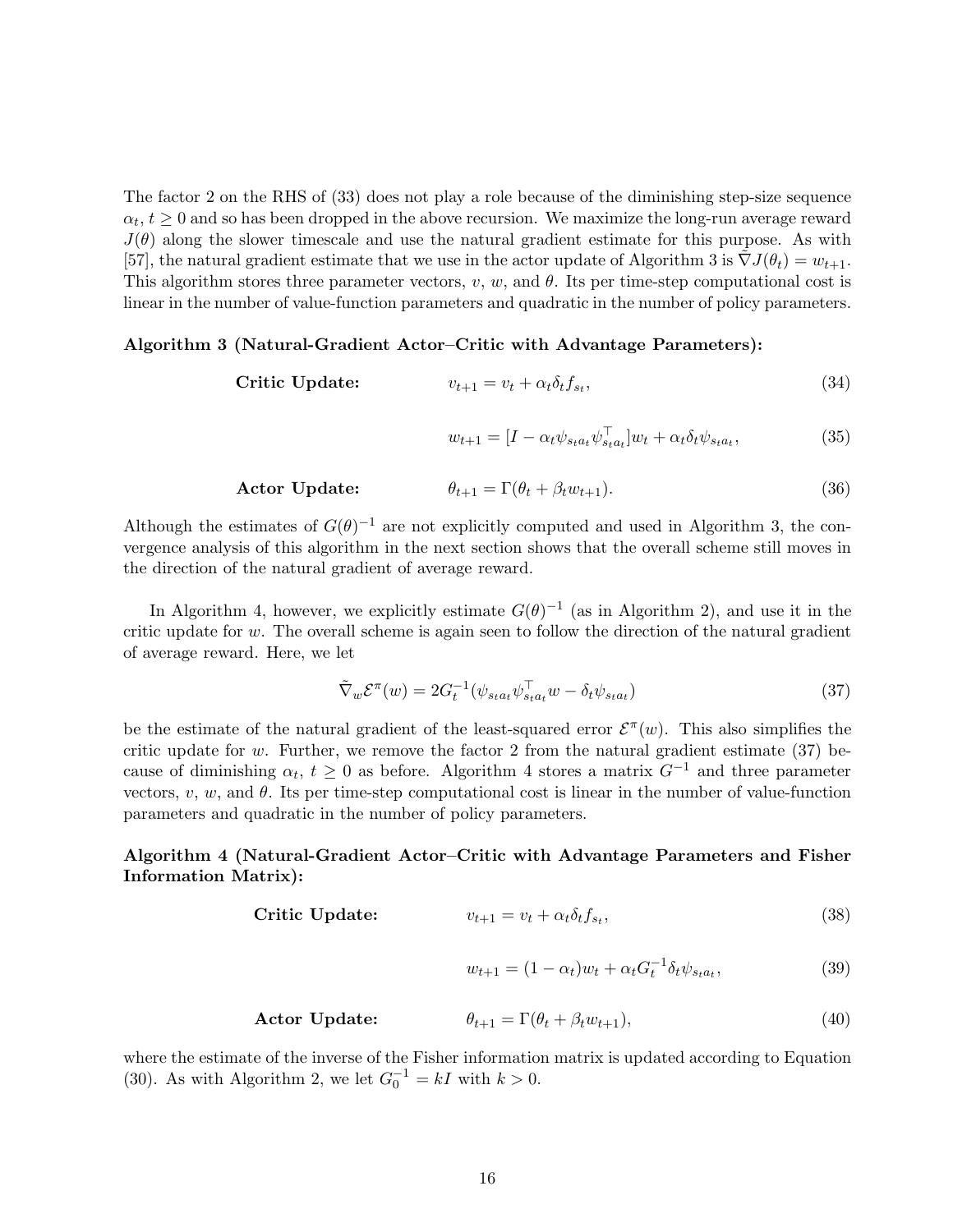## 6 Convergence Analysis

We now present the convergence analysis of our algorithms. The analysis mainly follows the ordinary differential equation (ODE) approach [15, 47, 48]. Note that the problem we consider is a maximization and not a minimization problem. For the purpose of analysis, we consider an associated problem with costs defined as negative rewards and our aim is to minimize the associated long-run average cost. The negative of the minimum cost thus obtained then corresponds to the maximum reward in the original problem. This is useful in pushing through certain stability arguments and showing convergence of iterates. Our algorithms use function approximation and aim at finding the local maxima of the average rewards. All our convergence results are in the Euclidean norm. Further, for any matrix A, we define its norm as the induced matrix norm  $\|A\|$  $= \max_{\{x\|\|x\|=1\}} \|Ax\|.$ 

#### 6.1 Convergence Analysis for Algorithm 1

We require Assumptions (A1)–(A3) here. As explained above, one may view  $-r_{t+1}$  as the cost incurred at instant  $t$  in a transformed problem. Because of the above, a change occurs only in the actor recursion (27) due to this transformation, and it becomes

$$
\theta_{t+1} = \Gamma(\theta_t - \beta_t \delta_t \psi_{s_t a_t}). \tag{41}
$$

Recursions for average reward (Line 5 in Table 1), TD-error (Line 6 in Table 1), and critic (26) being fixed point recursions (see [73]) are left unchanged. Note that recursions for average reward (Line 5 in Table 1), TD-error (Line 6 in Table 1), and critic (26) move on the faster timescale or step-size schedule, hence converge faster, while (41) moves slower [25], see the discussion in Section 3. For any given policy  $\pi$  (along the faster timescale), average reward (Line 5 in Table 1), TD-error (Line 6 in Table 1), and critic (26) recursions correspond to the TD( $\lambda$ ) recursions in [73] with  $\lambda = 0$ . In [73], the updates in these recursions are rewritten as

$$
\mu_{t+1} = \mu_t + \alpha_t (A(X_t)\mu_t + b(X_t)),
$$

where,  $X_t = (s_t, s_{t+1}, f_{s_t})$  is another associated Markov chain under  $\pi$ ,  $\mu_t = (J_t, v_t)^\top$ , and  $A(X_t)$ ,  $b(X_t)$  are suitably defined matrix and column vector respectively.

Let D denote the diagonal matrix with elements  $d^{\pi}(s_1), \ldots, d^{\pi}(s_n)$  along its diagonal. Let  $P^{\pi}$  be the probability matrix with elements  $p^{\pi}(s,s') = \sum \pi(s,a)P(s,a,s')$ ,  $s,s' \in \mathcal{S}$ . Let  $R^{\pi}$  be the column vector  $(\sum \pi(s_1, a)R(s_1, a), \ldots, \sum \pi(s_n, a)R(s_n))$ a∈A  $\pi(s_1,a)R(s_1,a),\ldots, \sum$ a∈A  $\pi(s_n, a)R(s_n, a))$ <sup>T</sup>. Also, let  $T : \mathbb{R}^n \to \mathbb{R}^n$  be the operator given by

$$
T(J) = R^{\pi} - J(\pi)e + P^{\pi}J.
$$

The proof of convergence of  $TD(\lambda)$  in [73] is based on a result from [15]. We provide in Lemma 5 an alternative simpler proof of convergence under the same assumptions as in [73] using a recently developed result in [27]. We consider  $\lambda = 0$  to suit our algorithm. The proof however carries through quite easily for  $\lambda > 0$  as well. We have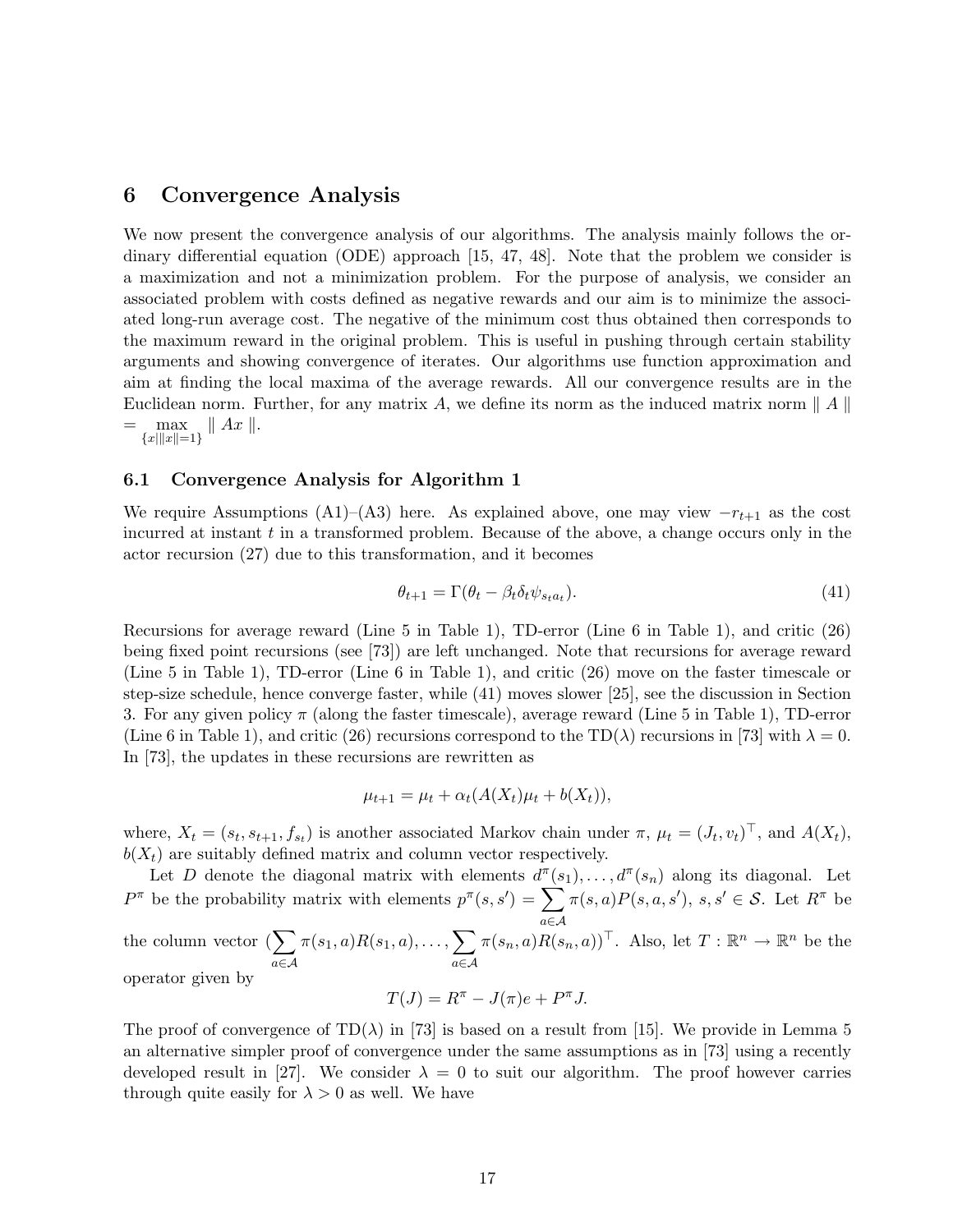**Lemma 5** For any given  $\pi$  and  $\{\hat{J}_t\}$ ,  $\{v_t\}$  as in the average reward recursion (Line 5 in Table 1) and the critic recursion (26), we have  $\hat{J}_t \to J(\pi)$  and  $v_t \to v^{\pi}$  with probability one, where

$$
J(\pi) = \sum_{s \in \mathcal{S}} d^{\pi}(s) \sum_{a \in \mathcal{A}} \pi(s, a) R(s, a), \tag{42}
$$

is the average reward under  $\pi$  and  $v^{\pi}$  is obtained as the unique solution to

$$
\Phi' D \Phi v^{\pi} = \Phi' DT(\Phi v^{\pi}).\tag{43}
$$

Proof First consider the average reward recursion (Line 5 in Table 1). The ODE describing the asymptotic behavior of this recursion corresponds to

$$
\dot{\eta} = -\eta + \sum_{s \in \mathcal{S}} d^{\pi}(s) \sum_{s \in \mathcal{A}} \pi(s, a) R(s, a). \tag{44}
$$

Let  $f(\eta)$  denote the RHS of (44). Then  $f(\eta)$  is Lipschitz continuous in  $\eta$ . Let  $f_{\infty}(\eta) = \lim_{r \to \infty} \frac{f(r\eta)}{r}$  $\frac{r}{r}$ . The function  $f_{\infty}(\eta)$  exists and is simply  $f_{\infty}(\eta) = -\eta$ . The origin is an asymptotically stable equilibrium for the ODE .

$$
\dot{\eta} = f_{\infty}(\eta),
$$

with  $V_1(\eta) = \eta^2/2$  serving as an associated Lyapunov function.

Now consider recursions for TD-error (Line 6 in Table 1) and critic (26). Consider the following ODE associated with them.

$$
\dot{v} = \sum_{s \in S} d^{\pi}(s) \sum_{a \in \mathcal{A}} \pi(s, a) [R(s, a) - J(\pi) + v^{\top} \sum_{s' \in S} P(s, a, s') f_{s'} - v^{\top} f_s] f_s. \tag{45}
$$

In vector-matrix notation, (45) is analogous to

$$
\dot{v} = \Phi' D(T(\Phi v) - \Phi v). \tag{46}
$$

Let  $g^1(v)$  denote the RHS of (46). Then  $g^1(v)$  is also Lipschitz continuous in v. Further, for  $g^1_\infty(v) \stackrel{\triangle}{=} \lim_{r \to \infty} \frac{g^1(rv)}{r}$  $\frac{r^{(v)}}{r}$ , it can be seen that  $g^1_\infty(v)$  exists and equals

$$
g^1_{\infty}(v) = \Phi'D(P^{\pi} - I)\Phi v,
$$

where  $I$  is the identity matrix. Consider now the system

$$
\dot{v} = g^1_\infty(v). \tag{47}
$$

Note that the matrix  $P^{\pi}$  has a simple eigenvalue of one and its remaining eigenvalues have real parts that are less than one. Thus  $(P^{\pi} - I)$  will have one eigenvalue of zero and other eigenvalues with negative real parts. Also, corresponding to the eigenvalue zero, the matrix  $(P^{\pi} - I)$  has a left eigenvector  $d^{\pi T}$  and a right eigenvector  $e = (1, \ldots, 1)^T$  (the *n*-dimensional unit vector), respectively. Thus, in principle, the set of asymptotically stable fixed points of (47) would correspond to the set  $\{\alpha v \mid \Phi v = e \text{ and } \alpha \in \mathbb{R}, \alpha \neq 0\} \cup \{v = 0\}.$  Note that the two sets in the union (above) are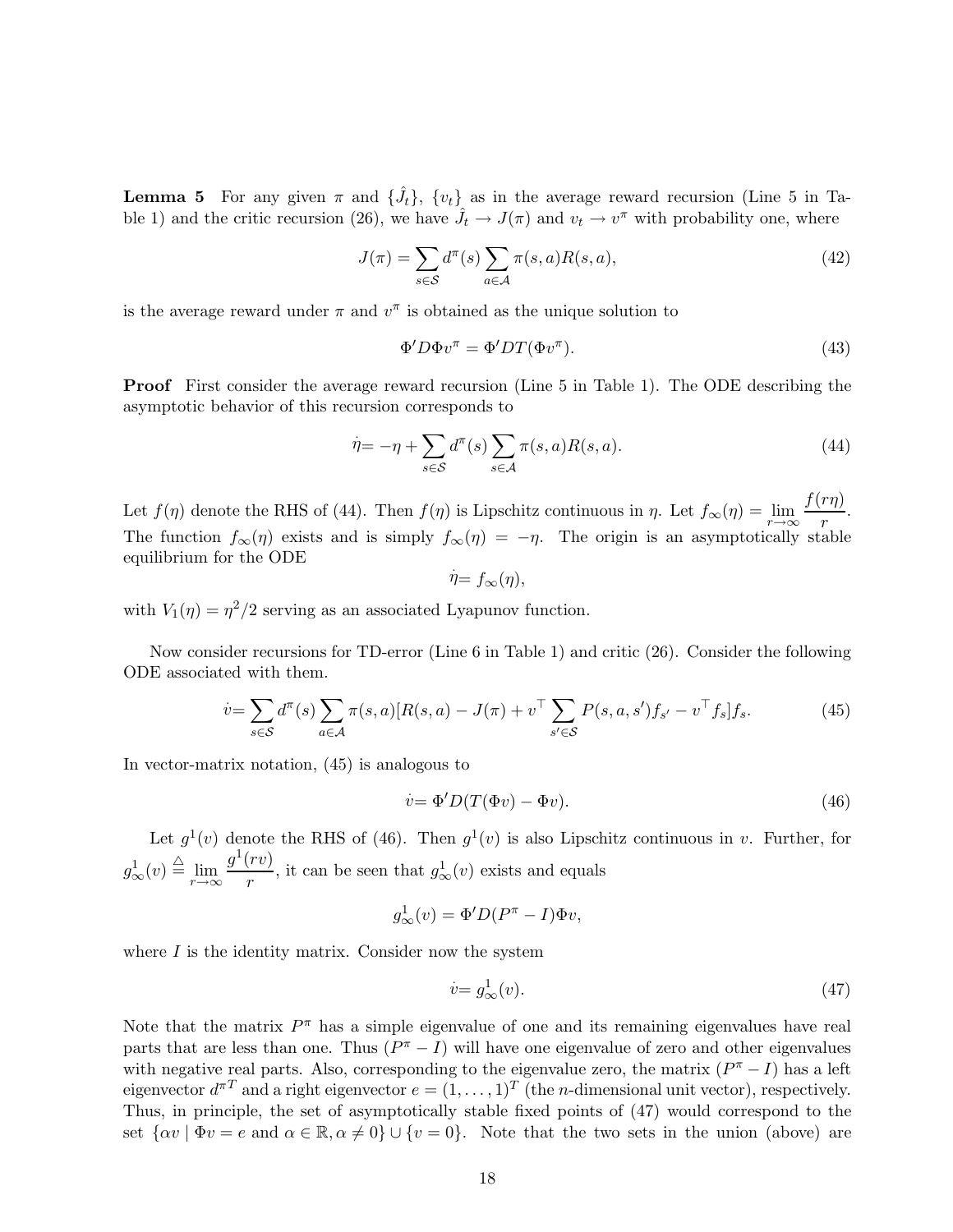disjoint. Now by the second part of Assumption (A3),  $\Phi v \neq e$ , for every  $v \in \mathbb{R}^{d_2}$ . Thus the only asymptotically stable equilibrium for (47) is the origin.

Now, from average reward (Line 5 in Table 1), TD-error (Line 6 in Table 1), and critic (26) recursions, define  $N^1(t)$ ,  $M^1(t)$ ,  $t \geq 0$ , according to

$$
N^{1}(t) = r_{t+1} - \mathbf{E}[r_{t+1} | \mathcal{F}_{1}(t)], \quad M^{1}(t) = \delta_{t} f_{s_{t}} - \mathbf{E}[\delta_{t} f_{s_{t}} | \mathcal{F}_{1}(t)],
$$

respectively, where  $\mathcal{F}_1(t) = \sigma(v_r, \hat{J}_r, M^1(r), N^1(r), r \le t)$ . It is easy to see that

$$
\mathbf{E}[\| N^1(t+1) \|^{2} | \mathcal{F}_1(t)] \leq C_1 (1 + \| \hat{J}_t \|^{2} + \| v_t \|^{2}), \ t \geq 0,
$$
  

$$
\mathbf{E}[\| M^1(t+1) \|^{2} | \mathcal{F}_1(t)] \leq C_2 (1 + \| v_t \|^{2} + \| \hat{J}_t \|^{2}), \ t \geq 0,
$$

for some  $C_1, C_2 < \infty$ . In fact, quantities  $N^1(t)$  can be directly seen to be uniformly bounded almost surely. Thus Assumptions  $(A1)$  and  $(A2)$  of [27] can be seen to be satisfied in the case of the average reward (Line 5 in Table 1), the TD-error (Line 6 in Table 1), and the critic (26) recursions. From Theorem 2.1 of [27], average reward, TD-error, and critic iterates are uniformly bounded with probability one. Now note that (44) has  $J(\pi)$  defined as in (42) as its unique globally asymptotically stable equilibrium with  $V_2(\eta) = (\eta - J(\pi))^2$  serving as the associated Lyapunov function.

Next, suppose that  $v = v^{\pi}$  is a solution to the system

$$
\Phi'D\Phi v = \Phi' DT(\Phi v). \tag{48}
$$

We show that  $v^{\pi}$  is the unique globally asymptotically stable equilibrium of the ODE (46) with the function  $W(\cdot)$  defined by

$$
W(v) = \frac{1}{2} (\Phi' D (T(\Phi v) - \Phi v))' (\Phi' D (T(\Phi v) - \Phi v))
$$

serving as an associated strict Liapunov function. Thus note that

 $\nabla W(v) = \Phi'(P^{\pi} - I)'D\Phi\Phi'D(T(\Phi v) - \Phi v).$ 

Hence,

$$
\frac{dW(v)}{dt} = \nabla W(v)' \dot{v}
$$

$$
= (T(\Phi v) - \Phi v)' D\Phi \Phi' D(P^{\pi} - I) \Phi \Phi' D(T(\Phi v) - \Phi v).
$$

In lieu of (A3), for any  $r \in \mathbb{R}^{d_2}$ ,  $\Phi r$  is a nonconstant vector (i.e., one that is not of the form  $\alpha e$ for  $\alpha \neq 0$ ). Thus,  $r' \Phi' D (P^{\pi} - I) \Phi r < 0 \,\forall r \neq \overline{0}$  ( $\overline{0}$  being the vector in  $\mathbb{R}^{d_2}$  with all entries 0), i.e., the matrix  $\Phi' D (P^{\pi} - I) \Phi$  is negative definite (see also the proof of Lemma 7, pp.1803 of [73] for a similar conclusion). The above can also be independently shown using the  $L^2$ -non-expansivity of the matrix  $P^{\pi}$ . Now any  $\hat{v} = v^{\pi} + \alpha v$ , with  $\alpha \in \mathbb{R}$ ,  $\alpha \neq 0$  and v such that  $\Phi v = e$  will also be a solution to the linear system of equations (48). However, again by Assumption (A3),  $\Phi v \neq e$  for any  $v \in \mathbb{R}^{d_2}$ . Thus any  $\hat{v}$  as above will not be a solution and the only solution is  $v = v^{\pi}$  which is therefore unique. Thus,

$$
\frac{dW(v)}{dt} < 0 \text{ on the set } \{v \in \mathbb{R}^{d_2} \mid v \neq v^\pi\},
$$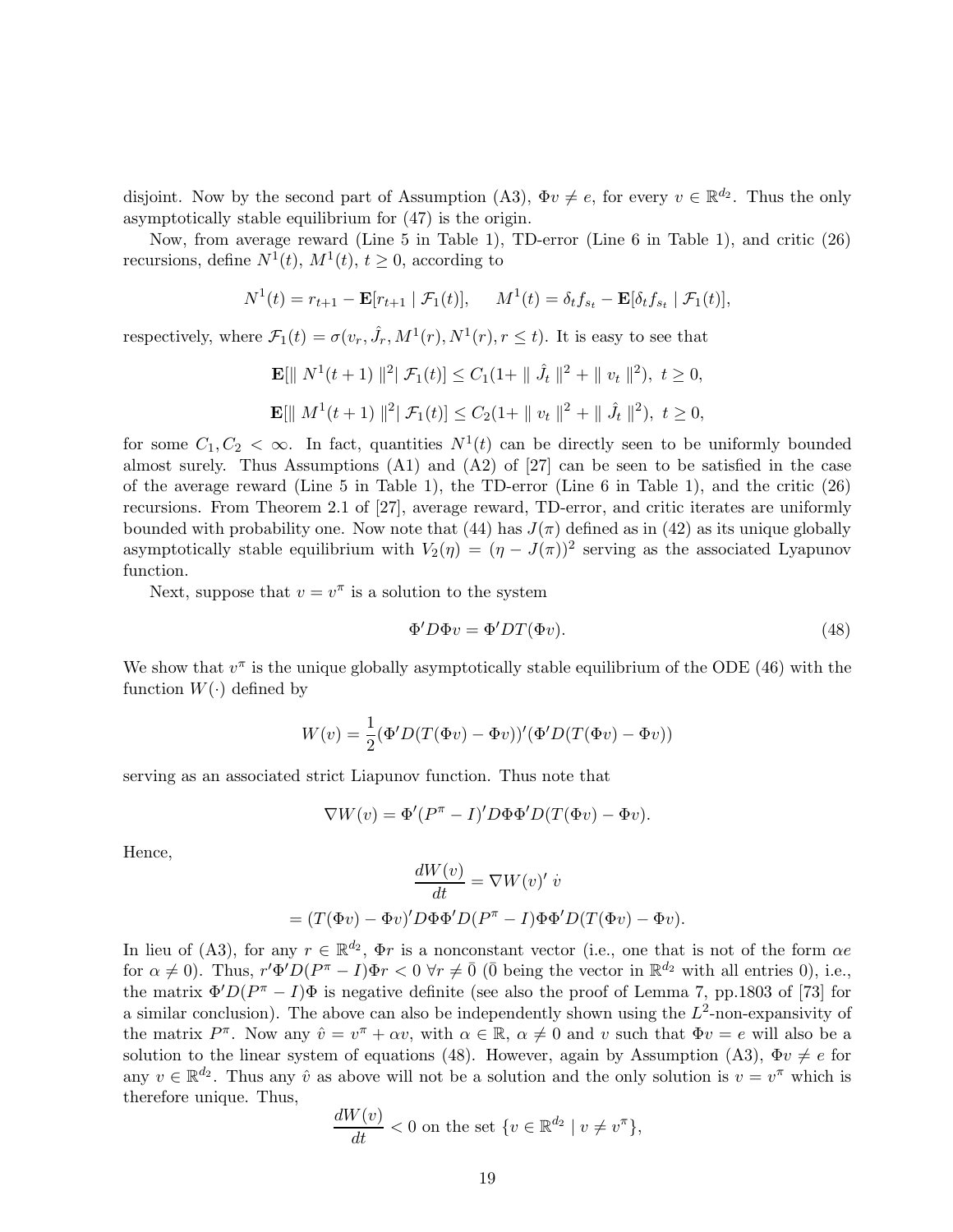and

$$
\frac{dW(v)}{dt} = 0
$$
 on the set  $\{v = v^{\pi}\}.$ 

Thus for (46),  $v^{\pi}$  is the unique globally asymptotically stable equilibrium. The assumptions (A1)- $(A2)$  of [27] are now verified and the claim follows from Theorem 2.2, pp. 450 of [27].

#### Remark 1

- Note that Assumption (A3) has also been used in the analysis of average cost TD learning in [73] (cf. Assumption 2, pp.1800 of [73]). We also require this assumption as our TD recursions are exactly the same as those in [73]. On the other hand, in a recent paper, [26], Borkar develops a variant of TD learning with function approximation that is based on the relative value iteration scheme. For such a scheme, one would not require the later part of Assumption (A3) (i.e., Assumption 2(b) of [73]).
- As with [73], from (43), by premultiplying both sides by  $\Phi(\Phi' D \Phi)^{-1}$ , one gets

$$
\Phi v^{\pi} = \Phi (\Phi' D \Phi)^{-1} \Phi' DT(\Phi v^{\pi}) = \Pi T(\Phi v^{\pi}),
$$

where  $\Pi = \Phi(\Phi' \ D\Phi)^{-1} \Phi' D$  corresponds to the projection matrix that projects onto the subspace spanned by the basis functions and satisfies for any  $J \in \mathbb{R}^n$ ,

$$
\Pi J = \underset{\bar{J} \in \{\Phi r | r \in \mathbb{R}^{d_2}\}}{\arg \min} \| J - \bar{J} \|_{D},
$$

with respect to the weighted norm  $\|\cdot\|_D$  (see [73]).

Consider an ODE in  $\mathbb{R}^{d_1}$  given by

$$
\dot{z} = f(z),\tag{49}
$$

for a Lipschitz continuous  $f : \mathbb{R}^{d_1} \to \mathbb{R}^{d_1}$  such that (49) has a globally asymptotically stable attractor  $\mathcal Y$ . Given  $\epsilon > 0$ , let  $\mathcal Y^{\epsilon}$  denote the  $\epsilon$ -neighborhood of  $\mathcal Y$  i.e.,

$$
\mathcal{Y}^{\epsilon} = \{x \mid \| \ x - y \ \| < \epsilon, \ \ y \in \mathcal{Y} \}.
$$

Given  $T, \Delta > 0$ , we call a bounded, measurable  $x(\cdot): \mathbb{R}^+ \cup \{0\} \to \mathbb{R}^{d_1}$ , a  $(T, \Delta)$ -perturbation of (49) if there exist  $0 = T_0 < T_1 < T_2 < \cdots < T_r \uparrow \infty$  with  $T_{r+1} - T_r \geq T \forall r$  and solutions  $z^r(y)$ ,  $y \in [T_r, T_{r+1}]$  of (49) for  $r \geq 0$ , such that sup  $y \in [T_r,T_{r+1}]$  $|| z^r(y) - x(y) || < \Delta$ . We recall the following

result from [42].

**Lemma 6** Given  $\epsilon, T > 0$ ,  $\exists \bar{\Delta} > 0$  such that for all  $\Delta \in (0, \bar{\Delta})$ , every  $(T, \Delta)$ -perturbation of (49) converges to  $\mathcal{Y}^{\epsilon}$ . В последните поставите на селото на селото на селото на селото на селото на селото на селото на селото на се<br>В поставите на селото на селото на селото на селото на селото на селото на селото на селото на селото на селот

Consider now recursion (41) along the slower timescale corresponding to  $\beta_t$ . Let  $v(\cdot)$  be a vector field on C. Define another vector field

$$
\hat{\Gamma}(v(y)) = \lim_{0 < \eta \to 0} \left( \frac{\Gamma(y + \eta v(y)) - y}{\eta} \right).
$$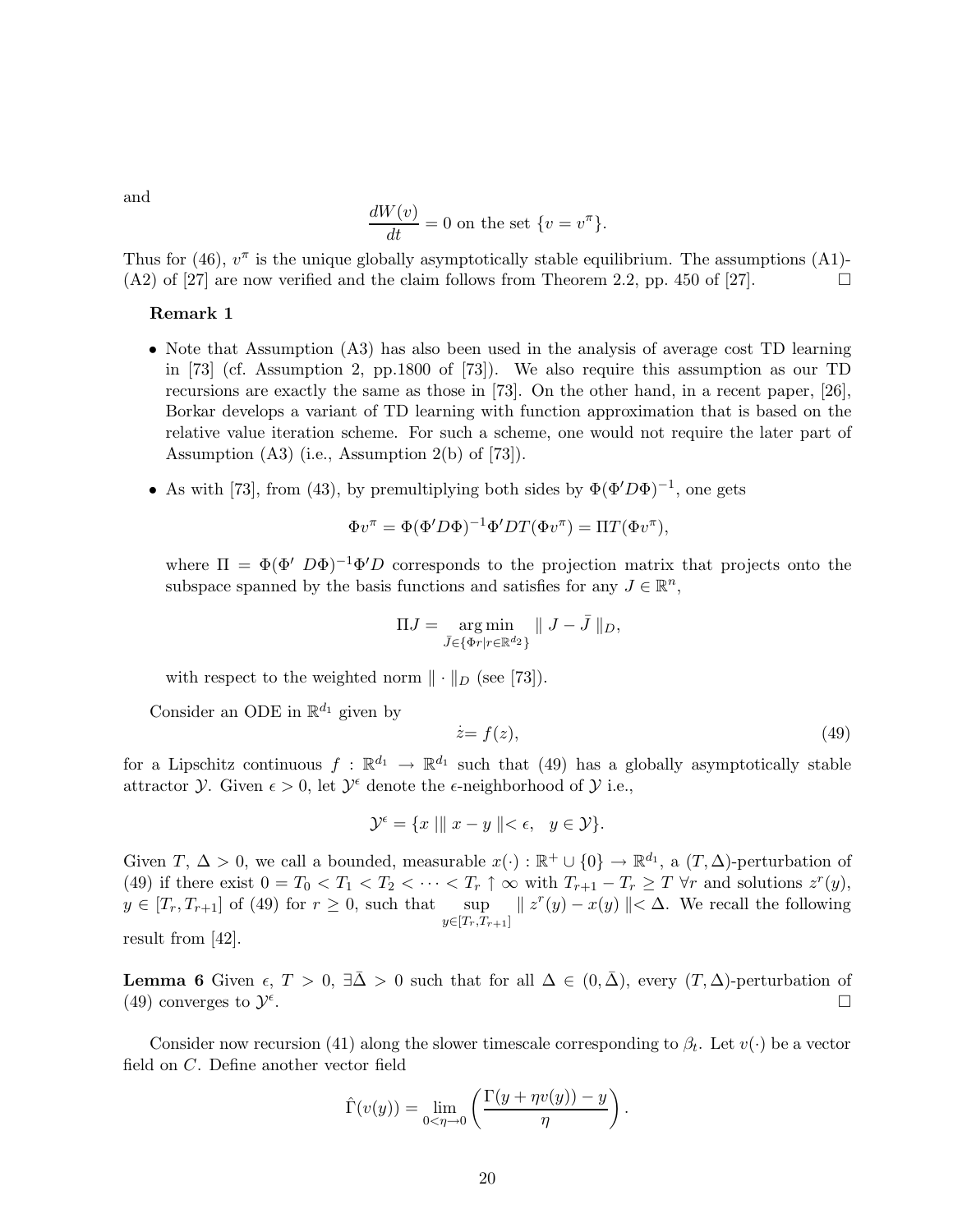In case the above limit is not unique, we let  $\Gamma(v(y))$  be the set of all possible limit points (see pp. 191 of [47]). Consider now the ODE

$$
\dot{\theta} = \hat{\Gamma}\left(-\sum_{s} d^{\pi}(s) \sum_{a} \nabla \pi^{\theta}(s, a) (R(s, a) - J(\pi) + \sum_{s'} P(s, a, s') v^{\pi \top} f_{s'})\right). \tag{50}
$$

In lieu of Lemma 4, the above ODE is analogous to

$$
\dot{\theta} = \hat{\Gamma} \left( -\nabla J(\pi) - e^{\pi} \right),\tag{51}
$$

where  $e^{\pi} = \sum_{s \in \mathcal{S}} d^{\pi}(s) (\nabla \bar{V}^{\pi}(s) - \nabla v^{\pi T} f_s)$ . Consider also an associated ODE:

$$
\dot{\theta} = \hat{\Gamma} \left( -\nabla J(\pi) \right). \tag{52}
$$

In case of multiple limit points in the above ODEs, one has a differential inclusion limit. However, if the driving vector field of the ODE is transversal pointing inwards at the boundary, it is fine as is.

Let  $\mathcal Z$  denote the set of asymptotically stable equilibria of (52) i.e., the local minima of J, and let  $\mathcal{Z}^{\epsilon}$  be the  $\epsilon$ -neighborhood of  $\mathcal{Z}$ . We obtain

**Theorem 2** Under Assumptions (A1)–(A3), given  $\epsilon > 0$ ,  $\exists \delta > 0$  such that for  $\theta_t$ ,  $t \ge 0$  obtained using Algorithm 1, if  $\sup_{\pi_t} ||e^{\pi_t}|| < \delta$ , then  $\theta_t \to \mathcal{Z}^{\epsilon}$  as  $t \to \infty$ , with probability one.

**Proof** Let  $\mathcal{F}_2(t) = \sigma(\theta_r, r \leq t)$  denote the sequence of  $\sigma$ -fields generated by  $\theta_r$ ,  $r \geq 0$ . We have

$$
\theta_{t+1} = \Gamma(\theta_t - \beta_t \mathbf{E}[\delta_t^{\pi_t} \psi_{s_t a_t} | \mathcal{F}_2(t)] - \beta_t (\delta_t \psi_{s_t a_t} - \mathbf{E}[\delta_t \psi_{s_t a_t} | \mathcal{F}_2(t)]) - \beta_t \mathbf{E}[(\delta_t - \delta_t^{\pi_t}) \psi_{s_t a_t} | \mathcal{F}_2(t)]),
$$

where  $\pi_t$  is the policy corresponding to  $\theta_t$ . Since the critic converges along the faster timescale, from Lemma 5, it follows that  $\mathbf{E}[(\delta_t - \delta_t^{\pi_t})\psi_{s_t a_t} | \mathcal{F}_2(t)] = o(1)$ . Now let

$$
M^{2}(t) = \sum_{r=0}^{t-1} \beta_r (\delta_r \psi_{s_r a_r} - \mathbf{E}[\delta_r \psi_{s_r a_r} | \mathcal{F}_2(r)]), \quad t \ge 1.
$$

The quantities  $\delta_t$  can be seen to be uniformly bounded since from the proof in Lemma 5,  $\{\hat{J}_{t+1}\}$ and  $\{v_t\}$  are bounded sequences. It is now easy to see [21] using (10) that  $\{M^2(t)\}$  is a convergent martingale sequence. Thus, for any  $T > 0$ , with  $n_T \stackrel{\triangle}{=} \min\{m \geq n \mid \sum_{r=1}^m n_r \mid r \in [n] \}$ martingale sequence. Thus, for any  $T > 0$ , with  $n_T \equiv \min\{m \ge n \mid \sum_{r=n}^m \beta_r \ge T\}$ , we have that  $\sum_{r=n}^{n_T} \beta_r(\delta_r \psi_{s-a_r} - \mathbf{E}[\delta_r \psi_{s-a_r} | \mathcal{F}_2(r)]) \to 0$  a.s. as  $n \to \infty$ .  $n_T$  $\frac{n_T}{r=n} \beta_r (\delta_r \psi_{s_r a_r} - \mathbf{E} [\delta_r \psi_{s_r a_r} \mid \mathcal{F}_2(r)]) \to 0$  a.s. as  $n \to \infty$ .

Next, it can be seen using similar arguments as before (see proof of Lemma 4) that

$$
\mathbf{E}[\delta_t^{\pi_t} \psi_{sta_t} \mid \theta_t] = \sum_{s \in \mathcal{S}} d^{\pi_t}(s) \sum_{a \in \mathcal{A}} \nabla \pi_t(s, a) [R(s, a) - J(\pi_t) + \sum_{s' \in \mathcal{S}} P(s, a, s') v^{\pi_t \top} f_{s'}].
$$

We now show that  $h^1(\theta_t) \triangleq -\sum$ s∈S  $d^{\pi_t}(s) \sum$ a∈A  $\nabla \pi_t(s,a)[R(s,a) - J(\pi_t) + \sum$ s ′∈S  $P(s, a, s')v^{\pi_t \top} f_{s'}]$ is Lipschitz continuous. Here  $v^{\pi_t}$  corresponds to the weight vector to which the critic update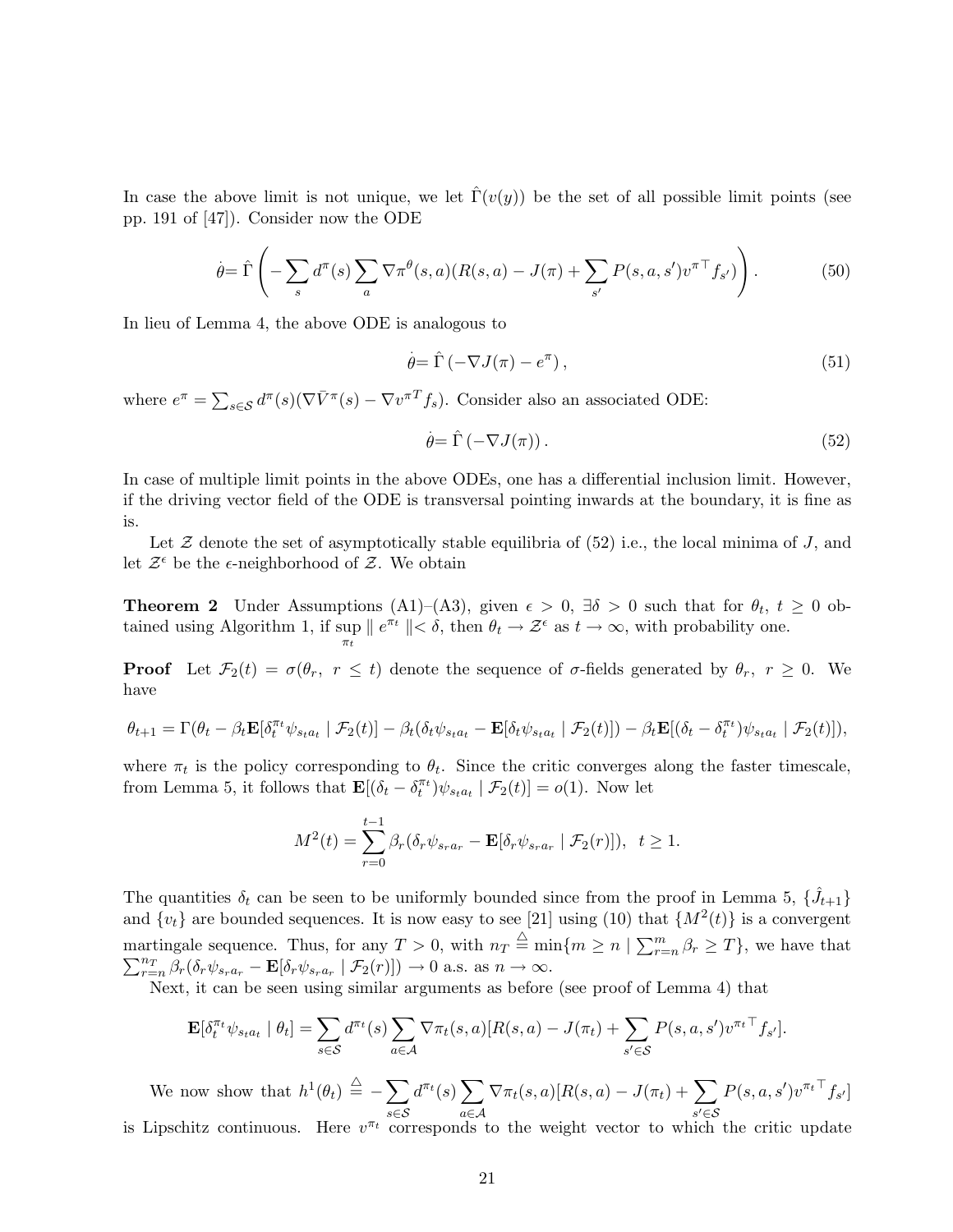converges along the faster timescale when the corresponding policy is  $\pi_t$  (see Lemma 5). A simple calculation shows that for  $s \in \mathcal{S}$ ,  $a \in \mathcal{A}$ ,

$$
\nabla^2 \pi_t(s, a) = \pi_t(s, a) [\psi_{sa}^\top \psi_{sa} - \sum_{a' \in \mathcal{A}} \pi_t(s, a') \psi_{sa'}^\top \phi_{sa'}].
$$

Thus  $\nabla^2 \pi_t(s, a)$  exists and is bounded. Further, from (24), it can be seen that  $d^{\pi_t}(s)$ ,  $s \in \mathcal{S}$ are continuously differentiable in  $\theta$  and have bounded derivatives. Also,  $J(\pi_t)$  is continuously differentiable as well and has bounded derivative as can also be seen from (42). Further,  $v^{\pi_t}$ can be seen to be continuously differentiable with bounded derivatives. Thus  $h^1(\theta)$  is a Lipschitz continuous function and the ODE (50) is well posed. Let  $n(t) = \sum_{n=1}^{t-1}$  $\beta_r$ ,  $t \geq 1$  with  $n(0) = 0$ . Let

 $r=0$  $I_t = [n(t),n(t+1)], t \geq 0$ . Let  $\bar{\theta}(s), s \geq 0$ , be a continuous linear interpolation of the iterates  $\theta_t$ over intervals  $I_t$  i.e., with  $\bar{\theta}(n(t)) = \theta_t$ ,  $t \geq 0$ . One can show using an application of Gronwall's inequality as in Lemma 2.3 of [25] that for any  $\Delta > 0$ ,  $\exists s(\Delta) > 0$  such that  $\bar{\theta}(s(\Delta) + \cdot)$  is a  $(T, \Delta)$ -perturbation of (51).

Let  $\sup_{\pi_t} \| e^{\pi_t} \| < \delta$  for some small  $\delta > 0$ . Let  $\theta^{s(\Delta)}(t)$ ,  $\hat{\theta}^{s(\Delta)}(t)$  be solutions of (51), (52), respectively, for  $t \in [s(\Delta), s(\Delta) + T]$ , for given  $T > 0$ , with  $\theta^{s(\Delta)}(s(\Delta)) = \hat{\theta}^{s(\Delta)}(s(\Delta)) = \bar{\theta}(s(\Delta)).$ From the foregoing, we have sup  $\|\theta^{s(\Delta)}(t) - \bar{\theta}(t)\| < \Delta$ . The trajectories  $\theta^{s(\Delta)}(t)$  and  $t\in[s(\Delta),\bar{s(\Delta)}+T]$ 

 $\hat{\theta}^{s(\Delta)}(t)$  of the ODEs (51) and (52), respectively, are obtained from

$$
\theta^{s(\Delta)}(t) = \theta^{s(\Delta)}(s(\Delta)) + \int_{s(\Delta)}^t \hat{\Gamma}(-\nabla J(\pi_s) - e^{\pi_s})ds
$$

and

$$
\hat{\theta}^{s(\Delta)}(t) = \hat{\theta}^{s(\Delta)}(s(\Delta)) + \int_{s(\Delta)}^{t} \hat{\Gamma}(-\nabla J(\pi_s))ds.
$$

Since  $\theta^{s(\Delta)}(s(\Delta)) = \hat{\theta}^{s(\Delta)}(s(\Delta)) = \bar{\theta}(s(\Delta))$ , we get (cf. [47])

$$
\| \theta^{s(\Delta)}(t) - \hat{\theta}^{s(\Delta)}(t) \| \le \sup_{\pi_s} \| e^{\pi_s} \| (t - s(\Delta)) \le T\delta.
$$

Hence,

$$
\sup_{t \in [s(\Delta), s(\Delta) + T]} \parallel \hat{\theta}^{s(\Delta)}(t) - \bar{\theta}(t) \parallel \leq \sup_{t \in [s(\Delta), s(\Delta) + T]} \parallel \theta^{s(\Delta)}(t) - \bar{\theta}(t) \parallel + \sup_{t \in [s(\Delta), s(\Delta) + T]} \parallel \hat{\theta}^{s(\Delta)}(t) - \theta^{s(\Delta)}(t) \parallel
$$
  
< 
$$
< \Delta + T\delta.
$$

Thus,  $\bar{\theta}(s(\Delta)+\cdot)$  is a  $(\Delta+T\delta)$ -perturbation of the ODE (52). For sufficiently small  $\delta$ ,  $\Delta+T\delta \in (0,\bar{\Delta})$ with  $\bar{\Delta}$  as in Lemma 6. From the above, as sup  $||e^{\pi}|| \to 0$  (viz.,  $\delta \to 0$ ), the trajectories of (51) π converge to those of (52) uniformly on compacts for the same initial condition in both. The claim follows from Lemma 6.

**Remark 2** From Theorem 2, it follows that if the error term  $\sum$ s∈S  $d^{\pi}(s)[\nabla \bar{V}^{\pi}(s) - \nabla v^{\pi \top} f_s]$  is small, the algorithm will converge almost surely to a small neighborhood of a local minimum of J.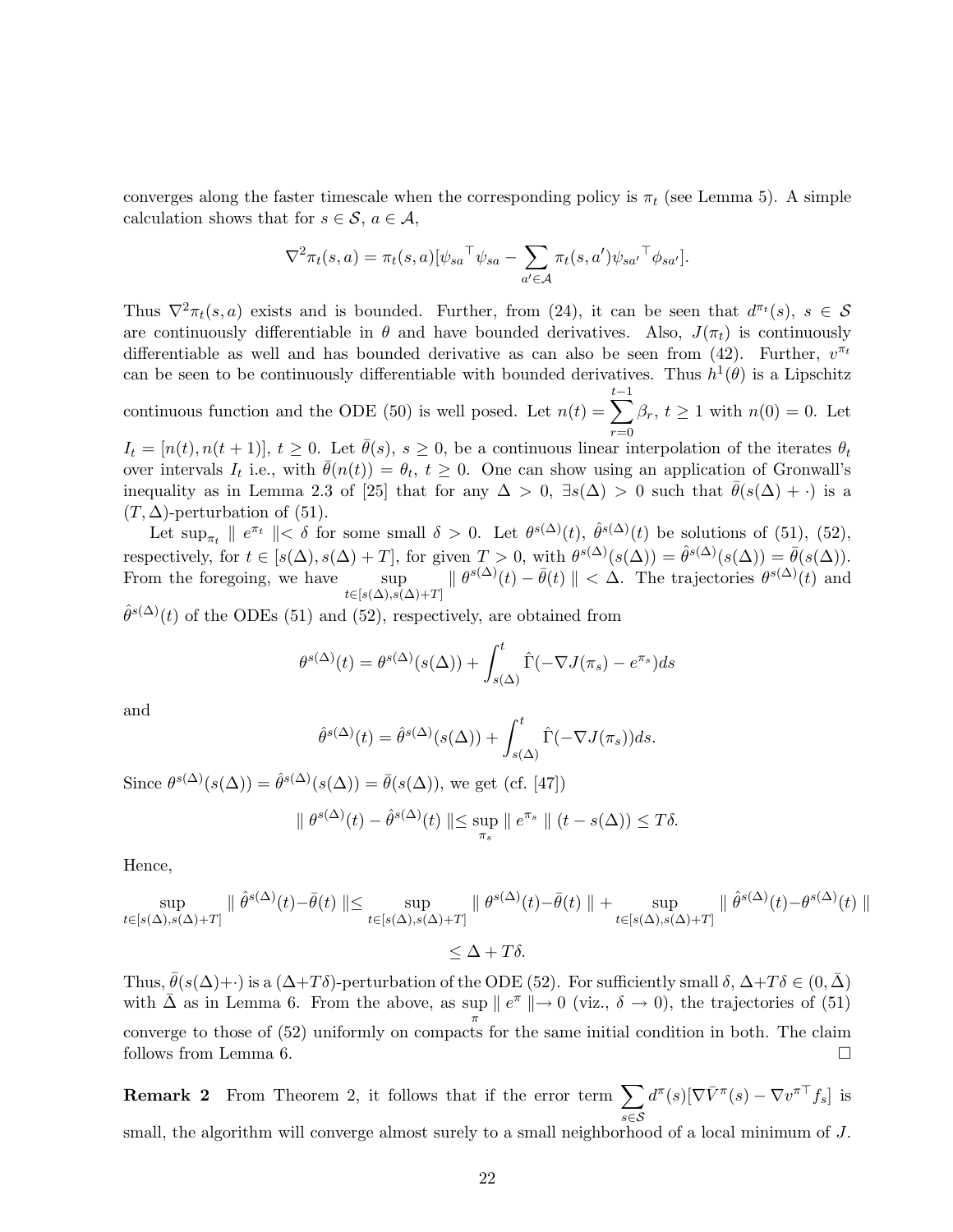(For the original problem, this corresponds to a small neighborhood of a local maximum of  $J$ .) Note also that, in principle, the stochastic approximation scheme may get trapped in an unstable equilibrium. In [55], with noise assumed to be sufficiently 'omnidirectional' in addition, it is shown that convergence to unstable fixed points will not occur; see also [30] for conditions on avoidance of unstable equilibria that lie in certain *compact connected chain recurrent* sets. However, in most cases (even without extra noise conditions) due to the inherent randomness, stochastic approximation algorithms converge to stable equilibria.

We discuss now the difficulties involved in proving boundedness of iterates when projection  $\Gamma(\cdot)$ is not used in (41). Suppose we rewrite  $h^1(\theta)$  as

$$
h^1(\theta) = -\sum_{s \in \mathcal{S}} d^{\pi}(s) \sum_{a \in \mathcal{A}} \pi^{\theta}(s, a) \psi_{sa}^{\theta}[R(s, a) - J(\pi) + \sum_{s' \in \mathcal{S}} P(s, a, s') v^{\pi \top} f_{s'}].
$$

Note here that we write  $\psi_{sa}^{\theta}$  in place of  $\psi_{sa}$  in order to show explicit dependence of  $\psi_{sa}$  on  $\theta$ . Then defining  $h^1_\infty(\theta)$  as  $h^1_\infty(\theta) = \lim_{r \to \infty} \frac{h^1(r\theta)}{r}$  $\frac{(r\sigma)}{r}$ , one obtains

$$
h^1_{\infty}(\theta) = -\lim_{r \to \infty} \frac{1}{r} \sum_{s \in \mathcal{S}} d^{\pi}(s) \sum_{a \in \mathcal{A}} \pi^{r\theta}(s, a) \psi_{sa}^{r\theta} \sum_{s' \in \mathcal{S}} P(s, a, s') v^{\pi^{r\theta}} f_{s'}.
$$

It is not clear whether the limit above exists because of the complex dependence of  $d^{\pi}$  and  $v^{\pi}$  on θ. Note that  $v^{\pi}$  is obtained as a solution to a linear system of equations (see Lemma 5) with the matrix D therein also depending on  $\theta$ . Assumption (A1'), pp. 454 in [27] considers the case where the above limits may not exist. However, it requires that for  $r \geq R$  and  $t \geq T$ , for some  $R, T > 0$ , the trajectories  $\hat{\phi}(t)$  of the ODE  $\dot{\theta}_t = \frac{h^1(r\theta_t)}{r^2}$  $\frac{r}{r}$  should lie within a ball of radius  $1/2$  around the origin. This can be shown provided the origin is a unique asymptotically stable attractor for the above ODEs for all  $r \geq R$ . Again, it is not clear if this is the case here. Next, note that the methods described in [2] and [71] for stability of iterates are for different classes of algorithms, largely of the Q-learning type, and are not directly applicable in our setting.

Finally, we discuss the use of the stochastic Lyapunov function method [48] for stability of iterates in (41). The prime requirement here is that there exists a real-valued nonnegative function  $W(\cdot)$  that satisfies

$$
\mathbf{E}[W(\theta_{t+1}) | \theta_t = \theta] - W(\theta) \le -K(\theta)
$$

for all  $\theta \in Q_{\lambda} \stackrel{\triangle}{=} \{\theta \mid W(\theta) \leq \lambda\}$ , where  $K(\theta) \geq 0$  is continuous on  $Q_{\lambda}$ . Then by Theorem 4.1, pp. 80-81 of [48], the stability and convergence of iterates would follow. Hence consider the recursion (41). By a Taylor's expansion for "small"  $\beta_t$  assuming a smooth  $W(\cdot)$ , one gets

$$
\mathbf{E}[W(\theta_{t+1})|\theta_t] \approx W(\theta_t) - \beta_t \mathbf{E}[\delta_t^{\pi} \psi_{s_t a_t}|\theta_t]' \nabla W(\theta_t) + o(\beta_t). \tag{53}
$$

It appears difficult to obtain such a  $W(\cdot)$  here. On the other hand, if we use the look up table representation (viz.,  $d_2 = n$  in Assumption (A3) or that  $\delta_t$  is as in (19)), then from Lemma 4 above, as also Theorem 1 of [67], one would get  $\mathbf{E}[\delta_t \psi_{s_t a_t} \mid \theta] = \nabla_{\theta} J(\theta)$ . Then  $W(\theta) = J(\theta)$ would serve as a Lyapunov function and the iterates (41) (without the projection) will be bounded and almost surely convergent, in lieu of Theorem 4.1 of [48]. It is only because of the use of function approximation in the iterates that a Lyapunov function is hard to obtain. However, in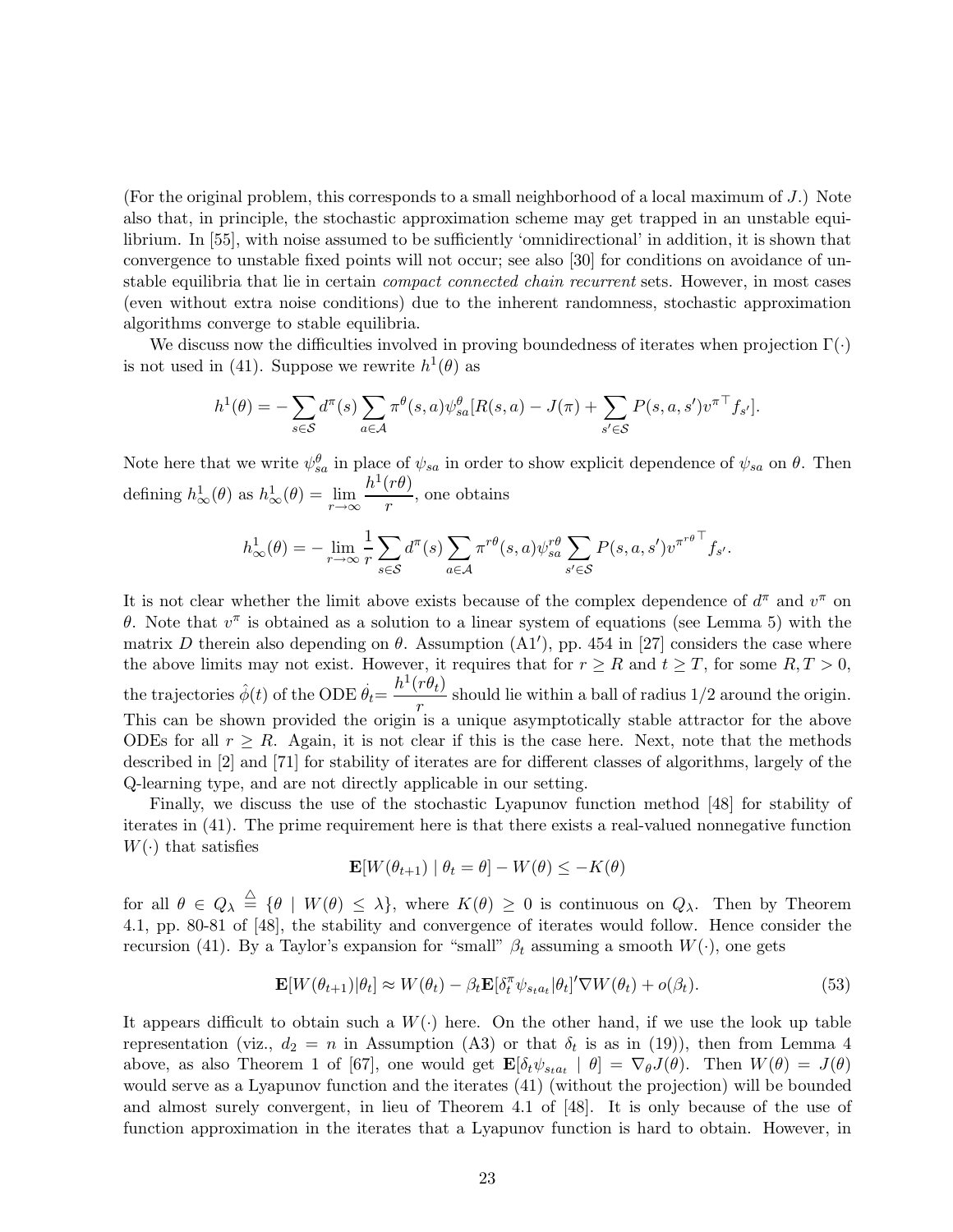our experiments, we do not use projection but still observe that the iterates remain bounded and convergence is achieved.

Note also that if function approximation is not used,  $J(\theta)$  also serves as a Lyapunov function for the ODE associated with (41) without the projection. When function approximation is used (as with our case), the above problem of finding a suitable Lyapunov function (now) for the associated ODE also carries over and it is difficult to suitably characterize the set of stable attractors.

Remark 1 and many of the arguments in the analysis of Algorithm 1 are also valid for the analysis of the other algorithms. We skip the details in such cases to avoid repetition.

#### 6.2 Convergence Analysis for Algorithm 2

The analysis in Lemma 5 of the recursions for average reward (Line 5 in Table 1), TD-error (Line 6 in Table 1), and critic (31) proceeds in the same manner as for Algorithm 1. We thus concentrate on showing convergence of the recursion for the inverse of the Fisher information matrix (30) and the actor recursion (32). We assume  $(A1)$ – $(A4)$  for our analysis here. We now have

**Lemma 7** For any given parameter  $\theta$ ,  $G_t^{-1}$ ,  $t \ge 1$  in (30) satisfy  $G_t^{-1} \to G(\theta)^{-1}$  as  $t \to \infty$ with probability one.

**Proof** It is easy to see from recursion (29) that  $G_t \to G(\theta)$  as  $t \to \infty$  with probability one, for any given  $\theta$  held fixed. Now for fixed  $\theta$ , we have

$$
\| G_t^{-1} - G(\theta)^{-1} \| = \| G(\theta)^{-1} (G(\theta)G_t^{-1} - I) \| = \| G(\theta)^{-1} (G(\theta) - G_t)G_t^{-1} \|
$$
  

$$
\leq \sup_{\theta} \| G(\theta)^{-1} \| \sup_{t,s,a} \| G_t^{-1} \| \cdot \| G(\theta) - G_t \| \to 0 \quad \text{as} \quad t \to \infty,
$$

by (A4). In the above, I denotes the  $d_2 \times d_2$ -dimensional identity matrix. The inequality above follows from the property on induced matrix norms (see Proposition A.12 of [18]). The claim fol- $\Box$ 

As with Algorithm 1, we consider again the transformed problem with rewards replaced with costs (see above). This transformation, however, only affects the actor recursion (32). The transformed slower timescale recursion that we have is thus

$$
\theta_{t+1} = \Gamma(\theta_t - \beta_t G_t^{-1} \delta_t \psi_{s_t a_t}). \tag{54}
$$

We have

**Theorem 3** Under Assumptions (A1)–(A4), given  $\epsilon > 0$ ,  $\exists \delta > 0$  such that for  $\theta_t$ ,  $t \ge 0$  obtained using Algorithm 2, if sup  $||e^{\pi t}|| < \delta$ , then  $\theta_t \to \mathcal{Z}^{\epsilon}$  as  $t \to \infty$ , with probability one.  $\pi_t$ 

**Proof** As with the proof of Theorem 2, let  $\mathcal{F}_3(t) = \sigma(\theta_r, r \leq t)$ ,  $t \geq 0$ . Note that  $\theta_{t+1} = \Gamma(\theta_t - \beta_t \mathbf{E}[G(\theta_t)^{-1} \delta_t^{\pi_t} \psi_{s_t a_t} | \mathcal{F}_3(t)] - \beta_t (G(\theta_t)^{-1} \delta_t \psi_{s_t a_t} - \mathbf{E}[G(\theta_t)^{-1} \delta_t \psi_{s_t a_t} | \mathcal{F}_3(t)]) + \beta_t \xi_1(t)),$ where in lieu of Lemmas 5 and 7,  $\xi_1(t) = o(1)$ . As before, the critic recursion (31) converges faster for given policy  $\pi_t$  corresponding to an actor update  $\theta_t$  and converges to  $v^{\pi_t}$ . For  $t \geq 1$ , let

$$
M^{3}(t) = \sum_{r=0}^{t-1} \beta_{r} (G(\theta_{r})^{-1} \delta_{r} \psi_{s_{r} a_{r}} - \mathbf{E}[G(\theta_{r})^{-1} \delta_{r} \psi_{s_{r} a_{r}} | \mathcal{F}_{3}(r)])
$$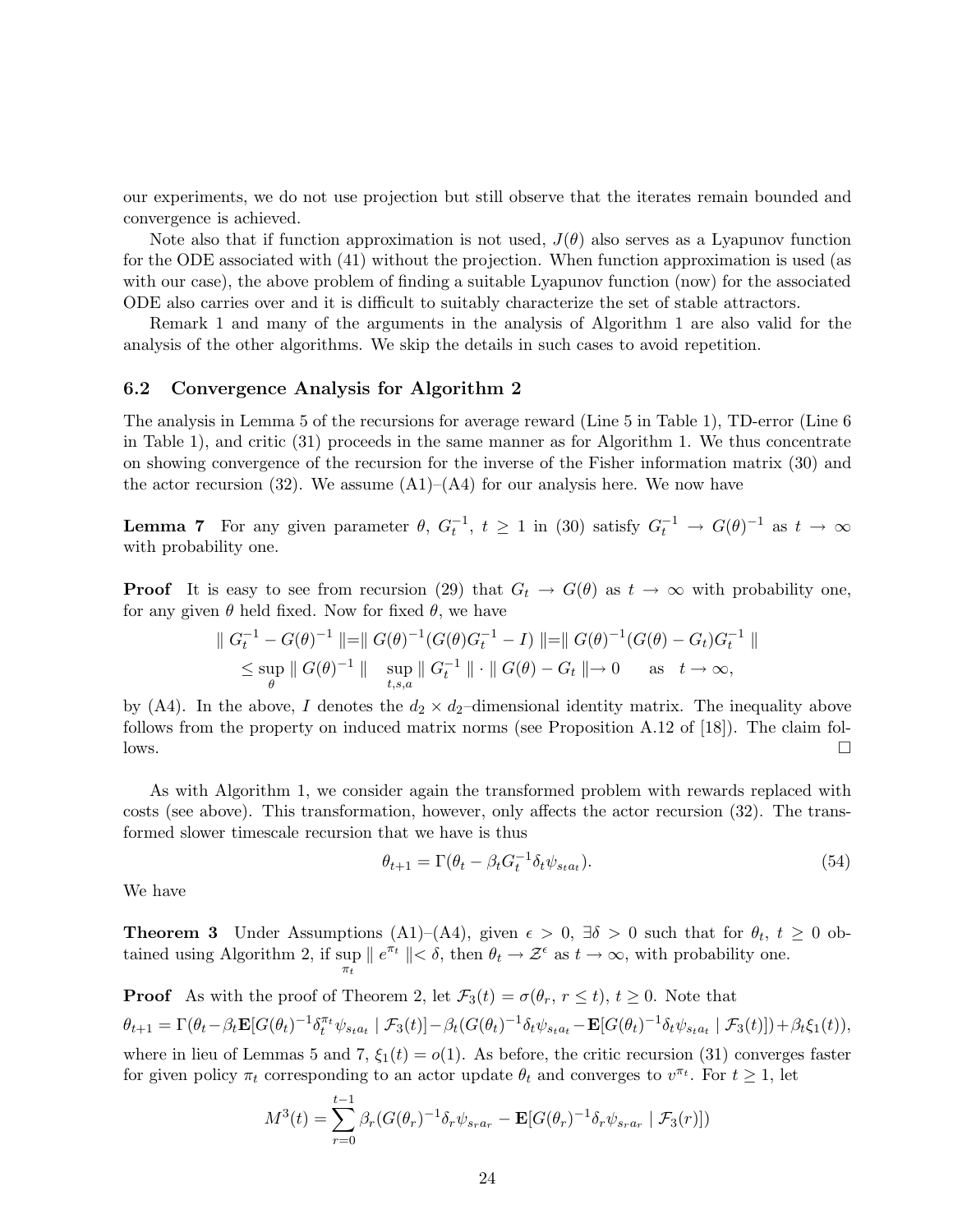$$
= \sum_{r=0}^{t-1} \beta_r G(\theta_r)^{-1} (\delta_r \psi_{s_r a_r} - \mathbf{E}[\delta_r \psi_{s_r a_r} | \mathcal{F}_3(r)]).
$$

The quantities  $\delta_t$  and  $G(\theta_t)^{-1}$  are uniformly bounded from Lemmas 5 and 7, and (A4) respectively. Now using (10), it can be seen [21] that  $\{M^3\}$  $\sum$ (t)} is a convergent martingale sequence. Hence, nT  $\frac{n_T}{r=n} \beta_r (\tilde{G}(\theta_r)^{-1} \delta_r \psi_{s_r a_r} - \mathbf{E} [G(\theta_r)^{-1} \delta_r \psi_{s_r a_r} | \mathcal{F}_3(r)]) \to 0$  a.s. as  $n \to \infty$ , with  $n_T$  as before (see proof of Theorem 2). As before, also note that

$$
\mathbf{E}[G(\theta_t)^{-1}\delta_t^{\pi_t}\psi_{s_t a_t}|\theta_t] = G(\theta_t)^{-1} \left[\sum_{s\in\mathcal{S}} d^{\pi_t}(s)\sum_{a\in\mathcal{A}} \nabla \pi_t(s,a)[R(s,a) - J(\pi_t) + \sum_{s'\in\mathcal{S}} P(s,a,s')v^{\pi_t \top}f_{s'}]\right].
$$

Consider now the ODE

$$
\dot{\theta} = \hat{\Gamma}(-G(\theta)^{-1} \sum_{s \in \mathcal{S}} d^{\pi}(s) \sum_{a \in \mathcal{A}} \nabla \pi^{\theta}(s, a) [R(s, a) - J(\pi) + \sum_{s' \in \mathcal{S}} P(s, a, s') v^{\pi \top} f_{s'}]),\tag{55}
$$

associated with recursion (54). As before, the above ODE can be analogously written as

$$
\dot{\theta} = \hat{\Gamma}(-G(\theta)^{-1}(\nabla J(\pi) + e^{\pi})).
$$
\n(56)

Consider also the associated ODE

$$
\dot{\theta} = \hat{\Gamma}(-G(\theta)^{-1}\nabla J(\pi)).\tag{57}
$$

As before, let  $\bar{\theta}(s)$ ,  $s \geq 0$ , be a continuous linear interpolation of the iterates  $\theta_t$  over intervals  $I_t$ . One can again show that for any  $\Delta > 0$ ,  $\exists s(\Delta) > 0$  such that  $\bar{\theta}(s(\Delta) + \cdot)$  is a  $(T, \Delta)$ -perturbation of (56).

Let  $e^{\pi}$  be such that  $\sup_{\pi_t} || e^{\pi_t} || < \delta$  for some small  $\delta > 0$ . Let  $\theta^{s(\Delta)}(t)$ ,  $\hat{\theta}^{s(\Delta)}(t)$  be solutions of (56), (57), respectively, for  $t \in [s(\Delta), s(\Delta) + T]$ , for given  $T > 0$ , with  $\theta^{s(\Delta)}(s(\Delta)) = \hat{\theta}^{s(\Delta)}(s(\Delta))$  $=\bar{\theta}(s(\Delta))$ . The trajectories  $\theta^{s(\Delta)}(t)$  and  $\hat{\theta}^{s(\Delta)}(t)$  of the ODEs (56) and (57), respectively, are obtained from

$$
\theta^{s(\Delta)}(t) = \theta^{s(\Delta)}(s(\Delta)) + \int_{s(\Delta)}^t \hat{\Gamma}(-G(\theta_s)^{-1}(\nabla J(\pi_s) - e^{\pi_s}))ds
$$

and

$$
\hat{\theta}^{s(\Delta)}(t) = \hat{\theta}^{s(\Delta)}(s(\Delta)) + \int_{s(\Delta)}^{t} \hat{\Gamma}(-G(\theta_s)^{-1} \nabla J(\pi_s))ds.
$$

Since  $\theta^{s(\Delta)}(s(\Delta)) = \hat{\theta}^{s(\Delta)}(s(\Delta)) = \bar{\theta}(s(\Delta))$ , we get (cf. [47])

$$
\| \theta^{s(\Delta)}(t) - \hat{\theta}^{s(\Delta)}(t) \| \le \sup_{\theta_s} \| G(\theta_s)^{-1} \| \sup_{\pi_s} \| e^{\pi_s} \| (t - s(\Delta)) \le CT\delta,
$$

where sup  $||G(\theta_s)^{-1}|| \stackrel{\triangle}{=} C < \infty$ , by Assumption (A4) and Lemma 7. As before (viz., Theorem 2),  $\bar{\theta}(s(\Delta) + \cdot)$  can be seen to be a  $(\Delta + CT\delta)$ -perturbation of the ODE (57) and for  $\delta$  sufficiently small,  $\Delta + CT\delta \in (0, \bar{\Delta})$  with  $\bar{\Delta}$  as in Lemma 6. The claim now follows from Lemma 6.  $\Box$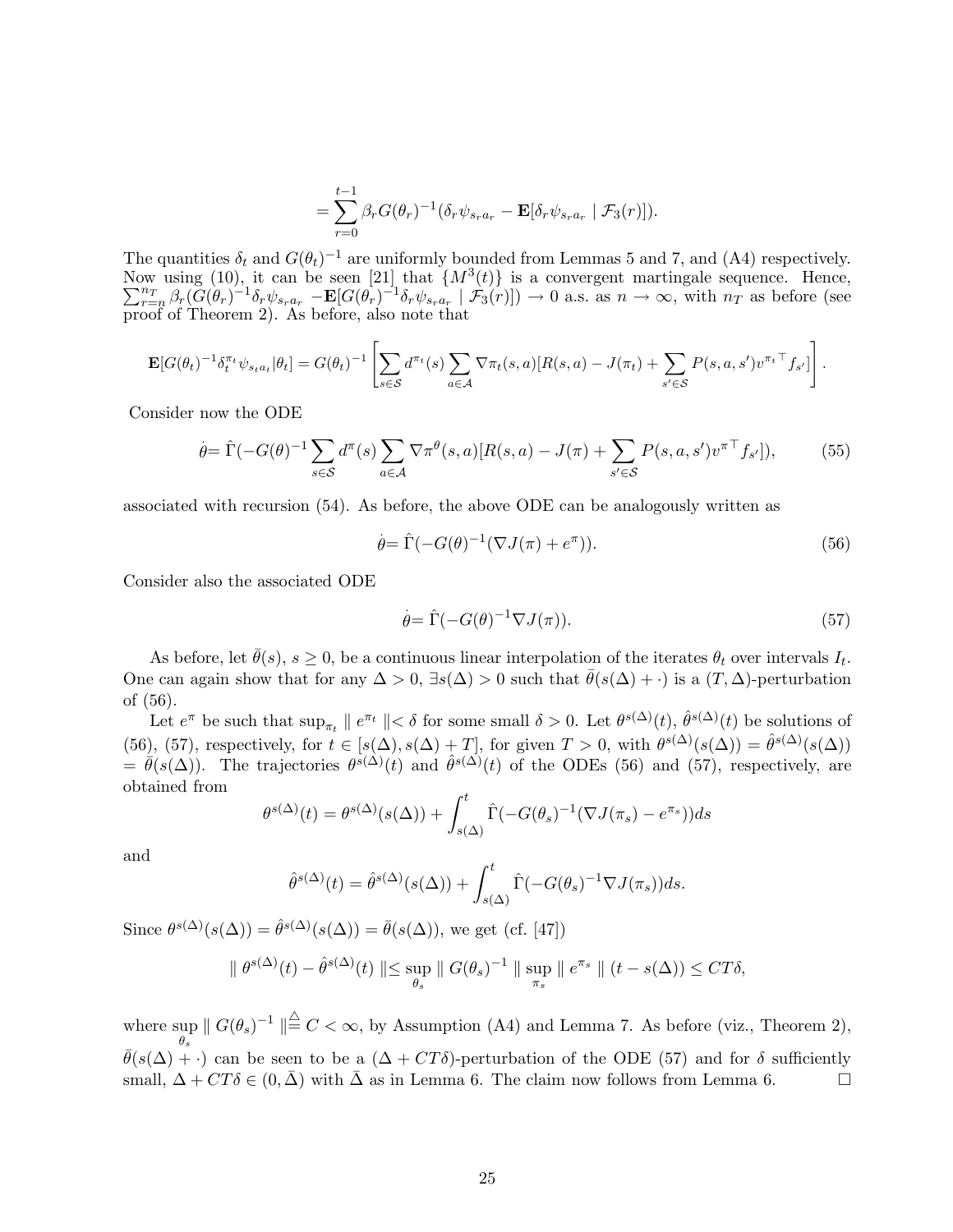#### 6.3 Convergence Analysis for Algorithm 3

As stated previously, the main idea in this algorithm is to minimize the least squares error in estimating the advantage function via function approximation. The analysis of average reward (Line 5 in Table 1), TD-error (Line 6 in Table 1), and critic (34) recursions proceeds in the same manner as before (cf. Lemma 5). We thus concentrate on recursion (35) and the actor recursion  $(36)$ . We require Assumptions  $(A1)$ – $(A3)$  here. In the transformed problem (with costs in place of rewards), recursion (35) can be rewritten as

$$
w_{t+1} = (I - \alpha_t \psi_{sta_t} \psi_{sta_t}^\top) w_t - \alpha_t \delta_t \psi_{sta_t},\tag{58}
$$

with the actor recursion (36) the same as before. Note that (58) moves on a faster timescale as compared to the actor recursion. Hence, on the timescale of the former recursion, one may consider the parameter  $\theta_t$  to be fixed. We have the following result:

**Lemma 8** Under a given parameter  $\theta$ ,  $w_t$ ,  $t \ge 1$  in (58) satisfy  $w_t \to -G(\theta)^{-1} \mathbf{E}[\delta_t^{\pi} \psi_{s_t a_t}]$  as  $t \to \infty$  with probability one, where  $\pi$  is the policy corresponding to  $\theta$ .

**Proof** Consider the following ODE associated with (58) for given  $\theta$ 

$$
\dot{w} = \mathbf{E}_{s_t \sim d^{\pi}, a_t \sim \pi} \left[ -\psi_{s_t a_t} \psi_{s_t a_t}^T w - \delta_t^{\pi} \psi_{s_t a_t} \right]. \tag{59}
$$

Let  $g^2(w)$  correspond to the RHS of (59). Then  $g^2(w)$  is Lipschitz continuous in w. Now let  $g^2_{\infty}(w)$  $=\lim_{r\to\infty}\frac{g^2(rw)}{r}$  $\frac{r(w)}{r}$ . The function  $g^2_{\infty}(w)$  exists and can be seen to satisfy  $g^2_{\infty}(w) = -G(\theta)w$ . For the ODE  $w = -G(\theta)w$ , the origin is an asymptotically stable equilibrium with  $V_4(w) = w'w/2$  as the associated Lyapunov function (since  $G(\theta)$  is positive definite). Define now  $\{M^4(t)\}\$ as

$$
M^{4}(t) = (-\psi_{s_{t}a_{t}}\psi_{s_{t}a_{t}}^{T}w_{t} - \delta_{t}\psi_{s_{t}a_{t}}) + \mathbf{E}[(\psi_{s_{t}a_{t}}\psi_{s_{t}a_{t}}^{T}w_{t} + \delta_{t}\psi_{s_{t}a_{t}}) | \mathcal{F}_{4}(t)],
$$

where  $\mathcal{F}_4(t) = \sigma(w_r, M^4(r), r \leq t)$ . It is easy to see that there exists a constant  $C_0 < \infty$  such that

$$
\mathbf{E}[\| M^4(t+1) \|^{2} | \mathcal{F}_4(t)] \leq C_0 (1 + \| w_t \|^{2}),
$$

for all  $t \geq 0$ . For the ODE (59), consider the function  $V_5(w)$  defined by

$$
V_5(w) = (w + G(\theta)^{-1} \mathbf{E}[\delta_t^{\pi} \psi_{s_t a_t}])'(w + G(\theta)^{-1} \mathbf{E}[\delta_t^{\pi} \psi_{s_t a_t}])/2.
$$

Then

$$
\frac{dV_5(w)}{dt} = \nabla V_5(w)' \dot{w} = -(w + G(\theta)^{-1} \mathbf{E}[\delta_t^{\pi} \psi_{s_t a_t}])'(G(\theta)w + \mathbf{E}[\delta_t^{\pi} \psi_{s_t a_t}])
$$
  

$$
= -(w + G(\theta)^{-1} \mathbf{E}[\delta_t^{\pi} \psi_{s_t a_t}])'G(\theta)(w + G(\theta)^{-1} \mathbf{E}[\delta_t^{\pi} \psi_{s_t a_t}])
$$
  

$$
< 0 \text{ for all } w \neq -G(\theta)^{-1} \mathbf{E}[\delta_t^{\pi} \psi_{s_t a_t}],
$$

since  $G(\theta)^{-1}$  is a positive definite matrix. Thus (see [48])  $w^{\pi} = -G(\theta)^{-1} \mathbf{E}[\delta_t^{\pi} \psi_{s_t a_t}]$  is an asymptotically stable equilibrium for (59). Now from Theorem 2.2 of [27], recursion (58) converges with probability one to  $w^{\pi}$ .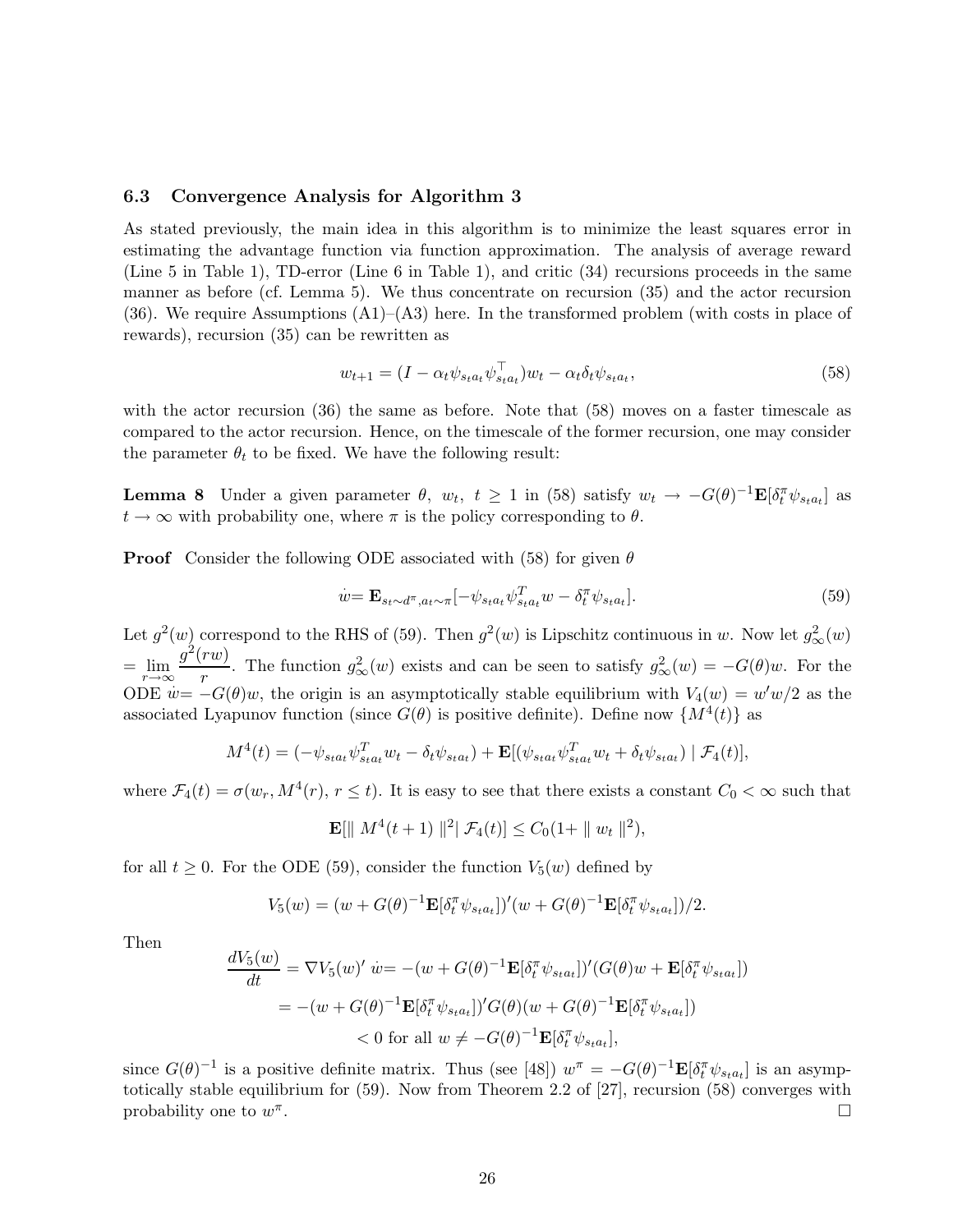We now consider the actor recursion (36), which is the slower recursion. We have

**Theorem 4** Under Assumptions (A1)–(A3), given  $\epsilon > 0$ ,  $\exists \delta > 0$  such that for  $\theta_t$ ,  $t \geq 0$  obtained using Algorithm 3, if  $\sup_{\pi_t} ||e^{\pi_t}|| < \delta$ , then  $\theta_t \to \mathcal{Z}^{\epsilon}$  as  $t \to \infty$ , with probability one.

**Proof** Note that the recursion (36) can be written as

$$
\theta_{t+1} = \Gamma(\theta_t - \beta_t G(\theta_t)^{-1} \mathbf{E}[\delta_t^{\pi_t} \psi_{s_t a_t} | \theta_t] + \beta_t \xi_2(t)),
$$

where  $\xi_2(t) = o(1)$  by Lemma 8. The rest can be shown in a similar manner as Theorem 3.

#### 6.4 Convergence Analysis for Algorithm 4

As with Algorithm 2, we require Assumptions (A1)–(A4). The result in Lemma 7 continues to hold here and we get for fixed  $\theta$ ,  $G_t^{-1} \to G(\theta)^{-1}$  as  $t \to \infty$  with probability one. Recursions for average reward (Line 5 in Table 1), TD-error (Line 6 in Table 1), and critic (38) are the same as before and have been analyzed earlier (cf. Lemma 5). We now concentrate on recursion (39) and the actor recursion (40). Under the transformed problem (with costs in place of rewards), recursion (39) can be rewritten as

$$
w_{t+1} = (1 - \alpha_t)w_t - \alpha_t G_t^{-1} \delta_t \psi_{s_t a_t},
$$
\n(60)

with the actor recursion the same as before. An exactly similar result as Lemma 8 holds in this case as well (described as Lemma 9 below).

**Lemma 9** Under a given parameter  $\theta$ ,  $w_t$ ,  $t \ge 1$  defined by (60) satisfy  $w_t \to -G(\theta)^{-1} \mathbf{E}[\delta_t^{\pi} \psi_{s_t a_t} \mid \theta]$ as  $t \to \infty$  with probability one, with  $\pi$  being the policy corresponding to  $\theta$ .

**Proof** Note that as a consequence of (A4) and Lemma 5, sup  $||G_t^{-1}\delta_t\psi_{s_t a_t}|| < \infty$  with prob $t,\theta,s_t,a_t$ ability one. As a consequence of (10), there exists an integer  $N_0 < \infty$ , such that for all  $t \ge N_0$ ,  $\alpha_t \leq 1$ . Hence for all  $t \geq N_0$ ,  $w_{t+1}$  is a convex combination of  $w_t$  and a uniformly bounded quantity. Thus, starting from any initial value  $w_0 \in \mathbb{R}^{d_2}$ , the overall sequence  $w_t$  of iterates remains bounded with probability one. Now note that one can rewrite  $(60)$  as

$$
w_{t+1} = (1 - \alpha_t)w_t - \alpha_t G(\theta)^{-1} \mathbf{E}[\delta_t^{\pi} \psi_{s_t a_t} | \theta] - M^5(t) + \alpha_t \xi_3(t) + \alpha_t \xi_4(t),
$$

where  $M^5(t) = \alpha_t G(\theta)^{-1} (\delta_t \psi_{s_t a_t} - \mathbf{E}[\delta_t \psi_{s_t a_t} | \theta]), \xi_3(t) = (G(\theta)^{-1} - G_t^{-1}) \delta_t \psi_{s_t a_t},$  and  $\xi_4(t) =$  $G(\theta)^{-1}\mathbf{E}[(\delta_t^{\pi}-\delta_t)\psi_{s_t a_t} \mid \theta]$ , respectively. From Lemmas 5 and 7,  $\xi_3(t)$  and  $\xi_4(t)$  are both  $o(1)$ . Further,  $\{\sum^{t-1} M^5(r)\}$  can be seen to be a convergent martingale sequence. Hence,  $\sum^{m_T} \alpha_r G(\theta)^{-1} (\delta_r \psi_{s_r,a_r})$  $t-1$  $r=0$   $r=n$  $-\mathbf{E}[\delta_r \psi_{s_r a_r} \mid \theta_r] \rightarrow 0$  a.s. as  $n \rightarrow \infty$ , where  $m_T = \min\{m \geq n \mid \sum_{r=n}^m \alpha_r \geq T\}$ . Consider the following ODE associated with (60).

$$
\dot{w} = -w - G(\theta)^{-1} \mathbf{E}_{s_t \sim d^{\pi}, a_t \sim \pi} [\delta_t^{\pi} \psi_{s_t a_t}] \stackrel{\triangle}{=} g^3(w). \tag{61}
$$

It is easy to see that  $g^3(w)$  above is Lipschitz continuous in w, hence (61) is well posed. Let  $g_{\infty}^3(w) = \lim_{r \to \infty} \frac{g^3(rw)}{r}$  $\frac{rw}{r}$ . It can be seen that  $g^3_{\infty}(w) = -w$ . Now for the ODE  $w = -w$ , the origin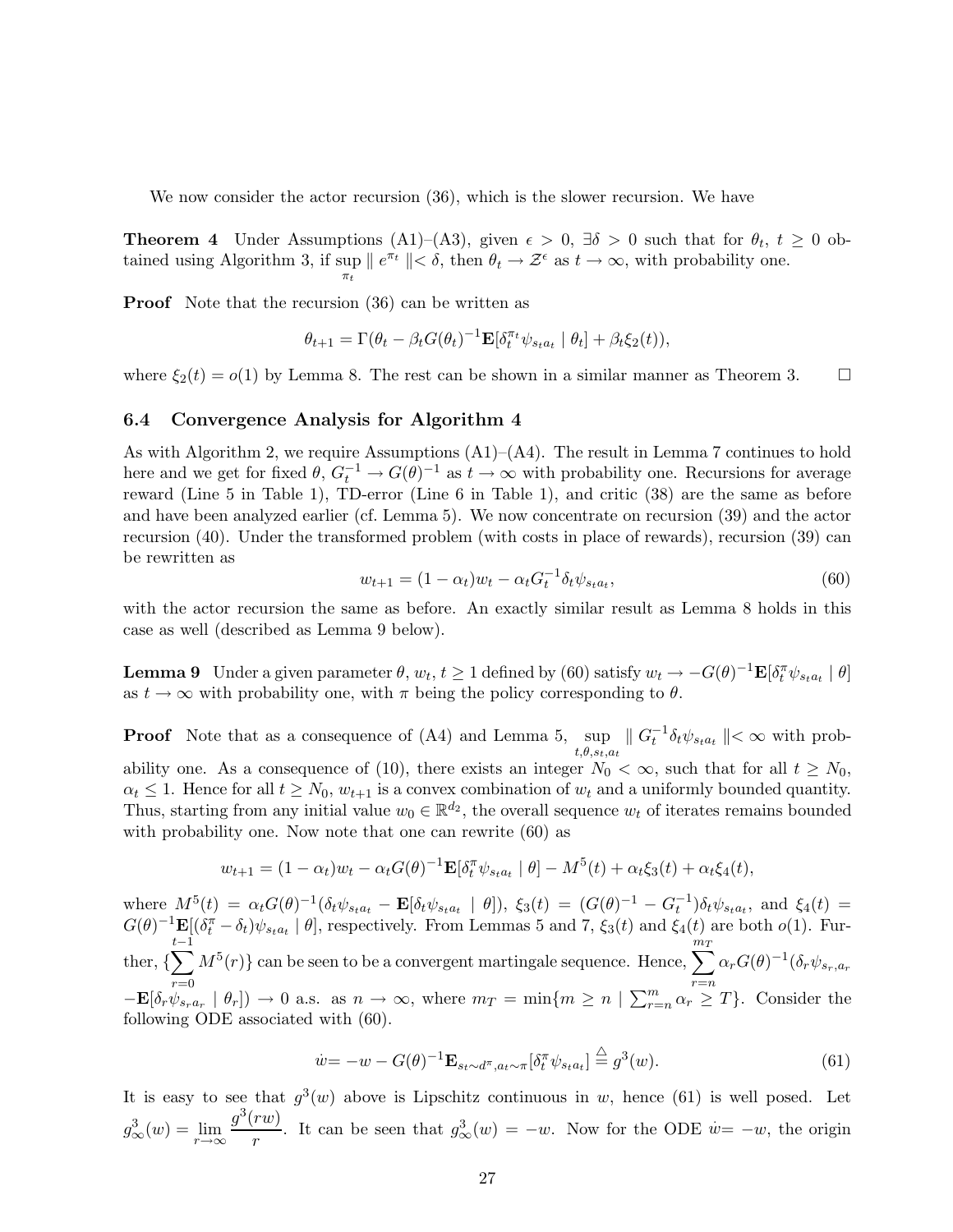is the unique globally asymptotically stable equilibrium with  $V_5(w) = w/w/2$  as the associated Lyapunov function. One can also show as in Lemma 8 that  $w^{\pi} = -G(\theta)^{-1} \mathbf{E}[\delta_t^{\pi} \psi_{s_t a_t}]$  is an asymptotically stable attractor for the ODE (61). The rest then follows from Theorem 2.2 of [27].  $\square$ 

We now consider the actor recursion (40), which is the slower recursion. We have the following result whose proof follows as in Theorems 3-4.

**Theorem 5** Under Assumptions (A1)–(A4), given  $\epsilon > 0$ ,  $\exists \delta > 0$  such that for  $\theta_t$ ,  $t \ge 0$  obtained using Algorithm 4, if sup  $\pi_t$  $\| e^{\pi t} \| < \delta$ , then  $\theta_t \to \mathcal{Z}^{\epsilon}$  as  $t \to \infty$ , with probability one.  $\Box$ 

## 7 Relation to Previous Algorithms

As we mentioned in Section 1, the actor–critic algorithms presented in this paper extend prior actor–critic methods, especially those of Konda and Tsitsiklis [46] and of Peters, Vijayakumar and Schaal [56]. In this section, we discuss these relationships further.

Actor–Critic Algorithm of Konda and Tsitsiklis [46]: Contrary to Algorithms 2-4, this algorithm does not use estimates of natural gradient in its actor's update. It is somewhat similar to our Algorithm 1, but with some key differences. 1) Konda's algorithm uses the Markov process of state–action pairs and thus its critic update is based on an action-value function. Algorithm 1 uses the state process and therefore its critic update is based on a value function. 2) While Algorithm 1 uses TD error in both critic and actor recursions, Konda's algorithm uses TD error only in its critic update. The actor recursion in Konda's algorithm uses a Q-value estimate instead. Because the TD error is an unbiased estimate of the advantage function (Lemma 3), the actor recursion in Algorithm 1 uses estimates of advantages instead of Q-values, which may result in lower variances. 3) The convergence analysis of Konda's algorithm is based on the martingale approach and aims at bounding error terms and directly showing convergence. Convergence to a local optimum is shown when TD(1) critic is used. For the case when  $\lambda < 1$ , they show that given  $\epsilon > 0$ , there exists  $\lambda$ close enough to one such that when a  $TD(\lambda)$  critic is used, one gets  $\liminf_t |\nabla J(\theta_t)| < \epsilon$  with probability 1. Unlike Konda and Tsitsiklis, we primarily use the ordinary differential equation (ODE) based approach for our convergence analysis. Even though we also use martingale arguments in our analysis, these are restricted to showing that the noise terms asymptotically diminish and the resulting scheme can be viewed as a Euler-discretization of the associated ODE.

Natural Actor–Critic Algorithm of Peters et al. [56]: Algorithms 2-4 extend this algorithm, by being fully incremental and providing convergence proofs. Peters's algorithm uses a least-squares TD method in its critic's update, while our algorithms are all fully incremental. It is not entirely clear how to satisfactorily incorporate least-squares TD methods in a context in which the policy is changing. Our proof techniques do not immediately extend to this case. However, we use estimates of advantage function in Algorithms 3 and 4 as in Peters's algorithm.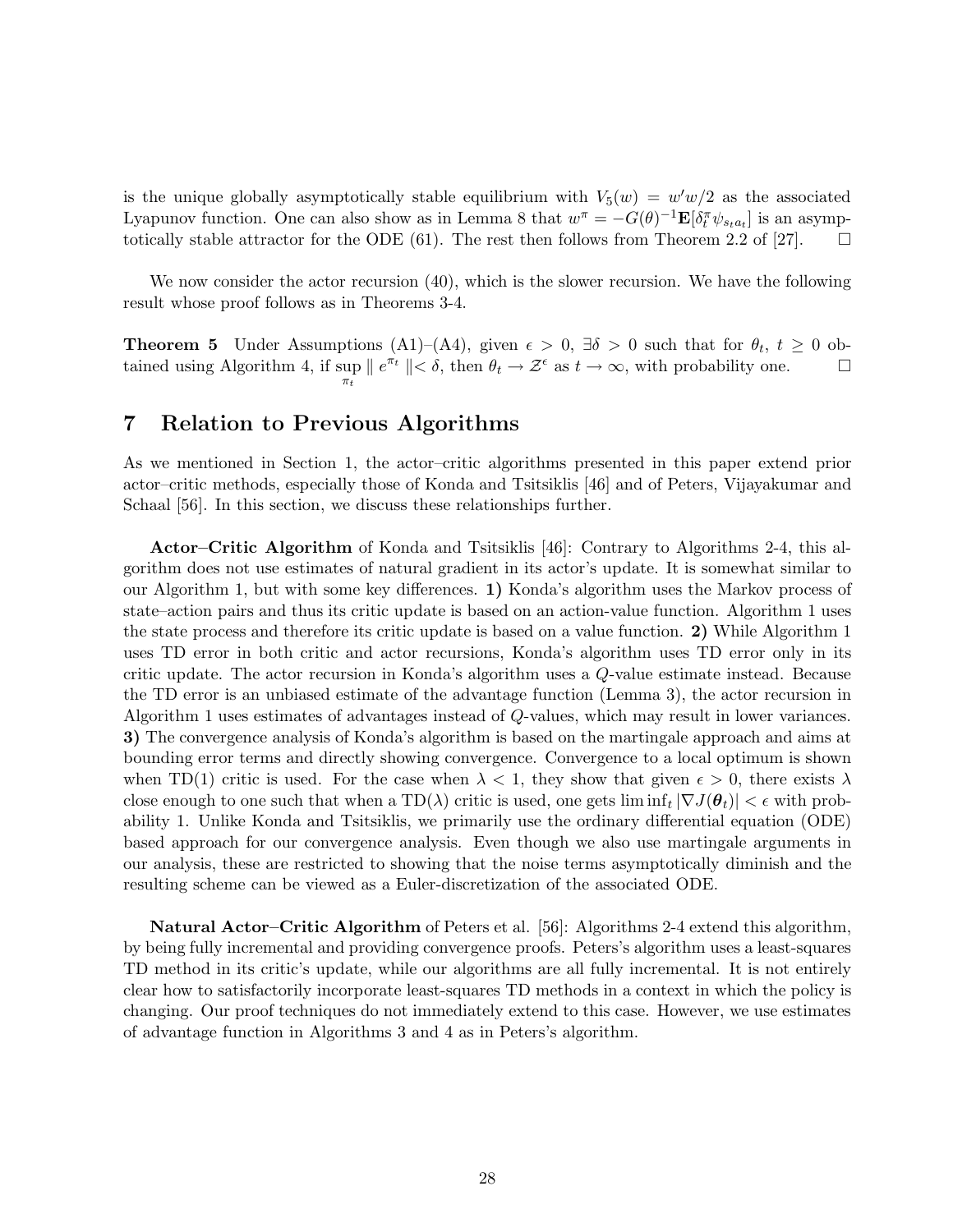## 8 Empirical Results

In this section we report empirical results applying the algorithms presented in the paper to a set of abstract randomly constructed MDPs which we call Garnet problems. We present results with our algorithms as described in Section 5, illustrating the convergence proved in Section 6. We also report results for the most closely related algorithm in the prior literature, that by Konda and Tsitsiklis [46].<sup>4</sup> In all our experiments, we observed that the average rewards obtained by Konda's algorithm were much smaller than those obtained by our algorithms. Thus, we do not plot them in Figure 1 and only report their means and standard errors (STSs) in Table 2. The C++ code for all the experiments conducted in this section is available at [51].

Garnet problems are a class of randomly constructed finite MDPs serving as environments for reinforcement learning algorithms optimizing average reward. Garnet problems do not correspond to any particular application, but are meant to be totally abstract or generic while remaining representative of the kind of MDPs that might be encountered in practice (cf.  $[6]$ ). The name "Garnet" is an acronym for Generic Average Reward Non-stationary Environment Testbed. The process for generating an instance of a Garnet problem is characterized by 5 parameters and written as Garnet $(n, m, b, \sigma, \tau)$ . The parameters n and m are the number of states and actions respectively, and  $b$  is a branching factor specifying the number of possible next states for each state–action pair. The possible next states are chosen at random from the state set without replacement. The probability of going to each next state is generated by partitioning the unit interval at b−1 cut points selected randomly between 0 and 1. The expected reward for each such transition is a normally distributed random variable with mean 0 and unit variance. The actual reward is selected randomly according to a normal distribution with mean equal to the expected reward and standard deviation σ. Finally, the parameter τ, 0 ≤ τ ≤ 1/n determines the degree of non-stationarity in the problem. If  $\tau = 0$ , the Garnet problem is stationary. If  $\tau > 0$ , states of the MDP are occasionally selected randomly for deletion and replacement with newly constructed expected rewards and transition probabilities. At each time step, with probability  $n * \tau$ , one of the states is selected at random and reconstructed as described above. We use stationary Garnet problems ( $\tau = 0$ ) in the experiments of this paper. From the above definition, it is clear that  $\operatorname{Garnet}(n,m,b,\sigma,\tau)$  represents a family of Garnet problems with the same structure.

In our experiments, we used linear function approximation for state value functions  $V(s, v)$  $v^{\top} f_s$ , and parameterized Gibbs distribution for policies (7). State feature vectors  $f_s$  and state– action feature vectors  $\phi_{sa}$  were binary and were randomly generated using two parameters d and l. The parameter d is the dimensionality of the state feature vectors  $f_s \in \{0,1\}^d$  (i.e.,  $d_2 = d$ ). The parameter  $l$  is the number of components of the state feature vectors that were 1 (the others were  $0$ ). The locations of the 1's were chosen randomly with equal probability such that no two states had the same feature vector. The state–action feature vectors had dimension  $d \times m$ ,  $\phi_{sa} \in \{0,1\}^{d \times m}$ (i.e.,  $d_1 = d \times m$ ) and were constructed using state feature vectors as follows:

$$
\phi_{sa_i} = \left(\underbrace{0, \dots, 0}_{d \times (i-1)} , f_s, \underbrace{0, \dots, 0}_{d \times (m-i)}\right)^\top
$$
\n
$$
(62)
$$

We chose d such that  $d \times m$  are  $\ll n$ . Therefore, an exact solution is usually not possible and approximate value functions are required. We also chose  $l$  substantially less than  $d$  as this case has proven powerful in many applications of reinforcement learning and is computationally efficient.

<sup>4</sup>From now on in the paper we call this algorithm Konda's algorithm.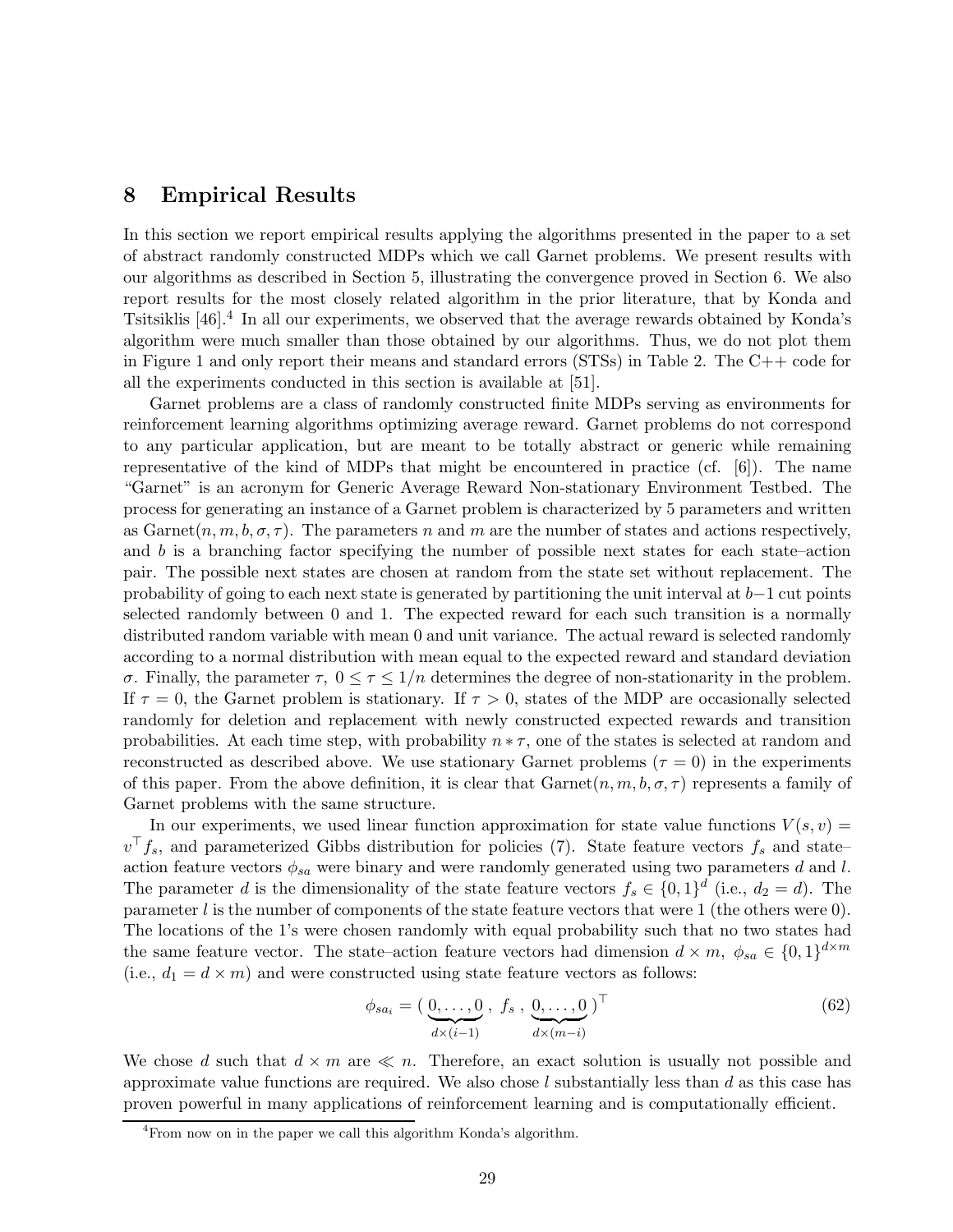We set the initial values for policy parameters  $\theta_0$ , state value function weights  $v_0$ , and weights  $w_0$  to 0.0. We used the following step-size schedules for the critic  $\{\alpha_t\}$  and the actor  $\{\beta_t\}$ :

$$
\alpha_t = \frac{\alpha_0 \cdot \alpha_c}{\alpha_c + t^{2/3}} \qquad , \qquad \beta_t = \frac{\beta_0 \cdot \beta_c}{\beta_c + t}
$$

.

Note that these step-size schedules satisfy  $(10)$  and  $(11)$ . We set the constant c used for the average reward step-size in our algorithms to 0.95. In Algorithms 2 and 4, we initialized the inverse of the Fisher information matrix to  $G_0^{-1} = 1.5I$  and  $G_0^{-1} = 2.5I$  respectively. We also used step-size  $0.001\alpha_t$  in place of  $\alpha_t$  to update  $\tilde{G}_t^{-1}$  for numerical stability in these algorithms. As described earlier, we did not use projection  $\Gamma(\cdot)$  in any of the actor updates in the various algorithms but still observed that the iterates were bounded and exhibited convergence.

Figure 1 shows the average rewards obtained by the four actor–critic algorithms presented in the paper in two families of stationary Garnet problems, Garnet(30,4,2,0.1,0) (top row) and Garnet(100,10,3,0.1,0) (bottom row). The function approximation parameters were set to  $d = 8$  and  $l = 3$  in Garnet(30,4,2,0.1,0), and to  $d = 20$  and  $l = 5$  in Garnet(100,10,3,0.1,0). All the graphs in the top row are averaged over 100 independent runs of a fixed Garnet(30,4,2,0.1,0) problem (top left) and 100 different randomly and independently generated Garnet(30,4,2,0,1,0) problems (top right). All the graphs in the bottom row are averaged over 20 independent runs of a fixed Garnet(100,10,3,0.1,0) problem (bottom left) and 20 different randomly and independently generated Garnet(100,10,3,0.1,0) problems (bottom right). Table 2 contains the means and the standard errors (STEs) of the average rewards obtained by the four actor–critic algorithms presented in the paper, plus the Konda's algorithm, for 100 runs of a fixed Garnet(30,4,2,0.1,0) problem (2nd column), 100 different Garnet(30,4,2,0.1,0) problems (3rd column), 20 runs of a fixed Garnet(100,10,3,0.1,0) problem (4th column), and 20 different Garnet(100,10,3,0.1,0) problems (5th column).

| Algorithm         | $Mean \pm STE$    | $\mathrm{Mean} \pm \mathrm{STE} \parallel$ | $\vert$ Mean $\pm$ STE $\vert$ Mean $\pm$ STE |                   |
|-------------------|-------------------|--------------------------------------------|-----------------------------------------------|-------------------|
| Algorithm 1       | $1.592 \pm 0.004$ | $0.780 \pm 0.025$                          | $0.764 \pm 0.003$                             | $0.816 \pm 0.018$ |
| Algorithm 2       | $1.582 \pm 0.002$ | $0.787 \pm 0.024$                          | $0.872 \pm 0.002$                             | $0.948 \pm 0.022$ |
| Algorithm 3       | $1.597 \pm 0.001$ | $0.835 \pm 0.025$                          | $0.918 \pm 0.001$                             | $0.992 \pm 0.014$ |
| Algorithm 4       | $1.570 \pm 0.002$ | $0.786 \pm 0.024$                          | $0.871 \pm 0.002$                             | $0.933 \pm 0.021$ |
| Konda's Algorithm | $0.607 \pm 0.005$ | $0.444 \pm 0.017$                          | $0.144 \pm 0.001$                             | $0.230 \pm 0.012$ |

Table 2: Means and standard errors (STEs) of the average rewards obtained by the algorithms on 100 runs of a fixed Garnet(30,4,2,0.1,0) problem (2nd column), 100 different Garnet(30,4,2,0.1,0) problems (3rd column), 20 runs of a fixed Garnet(100,10,3,0.1,0) problem (4th column), and 20 different  $Garnet(100,10,3,0.1,0)$  problems (5th column).

Table 3 contains the values of the step-size schedule parameters used by the algorithms in the experiments with  $Garnet(30,4,2,0.1,0)$  (2nd column) and  $Garnet(100,10,3,0.1,0)$  (3rd column) problems. We tried many values for these parameters in the experiments with the fixed Garnet problems (left column in Figure 1) and those in the table yielded the best performance. We then used the same parameters in the experiments with different Garnet problems (right column in Figure 1).

Algorithm 3 showed reliably good performance in both small and large size problems. We found it easier to find good parameter settings for Algorithm 3 than for the other natural gradient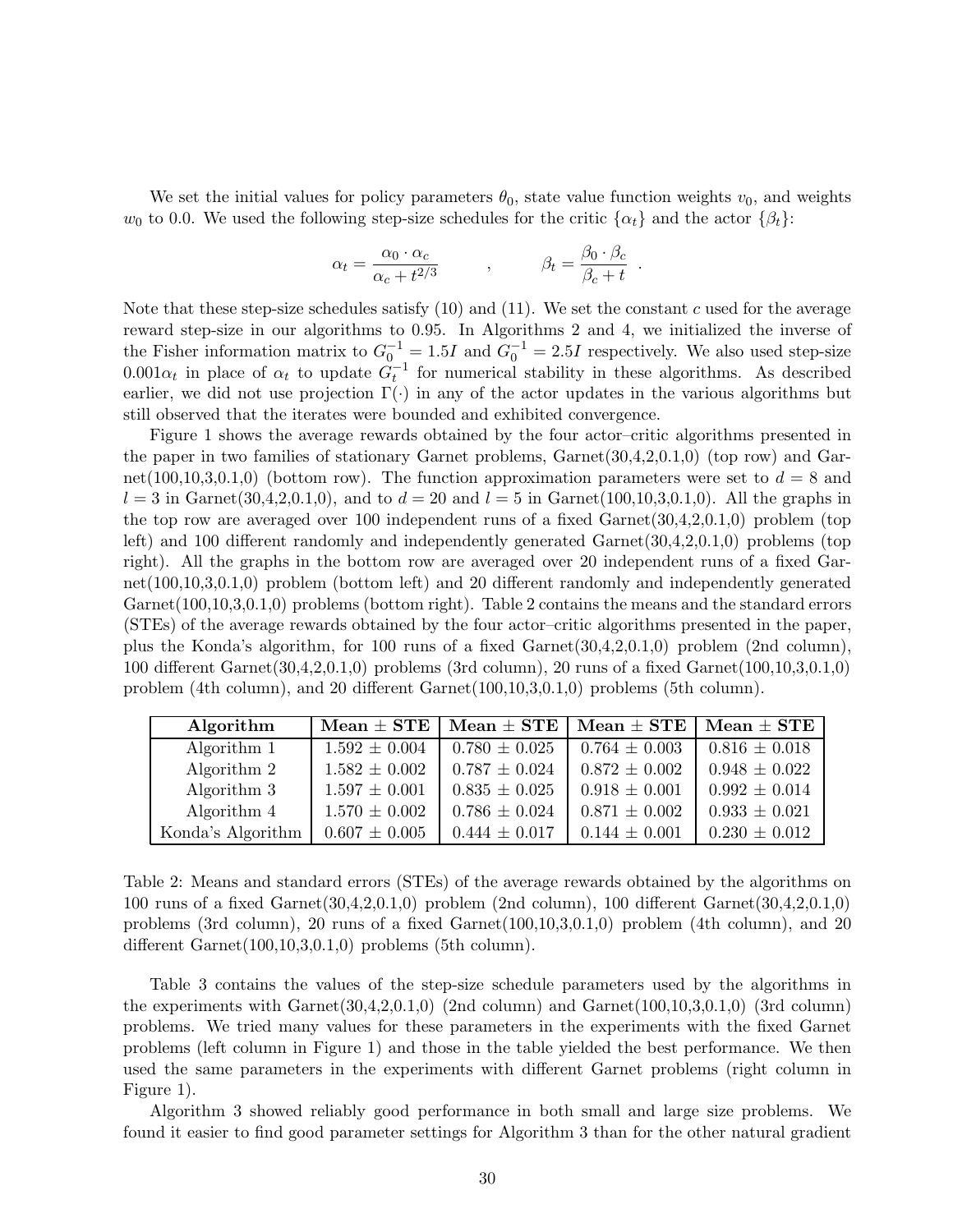

Figure 1: This figure shows the average rewards obtained by the four actor–critic algorithms presented in the paper in two families of stationary Garnet problems, Garnet(30,4,2,0.1,0) (top row) and  $Garnet(100,10,3,0.1,0)$  (bottom row). All the graphs in the top/bottom left figure are averaged over  $100/20$  independent runs of a fixed Garnet $(30,4,2,0.1,0)/\text{Garnet}(100,10,3,0.1,0)$  problem, while the graphs in the top/bottom right figure are averaged over  $100/20$  different randomly and independently generated  $Garnet(30,4,2,0.1,0)/Garnet(100,10,3,0.1,0)$  problems.

algorithms and, perhaps because of this, it converged more rapidly than them and than Konda's algorithm. However, these empirical observations should be taken only as suggestive; our experiments were not extensive enough to be taken as showing anything comparative about the relative rate of convergence of any of the algorithms.

We used relative value iteration algorithm [19] and separately computed the best average rewards if there were no constraints due to the function approximator, for the fixed Garnet problems. The unconstrained optimal rewards are 1.618 and 1.170 for the fixed Garnet(30,4,2,0.1,0) and Garnet(100,10,3,0.1,0) problems respectively. On the smaller Garnet problem, our four actor-critic algorithms converged to the unconstrained optimal average reward 1.618 (see Figure 1 top-left and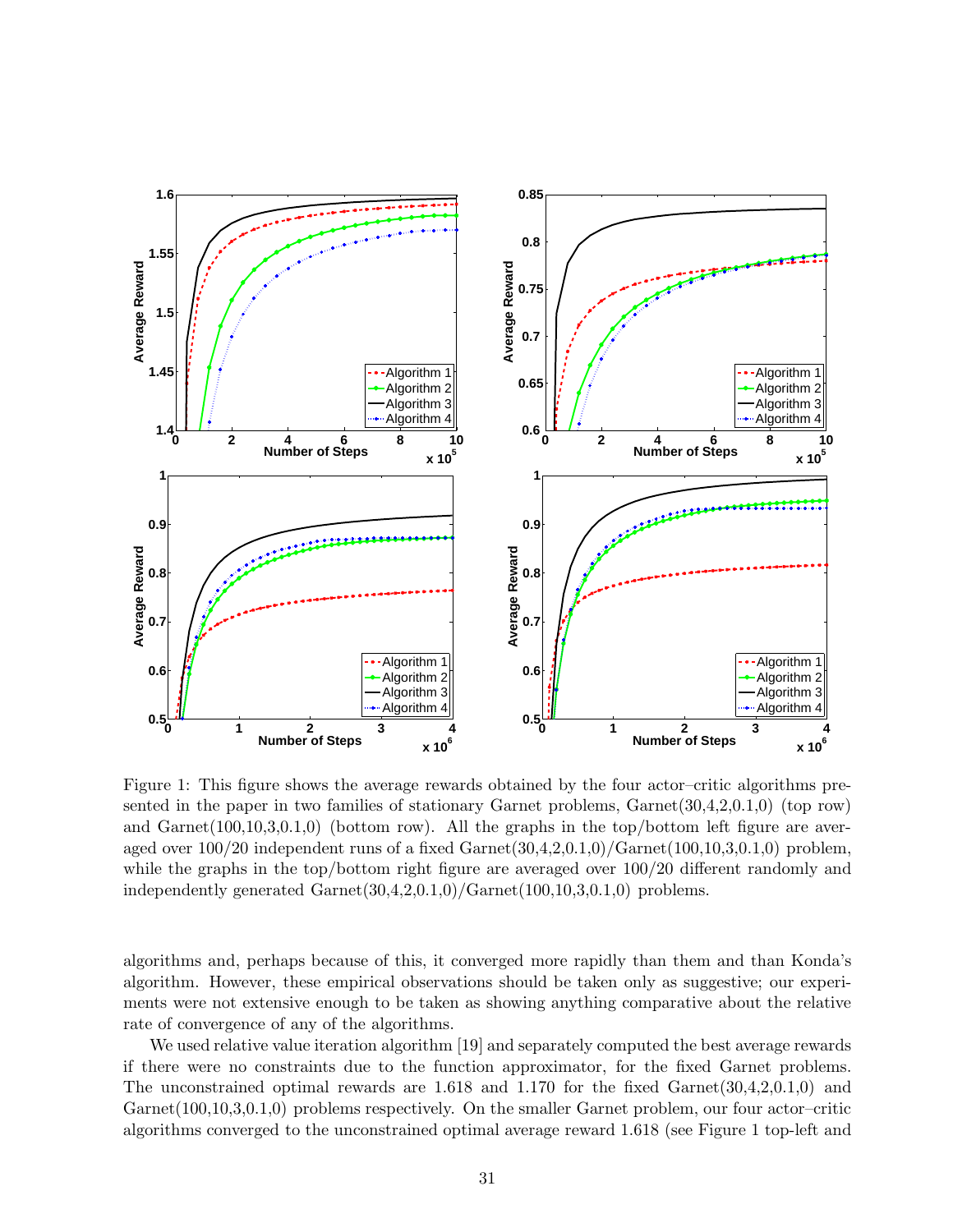| Algorithm         | $\alpha_0$ | $\alpha_c$ | Øο        | $\beta_c$ | $\alpha_0$ | $\alpha_c$ | Øο    | $\cup_{C}$ |
|-------------------|------------|------------|-----------|-----------|------------|------------|-------|------------|
| Algorithm 1       | 0.1        | $1000\,$   | 0.01      | 100000    | 0.1        | 1000000    | 0.01  | 100000000  |
| Algorithm 2       | 0.1        | 1000       | 0.01      | $1000\,$  | 0.1        | 1000       | 0.01  | 1000       |
| Algorithm 3       | 0.1        | 10000      | 0.001     | 10000     | 0.1        | 10000      | 0.001 | 100000     |
| Algorithm 4       | 0.1        | $1000\,$   | $0.001\,$ | 10000     | 0.1        | 1000       | 0.001 | 10000      |
| Konda's Algorithm | $0.1\,$    | 10000      | 0.01      | 10000     | 0.1        | 10000      | 0.01  | 10000      |

Table 3: Values of the step-size schedule parameters in the Garnet(30,4,2,0.1,0) (second column) and Garnet(100,10,3,0.1,0) (third column) experiments.

the second column of Table 2). On the larger problem function approximation plays a larger role and the unconstrained optimum is not reached and presumably cannot be reached.

## 9 Conclusions and Future Work

We have introduced and analyzed four actor–critic reinforcement learning algorithms utilizing linear function approximation. All the algorithms are based on existing ideas such as temporal difference learning, natural policy gradients, and two-timescale convergence analysis, but we combine them in new ways. The main contribution of this paper is the proof of convergence of the four algorithms to a local maximum in the space of policy and value function parameters. Our work extends that by Konda and Tsitsiklis [46] and others [1, 21, 45] by incorporating a bootstrapping ( $\lambda$  < 1) form of temporal difference learning. Our four algorithms are the first actor–critic algorithms to be shown convergent that utilize both function approximation and bootstrapping, a combination which seems essential to large-scale applications of reinforcement learning.

Our Algorithms 2-4 are explorations of the use of natural gradients within an actor–critic policy gradient architecture. The way we use natural gradients is distinctive in that it is totally incremental: the policy is changed on every time step yet we never reset the gradient computation as is done in the algorithm of Peters and Schaal [57]. Algorithm 3 is perhaps the most interesting of the three natural gradient algorithms. It never explicitly stores an estimate of the inverse of the Fisher information matrix and, as a result, it requires less computation. In our empirical experiments we found it easier to find good parameter settings for Algorithm 3 than for the other natural gradient algorithms and, perhaps because of this, it converged more rapidly than them and than Konda and Tsitsiklis's algorithm. These empirical observations should be taken only as suggestive; more experiments to properly assess the relative performance of these algorithms must be carried out.

The most important potential extension of our results would be to characterize the quality of the converged solution. It may be possible to bound the performance loss due to bootstrapping and approximation error in a way similar to how it was bounded by Tsitsiklis and Van Roy [72]. Because of the use of function approximation, our convergence analysis would carry through for the case of continuously valued state–action spaces as well. However, it would be interesting to study empirical evaluations of our algorithms in such settings in order to evaluate their applicability in such scenarios as well. There are a number of other ways in which our results are limited and suggest for future work. First, there is the issue of rate of convergence. Ideally one would like analytic results but, short of that, it would be useful to conduct a thorough empirical study,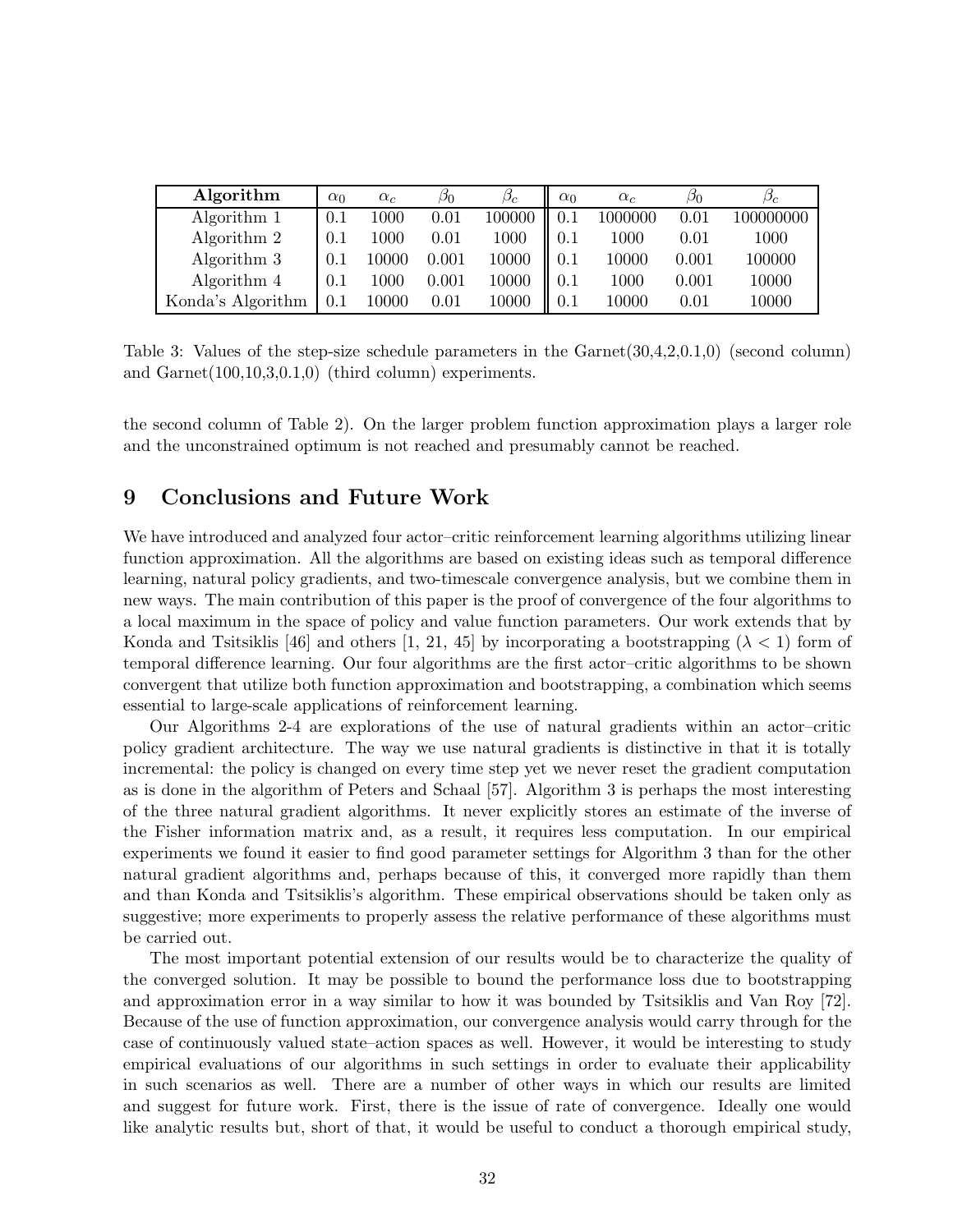varying parameters and schedules in a more extensive and sophisticated way than we have done here. Second, the algorithms could be extended to incorporate eligibility traces and least-squares methods. As discussed earlier, the former seems straightforward whereas the latter seems to require more fundamental extensions. A thorough study on the sensitivity of our algorithms to the various system parameters and settings needs to be shown. Further, a study on the choice of the basis functions for the critic to obtain a good estimate of the policy gradient needs to be done. Finally, application of these ideas and algorithms to a real-world problem is needed to assess their ultimate utility.

## References

- [1] Abdulla, M. S. and Bhatnagar, S. (2007) "Reinforcement learning based algorithms for average cost Markov decision processes", *Discrete Event Dynamic Systems: Theory and Applications*, 17(1):23-52.
- [2] Abounadi, J., Bertsekas, D. and Borkar, V. S. (2001) "Learning Algorithms for Markov Decision Processes", *SIAM Journal on Control and Optimization*, 40:681-698.
- [3] Aleksandrov, V., Sysoyev, V. and Shemeneva, V. (1968) "Stochastic Optimization", *Engineering Cybernetics*, 5:11-16.
- [4] Alrefaei, M. H. and Andradóttir, S. (1999) "A simulated annealing algorithm with constant temperature for discrete stochastic optimization", *Management Science*, 45(5):748-764.
- [5] Amari, S. (1998) "Natural gradient works efficiently in learning", *Neural Computation*, 10(2):251-276.
- [6] Archibald, T., McKinnon, K., and Thomas, L. (1995) "On the Generation of Markov Decision Processes", Journal of the Operational Research Society, 46:354-361.
- [7] Baird, L. C. (1993) "Advantage Updating", Technical Report WL-TR-93-1146, Wright laboratory, Wright-Patterson Air Force Base, OH 45433-7301.
- [8] Baird, L. C. (1995). Residual algorithms: Reinforcement learning with function approximation. In *Proceedings of the Twelfth International Conference on Machine Learning*, pp. 30–37. Morgan Kaufmann, San Francisco.
- [9] Bagnell, J. and Schneider, J. (2003) "Covariant policy search", *Proceedings of International Joint Conference on Artificial Intelligence*.
- [10] Barto, A., Sutton, R. S. and Anderson, C. (1983) "Neuron-like elements that can solve difficult learning control problems", *IEEE Transactions on Systems, Man and Cybernetics*, 13:835-846.
- [11] Baxter, J. and Bartlett, P. L. (2001) "Infinite-horizon policy-gradient estimation", *Journal of Artificial Intelligence Research*, 15:319-350.
- [12] Baxter, J., Bartlett, P. L. and Weaver, L. (2001) "Experiments with infinite-horizon, policygradient estimation", *Journal of Artificial Intelligence Research*, 15:351-381.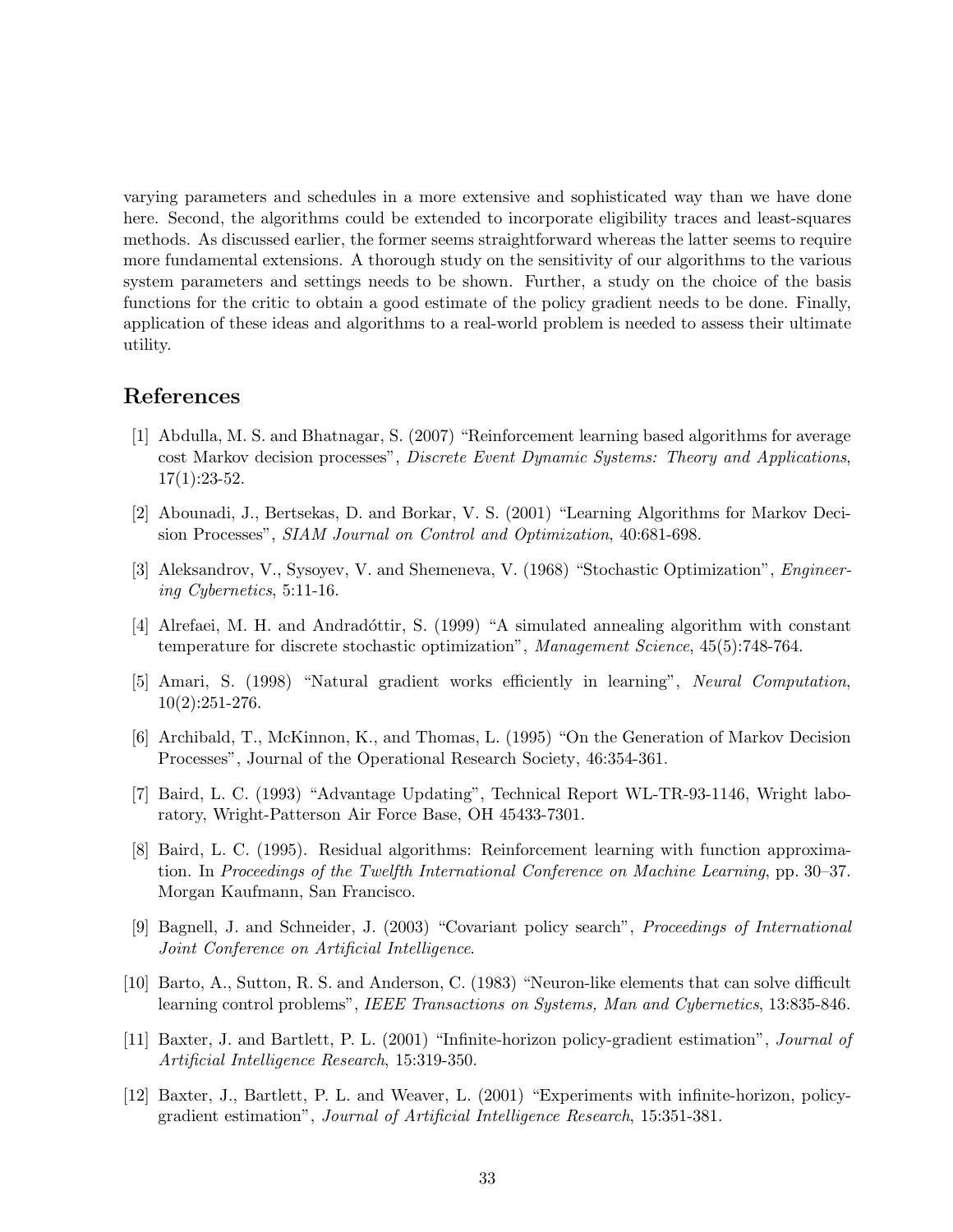- [13] Baxter, J., Tridgell, A., and Weaver, L. (1998) "KnightCap: A Chess Program that Learns by Combining TD(λ) with Game-Tree Search", *Proceedings of the Fifteenth International Conference on Machine Learning*, pp. 28–36.
- [14] Bellman, R. E., and Dreyfus, S. E. (1959). Functional approximations and dynamic programming. *Mathematical Tables and Other Aids to Computation*, 13:247–251.
- [15] Benveniste, A., Metivier, M. and Priouret, P. (1990) *Adaptive Algorithms and Stochastic Approximations*, Springer, Berlin.
- [16] Bertsekas, D. P. (1995) *Dynamic Programming and Optimal Control*, Athena Scientific, Belmont, MA.
- [17] Bertsekas, D. P. (1999) *Nonlinear Programming*, Athena Scientific, Belmont, MA.
- [18] Bertsekas, D. P. and Tsitsiklis J. N. (1989) *Parallel and Distributed Computation*, Prentice Hall, New Jersey.
- [19] Bertsekas, D. P. and Tsitsiklis J. N. (1996) *Neuro-Dynamic Programming*, Athena Scientific, Belmont, MA.
- [20] Bertsekas, D. P., Borkar, V. S. and Nedic, A. (2003) "Improved temporal difference methods with linear function approximation", *MIT LIDS Report LIDS-P-2573*.
- [21] Bhatnagar, S. and Kumar, S. (2004) "A simultaneous perturbation stochastic approximation based actor–critic algorithm for Markov decision processes", *IEEE Transactions on Automatic Control*, 49(4):592-598.
- [22] Bhatnagar, S. (2005) "Adaptive multivariate three-timescale stochastic approximation algorithms for simulation based optimization", *ACM Transactions on Modeling and Computer Simulation*, 15(1):74-107.
- [23] Bhatnagar, S. (2007) "Adaptive Newton-based multivariate smoothed functional algorithms for simulation optimization", *ACM Transactions on Modeling and Computer Simulation*, 18(1):2:1-2:35.
- [24] Bhatnagar, S., Sutton, R. S., Ghavamzadeh, M., and Lee, M. (2008) "Incremental Natural Actor-Critic Algorithms", *Advances in Neural Information Processing Systems*, 20:105-112.
- [25] Borkar, V. S. (1997) "Stochastic approximation with two timescales", *Systems and Control Letters*, 29:291-294.
- [26] Borkar, V. S. (2008) "Reinforcement learning a bridge between numerical methods and Monte-Carlo", *Preprint*.
- [27] Borkar, V. S. and Meyn, S. P. (2000) "The O.D.E. method for convergence of stochastic approximation and reinforcement learning", *SIAM Journal of Control and Optimization*, 38(2):447- 469.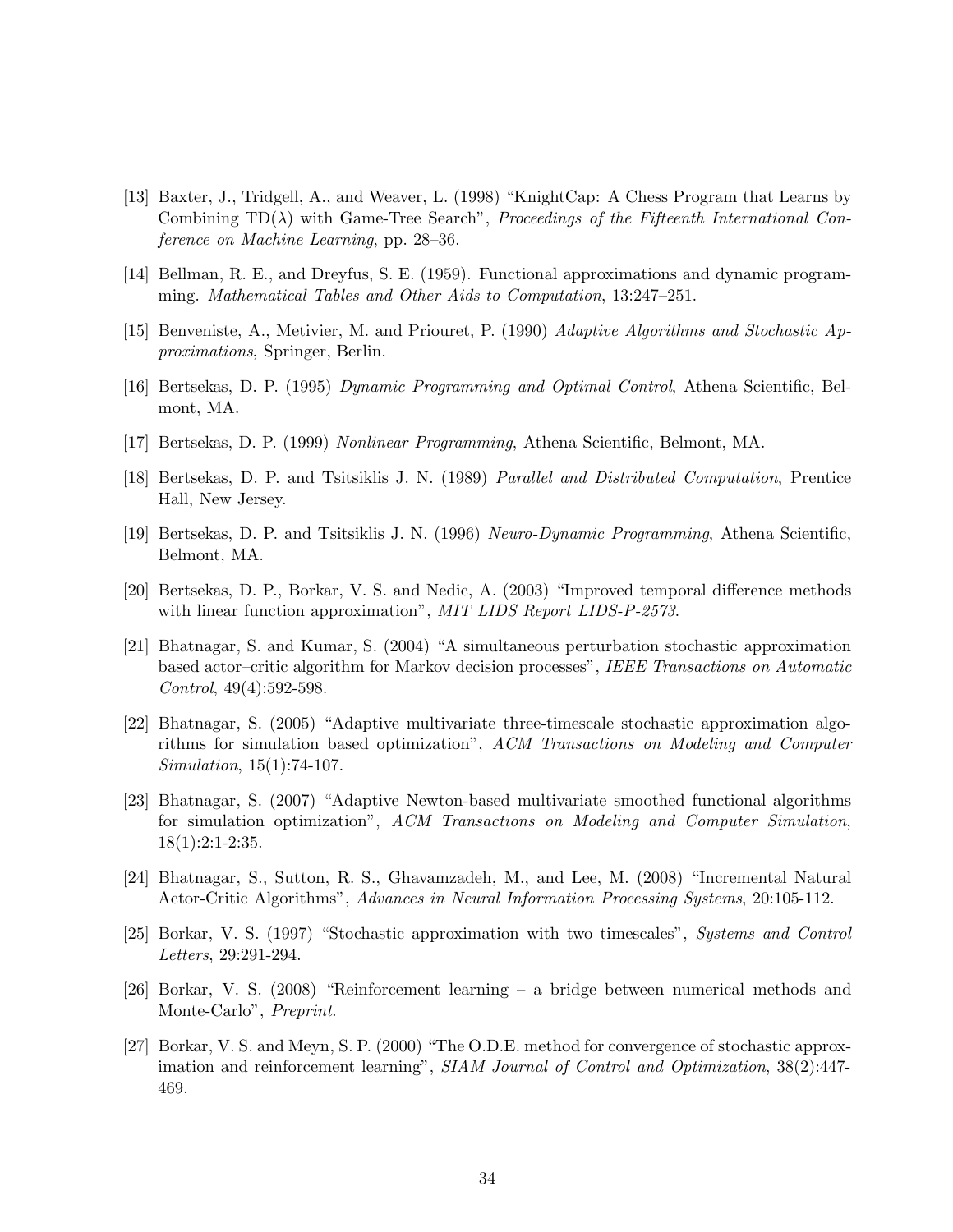- [28] Boyan, J. A. (1999). Least-squares temporal difference learning. In *Proceedings of the Sixteenth International Conference on Machine Learning*, pages 49–56. Morgan Kaufmann, San Francisco, CA.
- [29] Boyan, J. A., and Moore, A. W. (1995). Generalization in reinforcement learning: Safely approximating the value function. In G. Tesauro, D. S. Touretzky, and T. Leen (eds.), *Advances in Neural Information Processing Systems: Proceedings of the 1994 Conference*, pp. 369–376. MIT Press, Cambridge, MA.
- [30] Brandiere, O. (1998) "Some pathological traps for stochastic approximation", *SIAM J. Contr. and Optim.*, 36:1293-1314.
- [31] Bradtke, S. J. and Barto, A. G. (1996) "Linear least-squares algorithms for temporal difference learning", *Machine Learning*, 22:33-57.
- [32] Cao, X.-R. and Chen, H. F. (1997) "Perturbation realization, potentials and sensitivity analysis of Markov processes", *IEEE Transactions on Automatic Control*, 42:1382-1393.
- [33] Chow, C.-S., and Tsitsiklis, J. N. (1991). An optimal one-way multigrid algorithm for discretetime stochastic control. *IEEE Transactions on Automatic Control*, 36:898–914.
- [34] Crites, R. H., and Barto, A. G. (1998). Elevator Group Control using Multiple Reinforcement Learning Agents. *Machine Learning*, 33:235–262.
- [35] Daniel, J. W. (1976). Splines and efficiency in dynamic programming. *Journal of Mathematical Analysis and Applications*, 54:402–407.
- [36] Dukkipati, A., Murty, M. N., and Bhatnagar, S. (2005) "Information theoretic justification of Boltzmann selection and its generalization to Tsallis case", *Proceedings of IEEE Congress on Evolutionary Computation*, pp. 1667-1674, Vol.2, Edinburgh, U.K.
- [37] Ghavamzadeh, M., and Engel, Y. (2007) "Bayesian Policy Gradient Algorithms", *Advances in Neural Information Processing Systems*, 19:457-464.
- [38] Ghavamzadeh, M., and Engel, Y. (2007) "Bayesian Actor-Critic Algorithms", *Proceedings of the Twenty-Fourth International Conference on Machine Learning*, pp. 297-304.
- [39] Glynn, P. (1990) "Likelihood Ratio Gradient Estimation for Stochastic Systems", *Communications of the ACM*, 33:75-84.
- [40] Gordon, G. J. (1995). Stable function approximation in dynamic programming. In A. Prieditis and S. Russell (eds.), *Proceedings of the Twelfth International Conference on Machine Learning*, pp. 261–268. Morgan Kaufmann, San Francisco. An expanded version was published as Technical Report CMU-CS-95-103. Carnegie Mellon University, Pittsburgh, PA, 1995.
- [41] Greensmith, E., Bartlett, P. L. and Baxter, J. (2004) "Variance reduction techniques for gradient estimates in reinforcement learning", *Journal of Machine Learning Research*, 5:1471- 1530.
- [42] Hirsch, M. W. (1989) "Convergent activation dynamics in continuous time networks", *Neural Networks*, 2:331-349.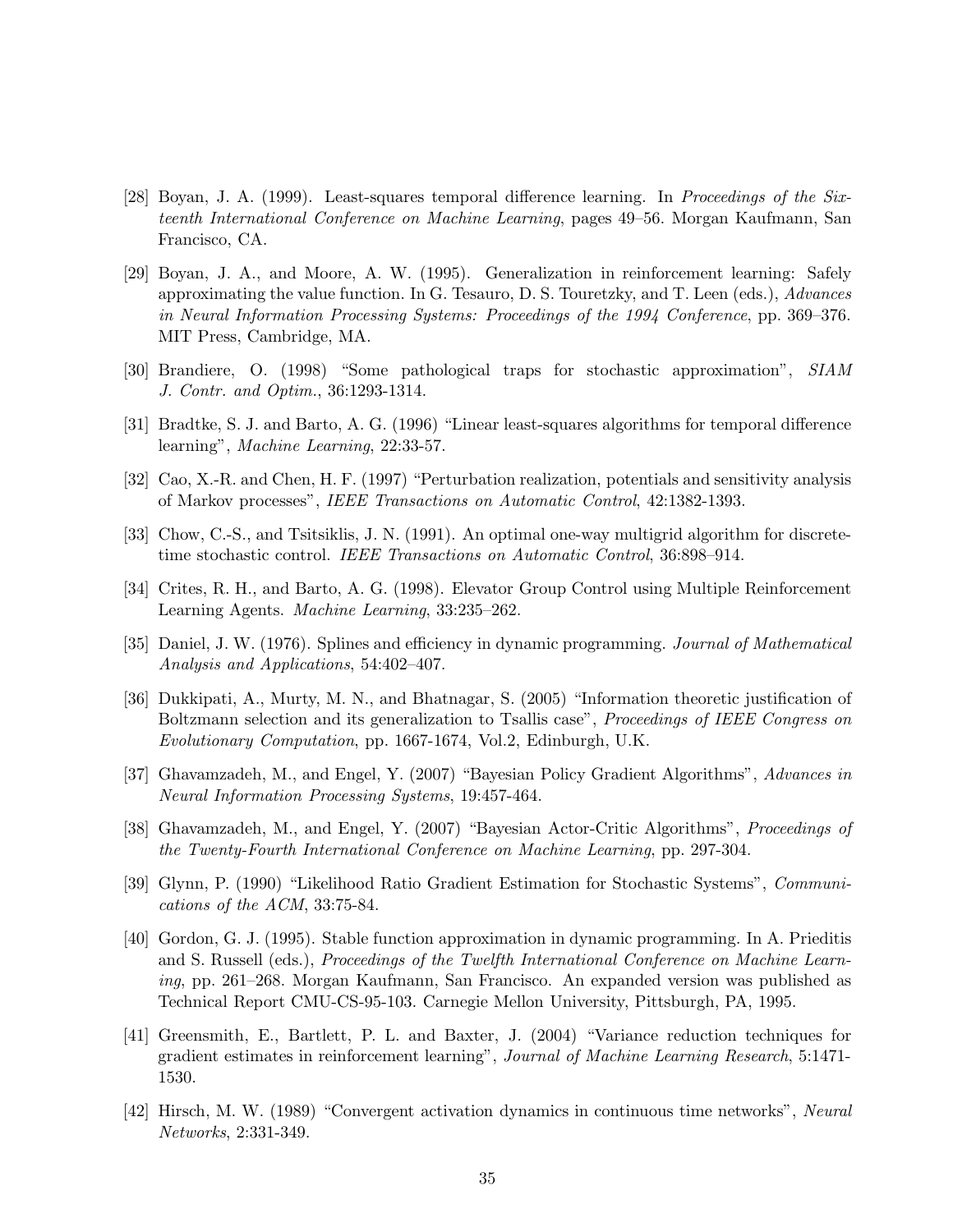- [43] Kakade, S. (2002) "A Natural Policy Gradient", *Advances in Neural Information Processing Systems*, 14.
- [44] Kohl, N., Stone, P. (2004). Policy Gradient Reinforcement Learning for Fast Quadrupedal Locomotion. *Proceedings of the IEEE International Conference on Robotics and Automation* pp. 2619-2624.
- [45] Konda, V. R. and Borkar, V. S. (1999) "Actor–critic like learning algorithms for Markov decision processes", *SIAM Journal on Control and Optimization*, 38(1):94-123.
- [46] Konda, V. R. and Tsitsiklis, J. N. (2003) "On actor–critic algorithms", *SIAM Journal on Control and Optimization*, 42(4):1143-1166.
- [47] Kushner, H. J. and Clark, D. S. (1978) *Stochastic Approximation Methods for Constrained and Unconstrained Systems*, Springer Verlag, New York.
- [48] Kushner, H. J. and Yin, G. G. (1997) *Stochastic Approximation Algorithms and Applications*, Springer Verlag, New York.
- [49] Lagoudakis, M. G. and Parr, R. (2003) "Least-Squares Policy Iteration", *Journal of Machine Learning Research*, 4:1107-1149.
- [50] Lasalle, J. P. and Lefschetz, S. (1961) *Stability by Lyapunov's Direct Method with Applications*, Academic Press, New York.
- [51] Lee, M., Sutton, R. S. and Ghavamzadeh, M. (2006) "Garnet Natural Actor–Critic Project", *University of Alberta Reinforcement Learning Library*.
- [52] Marbach, P. and Tsitsiklis, J. N. (2001) "Simulation-based optimization of Markov reward processes" *IEEE Transactions on Automatic Control*, 46:191-209.
- [53] Meyn, S. P. (2007) *Control Techniques for Complex Networks*, Cambridge Univ. Press, Cambridge, U.K.
- [54] Ng, A. Y., Coates, A., Diel, M., Ganapathi, V., Schulte, J., Tse, B., Berger, E., Liang, E. (2004). Inverted autonomous helicopter flight via reinforcement learning. *International Symposium on Experimental Robotics*.
- [55] Pemantle, R. (1990) "Nonconvergence to unstable points in urn models and stochastic approximations", *Annals of Prob.*, 18:698-712.
- [56] Peters, J., Vijayakumar, S. and Schaal, S. (2003) "Reinforcement learning for humanoid robotics", *Proceedings of the Third IEEE-RAS International Conference on Humanoid Robots*.
- [57] Peters, J. and Schaal, S. (2008) "Natural Actor-Critic", *Neurocomputing*, 71, 7-9, pp. 1180- 1190.
- [58] Peters, J. and Schaal, S. (2008) "Reinforcement learning of motor skills with policy gradients", *Neural Networks*.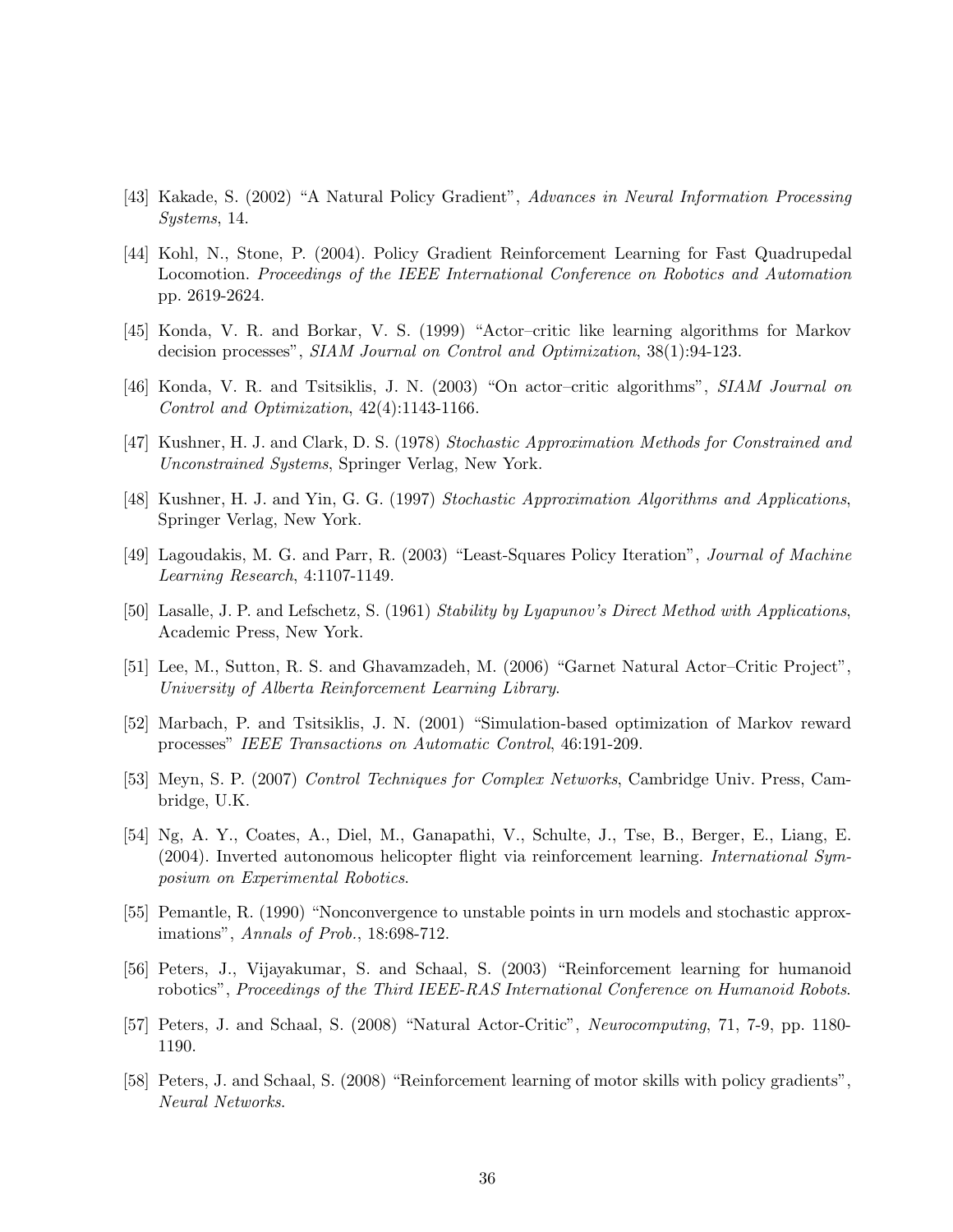- [59] Puterman, M. L. (1994) *Markov Decision Processes: Discrete Stochastic Dynamic Programming*, John Wiley, New York.
- [60] Richter, S., Aberdeen, D., and Yu, J. (2007) "Natural Actor-Critic for Road Traffic Optimization", *Advances in Neural Information Processing Systems*, 19:1169-1176.
- [61] Rummery, G. and Niranjan, M. (1994) "On-line Q-learning using Connectionist Systems", *Technical Report CUED/F-INFENG/TR 166, Engineering Department, Cambridge University*.
- [62] Rust, J. (1996). Numerical dynamic programming in economics. In H. Amman, D. Kendrick, and J. Rust (eds.), *Handbook of Computational Economics*, pp. 614–722. Elsevier, Amsterdam.
- [63] Singh, S., and Dayan, P. (1998) Analytical Mean Squared Error Curves for Temporal Difference Learning. *Machine Learning*, 32:5–40.
- [64] Sutton, R. S. (1984). *Temporal credit assignment in reinforcement learning*. Doctoral dissertation, University of Massachusetts Amherst.
- [65] Sutton, R. S. (1988). Learning to predict by the method of temporal differences. *Machine Learning*, 3:9–44.
- [66] Sutton, R. S. (1996). Generalization in reinforcement learning: Successful examples using sparse coarse coding. In D. S. Touretzky, M. C. Mozer and M. E. Hasselmo (eds.), *Advances in Neural Information Processing Systems: Proceedings of the 1995 Conference*, pp. 1038–1044. MIT Press, Cambridge, MA.
- [67] Sutton, R. S., McAllester, D., Singh, S. and Mansour, Y. (2000) "Policy gradient methods for reinforcement learning with function approximation", *Advances in Neural Information Processing Systems*, 12:1057-1063.
- [68] Sutton, R. S. and Barto, A. (1998) *Reinforcement Learning: An Introduction*, MIT Press, Cambridge, MA.
- [69] Tadic, V. (2001). On the Convergence of Temporal Difference Learning with Linear Function Approximation. *Machine Learning 42(3)*:241–267.
- [70] Tesauro, G. J. (1995). Temporal difference learning and TD-Gammon. *Communications of the ACM*, 38:58–68.
- [71] Tsitsikis, J. (1994) "Asynchronous Stochastic Approximation and Q-learning", *Machine Learning*, 16:185-202.
- [72] Tsitsiklis, J. and Van Roy, B. (1997) "An analysis of temporal-difference learning with function approximation", *IEEE Transactions on Automatic Control*, 42(5):674-690.
- [73] Tsitsikis, J. and Van Roy, B. (1999) "Average cost temporal-difference learning", *Automatica*, 35:1799-1808.
- [74] White, D. J. (1993). A survey of applications of Markov decision processes. *Journal of the Operational Research Society*, 44:1073–1096.